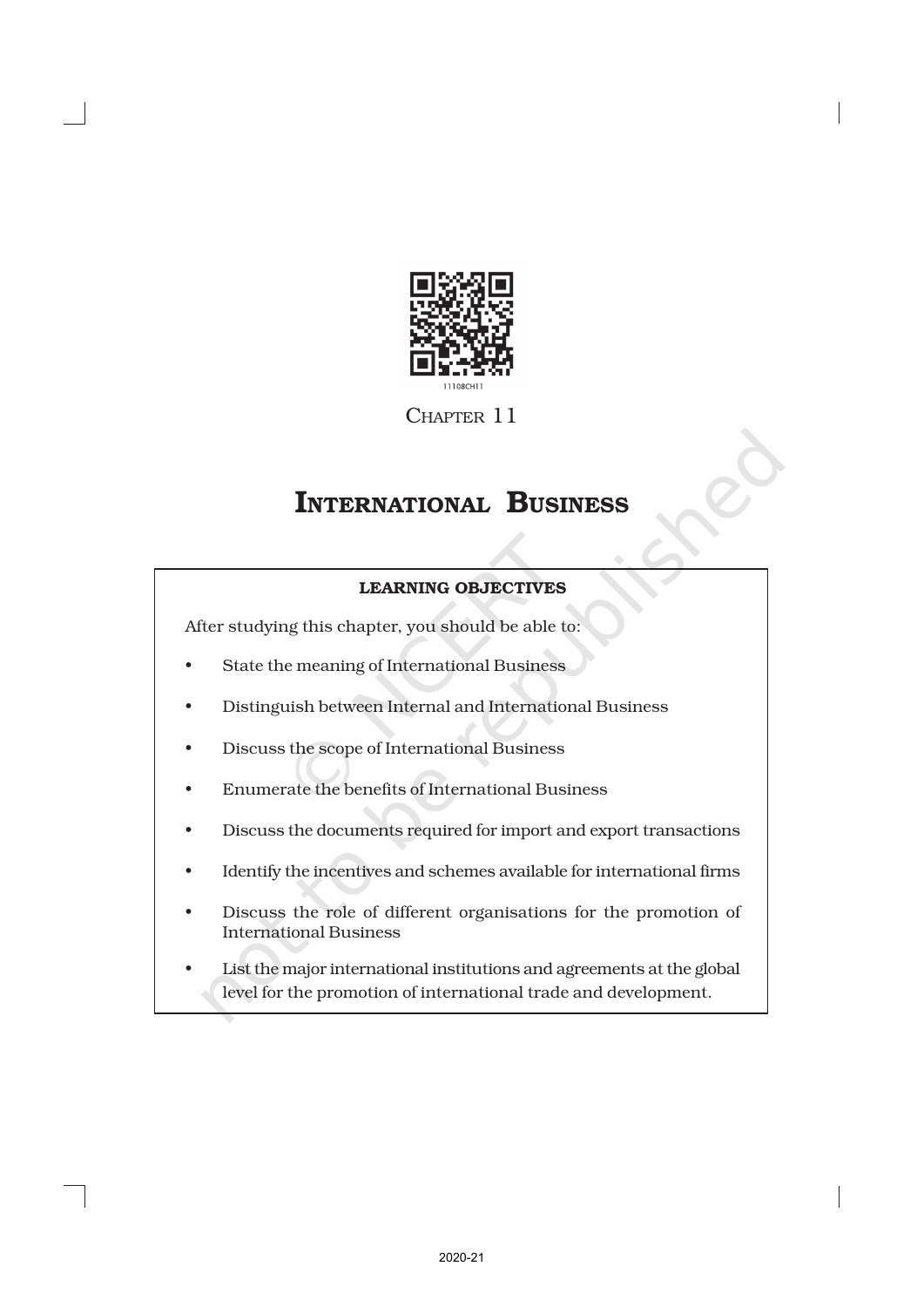Mr. Sudhir Manchanda is a small manufacturer of automobile components. His factory is located in Gurgaon and employs about 55 workers with an investment of Rs. 9.2 million in plant and machinery. Due to recession in the domestic market, he foresees prospects of his sales going up in the next few years in the domestic market. He is exploring the possibility of going international. Some of his competitors are already in export business. A casual talk with one of his close friends in the tyre business reveals that there is a substantial market for automobile components and accessories in South-East Asia and Middle East. But his friend also tells him, "Doing business internationally is not the same as carrying out business within the home country. International business is more complex as one has to operate under market conditions that are different from those that one faces in domestic business". Mr. Manchanda is, moreover, not sure as to how he should go about setting up international business. Should he himself identify and contact some overseas customers and start exporting directly to them or else route his products through export houses which specialise in exporting products made by others?

Mr. Manchanda's son who has just returned after an MBA in USA suggests that they should set up a fully owned factory in Bangkok for supplying to customers in South-East Asia and Middle East. Setting up a manufacturing plant there will help them save costs of transporting goods from India. This would also help them coming closer to the overseas customers. Mr. Manchanda is in a fix as to what to do. In the face of difficulties involved in overseas ventures as pointed out by his friend, he is wondering about the desirability of entering into global business. He is also not sure as to what the different ways of entering into international market are and which one will best suit his purpose.

## 11.1 INTRODUCTION

Countries all over the world are undergoing a fundamental shift in the way they produce and market various products and services. The national economies which so far were pursuing the goal of self-reliance are now becoming increasingly dependent upon others for procuring as well as supplying various kinds of goods and services. Due to increased cross border trade and investments, countries are no more isolated.

The prime reason behind this radical change is the development of communication, technology, infrastructure etc. Emergence of newer modes of communication and development of faster and more efficient means of transportation have brought nations closer to one another. Countries that were cut-off from one another due to geographical distances and socio-economic differences have now started increasingly interacting with others. World Trade Organisation (WTO) and reforms carried out by the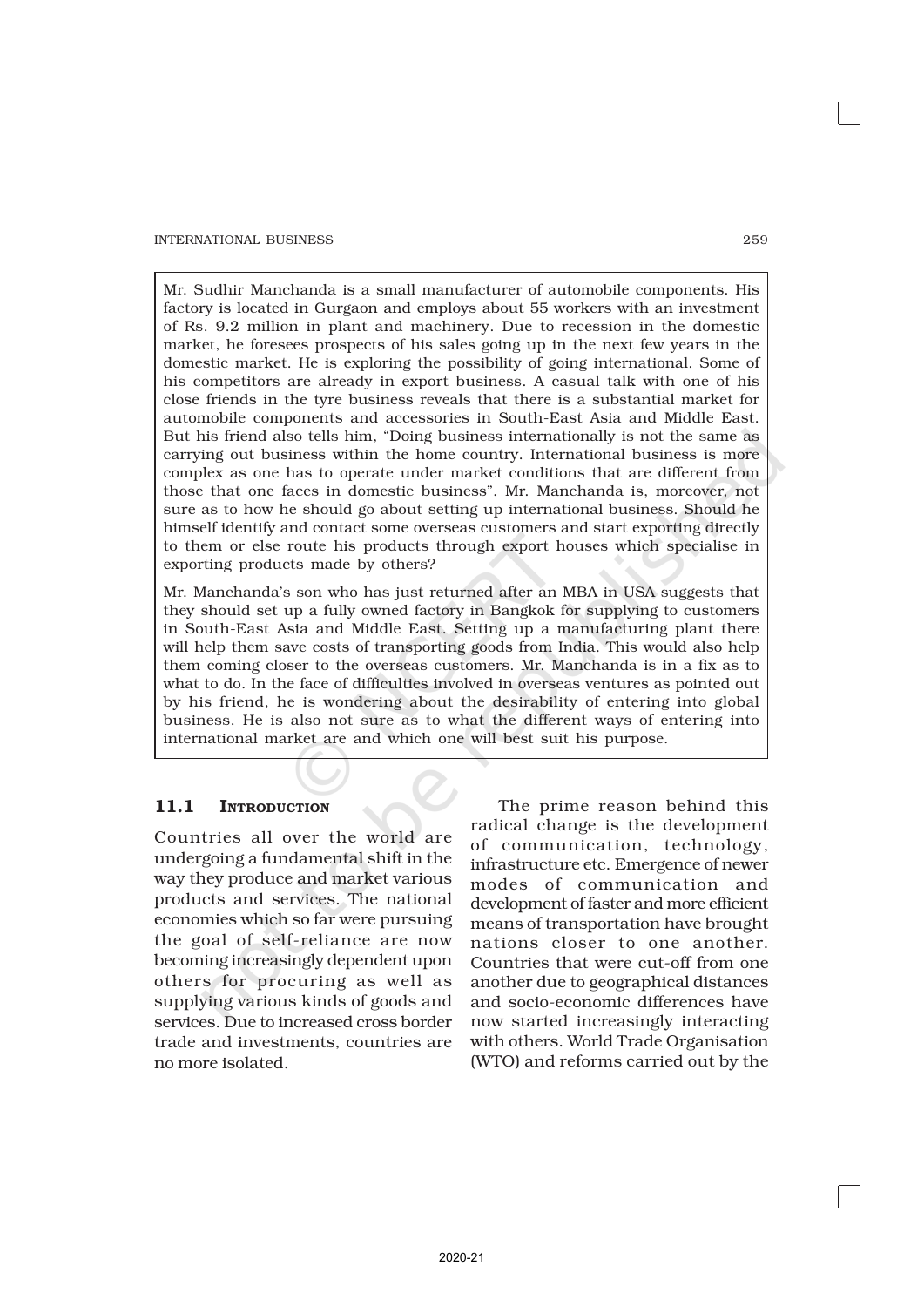governments of different countries have also been a major contributory factor to the increased interactions and business relations amongst the nations.

We are today living in a world where the obstacles to cross-border movement of goods and persons have substantially come down. The national economies are increasingly becoming borderless and getting integrated into the world economy. Little wonder that the world has today come to be known as a 'global village'. Business in the present day is no longer restricted to the boundaries of the domestic country. More and more firms are making forays into international business which presents them with numerous opportunities for growth and increased profits.

India has been trading with other countries for a long time. But it has of late considerably speeded up its process of integrating with the world economy and increasing its foreign trade and investments (see Box A: India Embarks on the Path to Globalisation).

## 11.1.1 Meaning of International Business

Business transaction taking place within the geographical boundaries of a nation is known as domestic or national business. It is also referred to as internal business or home trade. Manufacturing and trade beyond the boundaries of one's own country is known as international business. International or external business can, therefore, be defined as those business activities that take place across the

#### Box A India Embarks on the Path to Globalisation

International business has entered into a new era of reforms. India too did not remain cut-off from these developments. India was under a severe debt trap and was facing crippling balance of payment crisis. In 1991, it approached the International Monetary Fund (IMF) for raising funds to tide over its balance of payment deficits. IMF agreed to lend money to India subject to the condition that India would undergo structural changes to be able to ensure repayment of borrowed funds.

India had no alternative but to agree to the proposal. It was the very conditions imposed by IMF which more or less forced India to liberalise its economic policies. Since then a fairly large amount of liberalisation at the economic front has taken place.

Though the process of reforms has somewhat slowed down, India is very much on the path to globalisation and integrating with the world economy. While, on the one hand, many multinational corporations (MNCs) have ventured into Indian market for selling their products and services; many Indian companies too have stepped out of the country to market their products and services to consumers in foreign countries.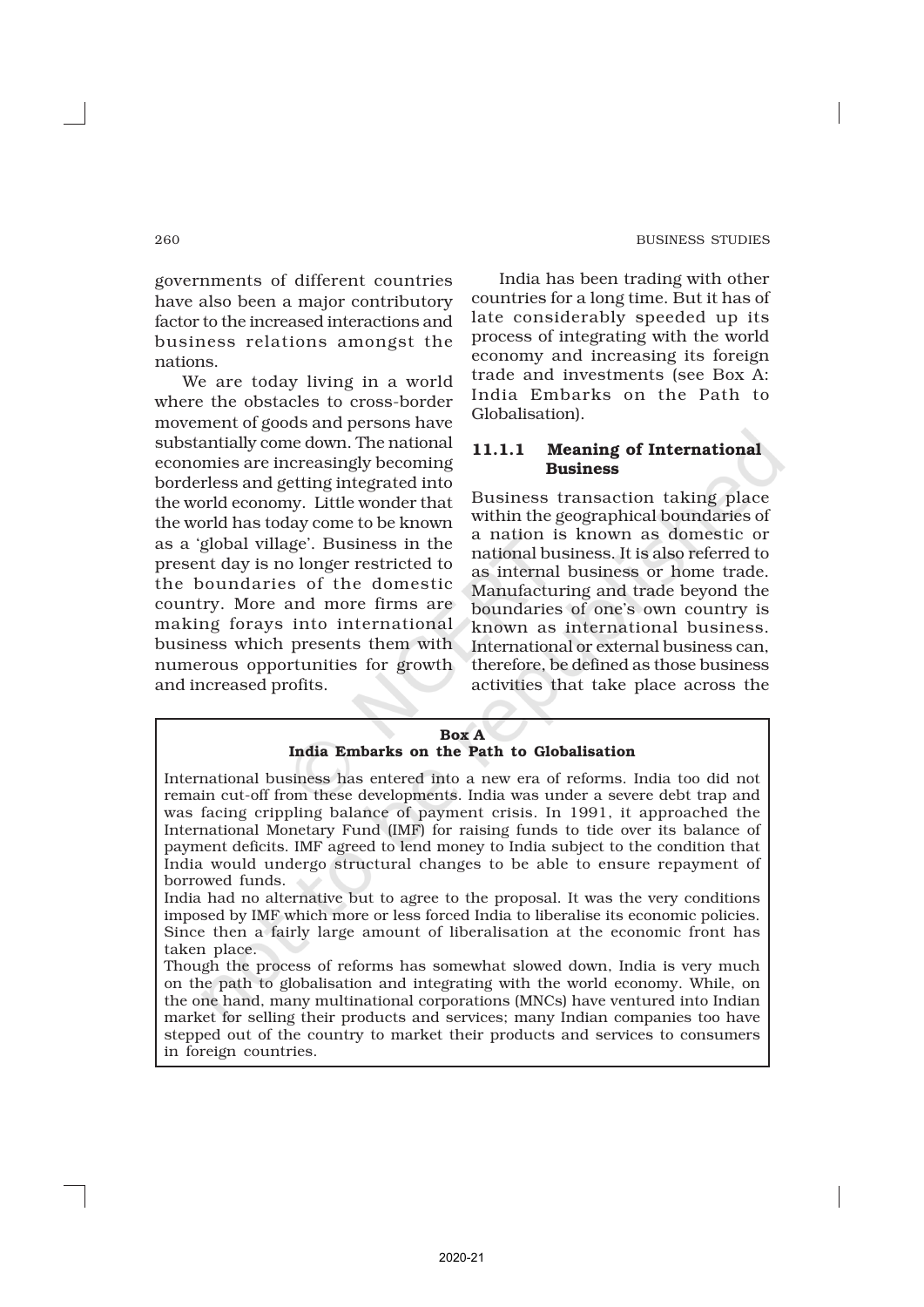national frontiers. It involves not only the international movements of goods and services, but also of capital, personnel, technology and intellectual property like patents, trademarks, know-how and copyrights.

It may be mentioned here that mostly people think of international business as international trade. But this is not true. No doubt international trade, comprising exports and imports of goods, has historically been an important component of international business. But of late, the scope of international business has substantially expanded. International trade in services such as international travel and tourism, transportation, communication, banking, warehousing, distribution and advertising has considerably grown. The other equally important developments are increased foreign investments and overseas production of goods and services. Companies have started increasingly making investments into foreign countries and undertaking production of goods and services in foreign countries to come closer to foreign customers and serve them more effectively at lower costs. All these activities form part of international business. To conclude, we can say that international business is a much broader term and is comprised of both the trade and production of goods and services across frontiers.

## 11.1.2 Reason for International Business

The fundamental reason behind international business is that the countries cannot produce equally well or cheaply all that they need. This is because of the unequal distribution of natural resources among them or differences in their productivity levels. Availability of various factors of production such as labour, capital and raw materials that are required for producing different goods and services differ among nations. Moreover, labour productivity and production costs differ among nations due to various socio-economic, geographical and political reasons.

Due to these differences, it is not uncommon to find one particular country being in a better position to produce better quality products and/ or at lower costs than what other nations can do. In other words, we can say that some countries are in an advantageous position in producing select goods and services which other countries cannot produce that effectively and efficiently, and viceversa. As a result, each country finds it advantageous to produce those select goods and services that it can produce more effectively and efficiently at home, and procuring the rest through trade with other countries which the other countries can produce at lower costs. This is precisely the reason as to why countries trade with others and engage in what is known as international business.

The international business as it exists today is to a great extent the result of geographical specialisation as pointed out above. Fundamentally, it is for the same reason that domestic trade between two states or regions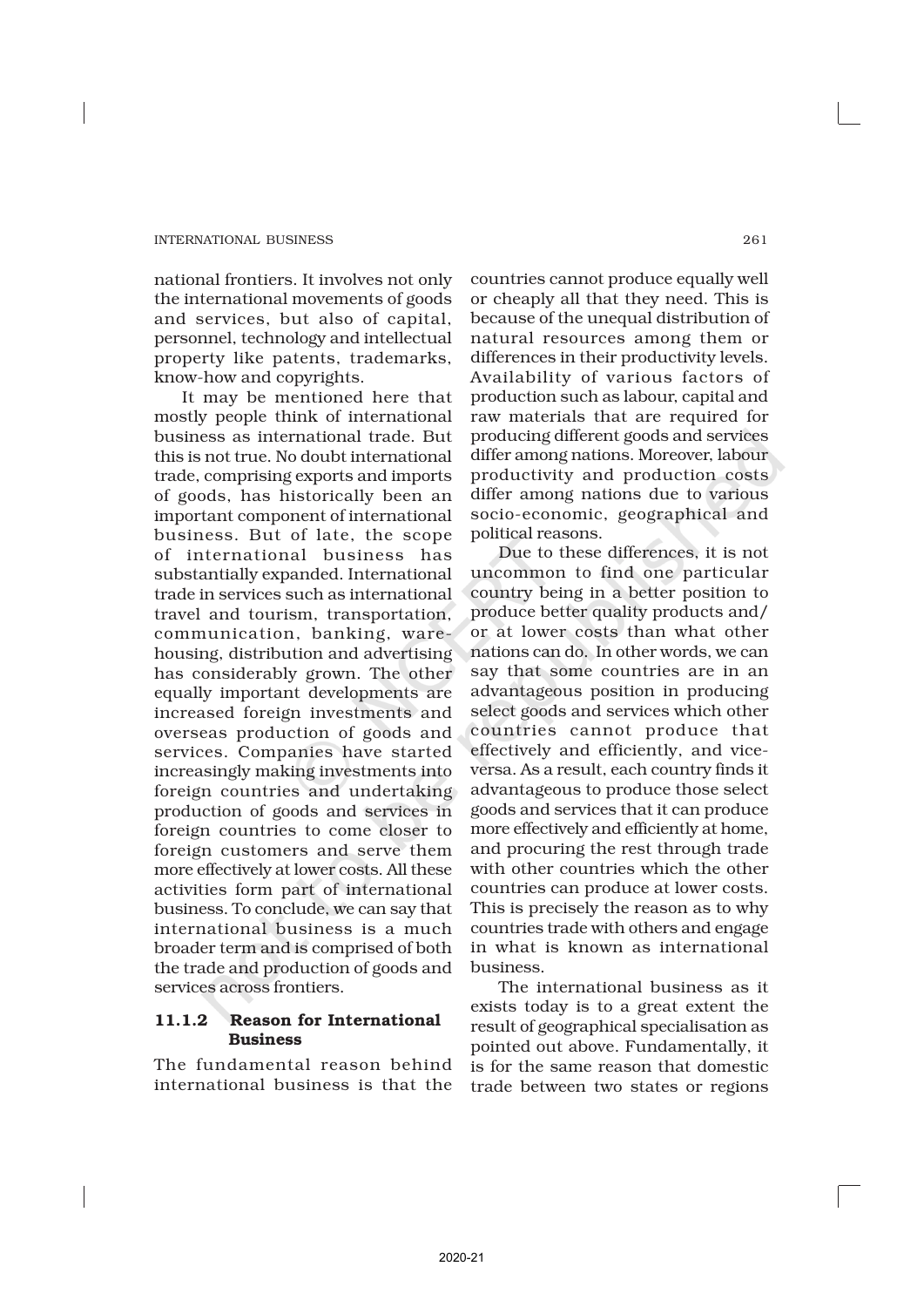within a country takes place. Most states or regions within a country tend to specialise in the production of goods and services for which they are best suited. In India, for example, while West Bengal specialises in jute products; Mumbai and neighbouring areas in Maharashtra are more involved with the production of cotton textiles. The same principle of territorial division of labour is applicable at the international level too. Most developing countries which are labour abundant, for instance, specialise in producing and exporting garments. Since they lack capital and technology, they import textile machinery from the developed nations which the latter are in a position to produce more efficiently.

What is true for the nation is more or less true for firms. Firms too engage in international business to import what is available at lower prices in other countries, and export goods to other countries where they can fetch better prices for their products. Besides price considerations, there are several other benefits which nations and firms derive from international business. In a way, these other benefits too provide an impetus to nations and firms to engage in international business. We shall turn our attention to some of these benefits accruing to nations and firms from engaging in international business in a later section.

## 11.1.3 International Business vs. Domestic Business

Conducting and managing international business operations is more complex than undertaking domestic business. Because of variations in political, social, cultural and economic environments across countries, business firms find it difficult to extend their domestic business strategy to foreign markets. To be successful in the overseas markets, they need to adapt their product, pricing, promotion and distribution strategies and overall business plans to suit the specific requirements of the target foreign markets (see Box B on Firms need to be Cognisant of Environmental Differences). Key aspects in respect of which domestic and international businesses differ from each other are discussed below.

(i) Nationality of buyers and sellers: Nationality of the key participants (i.e., buyers and sellers) to the business deals differs between domestic and international businesses. In the case of domestic business, both the buyers and sellers are from the same country. This makes it easier for both the parties to understand each other and enter into business deals. But this is not the case with international business where buyers and sellers come from different countries. Because of differences in their languages, attitudes, social customs and business goals and practices, it becomes relatively more difficult for them to interact with one another and finalise business transactions.

(ii) Nationality of other stakeholders: Domestic and international businesses also differ in respect of the nationalities of the other stakeholders such as employees, suppliers, shareholders/ partners and general public who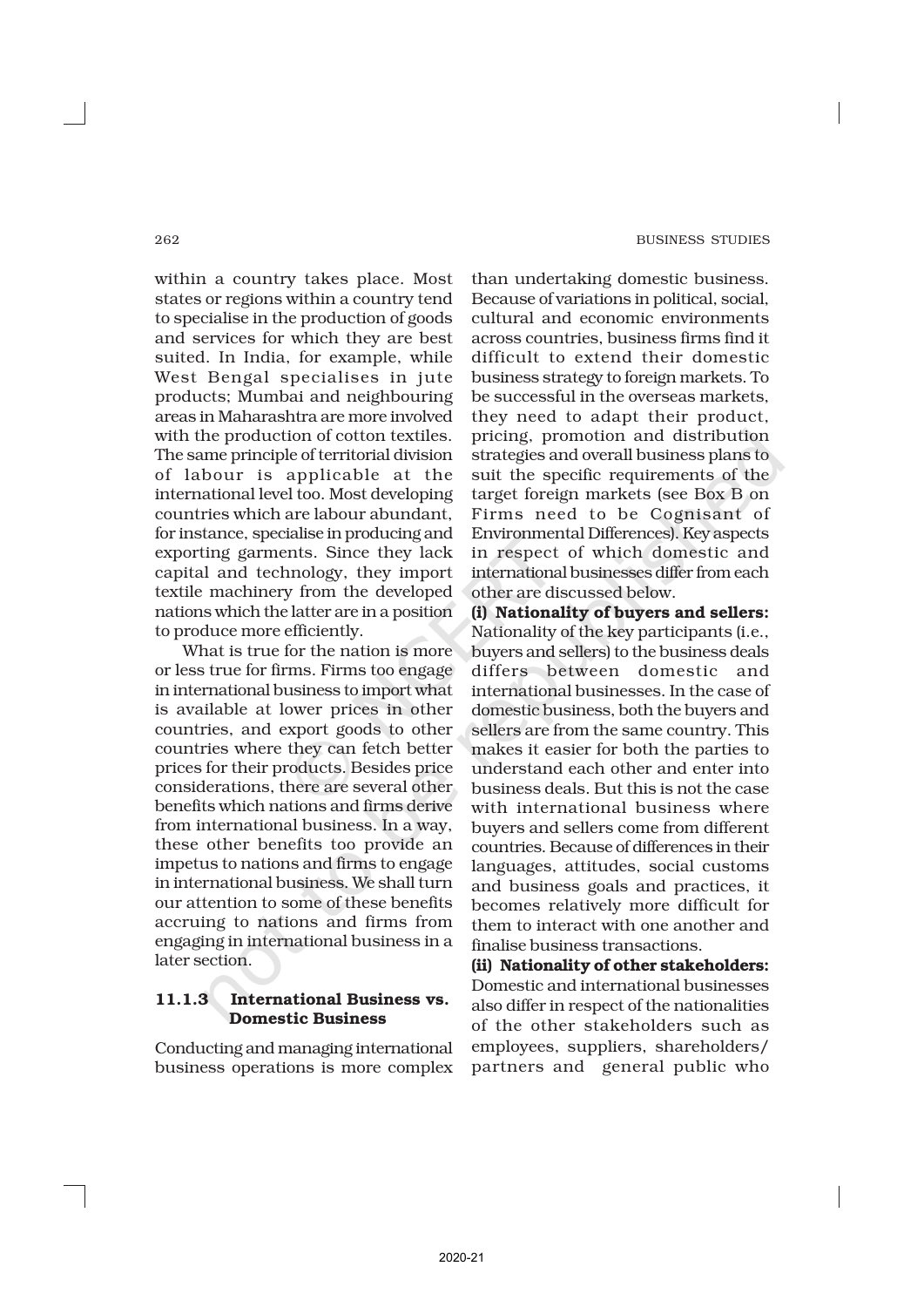interact with business firms. While in the case of domestic business all such factors belong to one country, and therefore relatively speaking depict more consistency in their value systems and behaviours; decision making in international business becomes much more complex as the concerned business firms have to take into account a wider set of values and aspirations of the stakeholders belonging to different nations.

(iii) Mobility of factors of production: The degree of mobility of factors like labour and capital is generally less between countries than within a country. While these factors of movement can move freely within the country, there exist various restrictions to their movement across nations. Apart from legal restrictions, even the variations in socio-cultural

environments, geographic influences and economic conditions come in a big way in their movement across countries. This is especially true of the labour which finds it difficult to adjust to the climatic, economic and sociocultural conditions that differ from country to country.

(iv) Customer heterogeneity across markets: Since buyers in international markets hail from different countries, they differ in their socio-cultural background. Differences in their tastes, fashions, languages, beliefs and customs, attitudes and product preferences cause variations in not only their demand for different products and services, but also in variations in their communication patterns and purchase behaviours. It is precisely because of the socio-cultural differences that while

### Box B Firms need to be Cognisant of Environmental Differences

It is to be kept in mind that conducting and managing international business is not an easy venture. It is more difficult to manage international business operations due to variations in the political, social, cultural and economic environments that differ from country to country.

Simply being aware of these differences is not sufficient. One also needs to be sensitive and responsive to these changes by way of introducing adaptations in their marketing programmes and business strategies. It is, for instance, a well known fact that because of poor lower per capita income, consumers in most of the developing African and Asian countries are price sensitive and prefer to buy less expensive products. But consumers in the developed countries like Japan, United States, Canada, France, Germany and Switzerland have a marked preference for high quality and high priced products due to their better ability to pay. Business prudence, therefore, demands that the firms interested in marketing to these countries are aware of such differences among the countries, and design their strategies accordingly. It will be in the fitness of things if the firms interested in exporting to these countries produce less expensive products for the consumers in the African and Asian regions, and design and develop high quality products for consumers in Japan and most of the European and North American countries.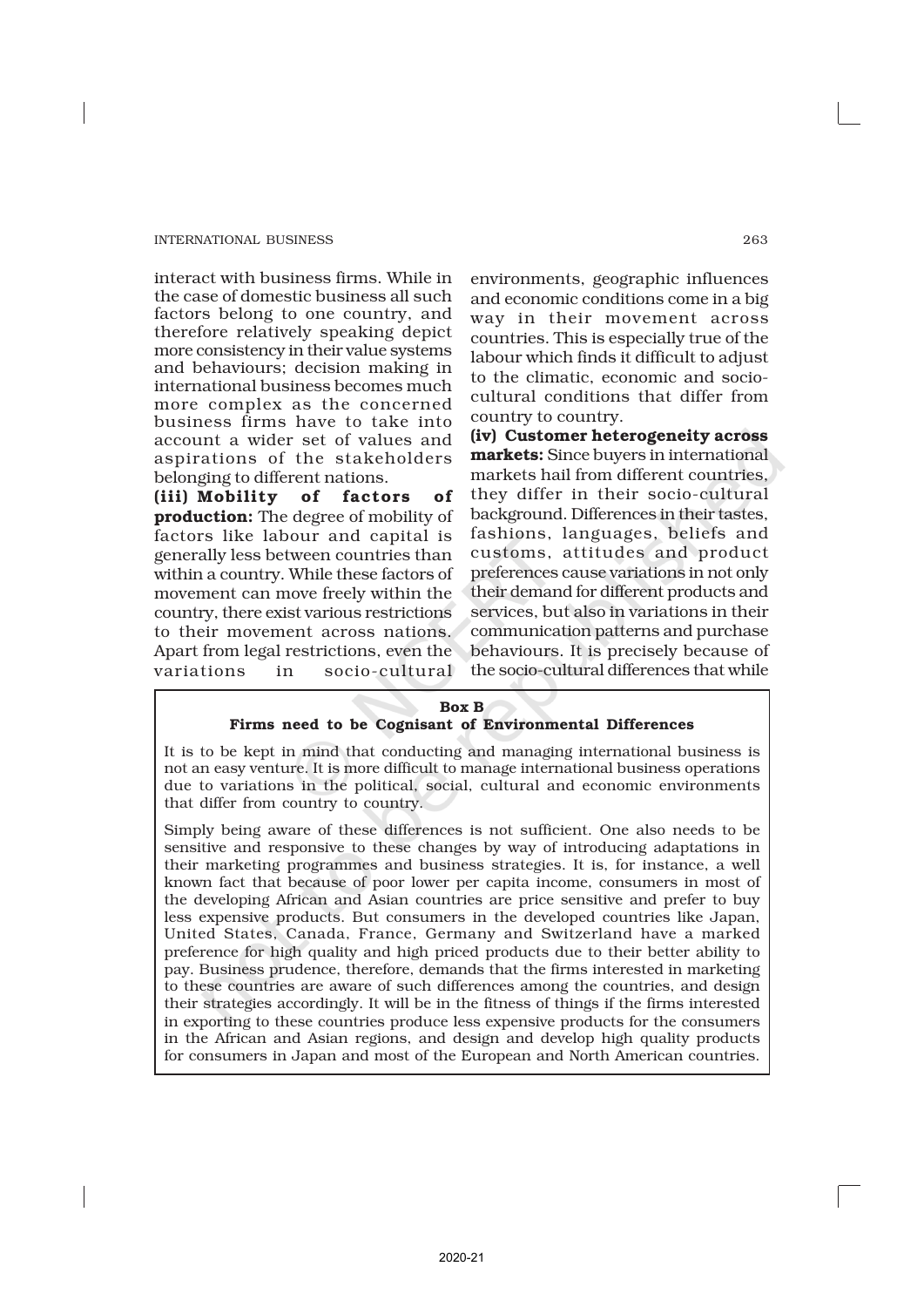#### 264 BUSINESS STUDIES

people in China prefer bicycles, the Japanese in contrast like to ride bikes. Similarly, while people in India use right-hand driven cars, Americans drive cars fitted with steering, brakes, etc., on the left side. Moreover, while people in the United States change their TV, bike and other consumer durables very frequently — within two to three years of their purchase, Indians mostly do not go in for such replacements until the products currently with them have totally worn out.

Such variations greatly complicate the task of designing products and evolving strategies appropriate for customers in different countries. Though to some extent customers within a country too differ in their tastes and preferences. These differences become more striking when we compare customers across nations.

(v) Differences in business systems and practices: The differences in business systems and practices are considerably much more among countries than within a country. Countries differ from one another in terms of their socio-economic development, availability, cost and efficiency of economic infrastructure and market support services, and business customs and practices due to their socio-economic milieu and historical coincidences. All such differences make it necessary for firms interested in entering into international markets to adapt their production, finance, human resource and marketing plans as per the conditions prevailing in the international markets.

(vi) Political system and risks: Political factors such as the type of government, political party system, political ideology, political risks, etc., have a profound impact on business operations. Since a business person is familiar with the political environment of his/her country, he/she can well understand it and predict its impact on business operations. But this is not the case with international business. Political environment differs from one country to another. One needs to make special efforts to understand the differing political environments and their business implications. Since political environment keeps on changing, one needs to monitor political changes on an ongoing basis in the concerned countries and devise strategies to deal with diverse political risks.

A major problem with a foreign country's political environment is a tendency among nations to favour products and services originating in their own countries to those coming from other countries. While this is not a problem for business firms operating domestically, it quite often becomes a severe problem for the firms interested in exporting their goods and services to other nations or setting up their plants in the overseas markets.

(vii) Business regulations and policies: Coupled with its socioeconomic environment and political philosophy, each country evolves its own set of business laws and regulations. Though these laws, regulations and economic policies are more or less uniformly applicable within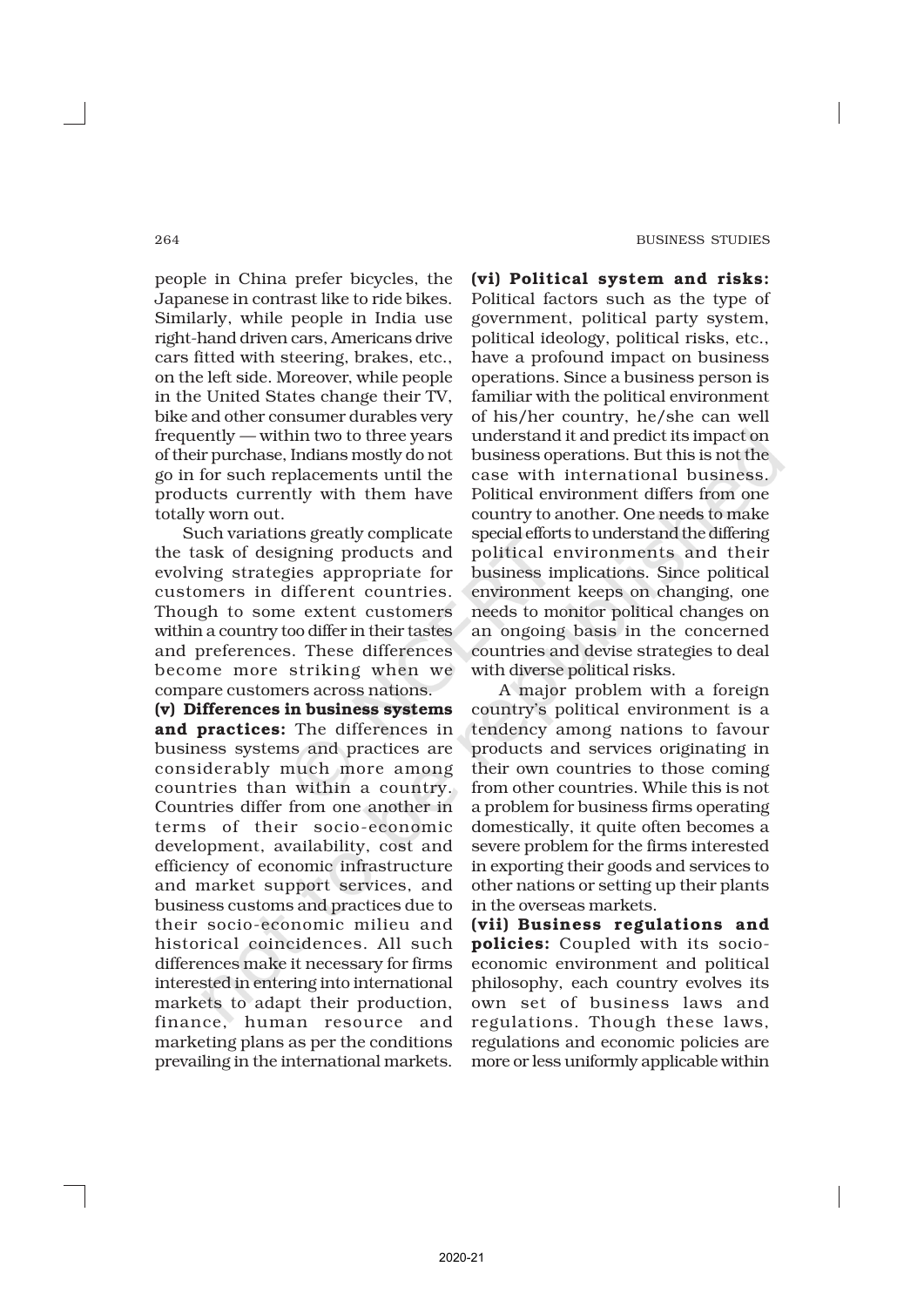a country, they differ widely among nations. Tariff and taxation policies, import quota system, subsidies and other controls adopted by a nation are not the same as in other countries and often discriminate against foreign products, services and capital.

(viii) Currency used in business transactions: Another important difference between domestic and international business is that the latter involves the use of different currencies. Since the exchange rate, i.e., the price of one currency expressed in relation to that of another country's currency, keeps on fluctuating, it adds to the problems of international business firms in fixing prices of their products and hedging against foreign exchange risks.

## 11.1.4 Scope of International Business

As pointed out earlier, international business is much broader than international trade. It includes not only international trade (i.e., export and import of goods and services), but also a wide variety of other ways in which the firms operate internationally. Major forms of business operations that constitute international business are as follows.

(i) Merchandise exports and imports: Merchandise means goods that are tangible, i.e., those that can be seen and touched. When viewed from this perceptive, it is clear that while merchandise exports means sending tangible goods abroad, merchandise imports means bringing tangible goods from a foreign country to one's own

country. Merchandise exports and imports, also known as trade in goods, include only tangible goods and exclude trade in services.

(ii) Service exports and imports: Service exports and imports involve trade in intangibles. It is because of the intangible aspect of services that trade in services is also known as *invisible trade*. A wide variety of services are traded internationally and these include: tourism and travel, boarding and lodging (hotel and restaurants), entertainment and recreation, transportation, professional services (such as training, recruitment, consultancy and research), communication (postal, telephone, fax, courier and other audio-visual services), construction and engineering, marketing (e.g., wholesaling, retailing, advertising, marketing research and warehousing), educational and financial services (such as banking and insurance). Of these, tourism, transportation and business services are major constituents of world trade in services (see Box C).

(iii) Licensing and franchising: Permitting another party in a foreign country to produce and sell goods under your trademarks, patents or copy rights in lieu of some fee is another way of entering into international business. It is under the licensing system that Pepsi and Coca Cola are produced and sold all over the world by local bottlers in foreign countries. Franchising is similar to licensing, but it is a term used in connection with the provision of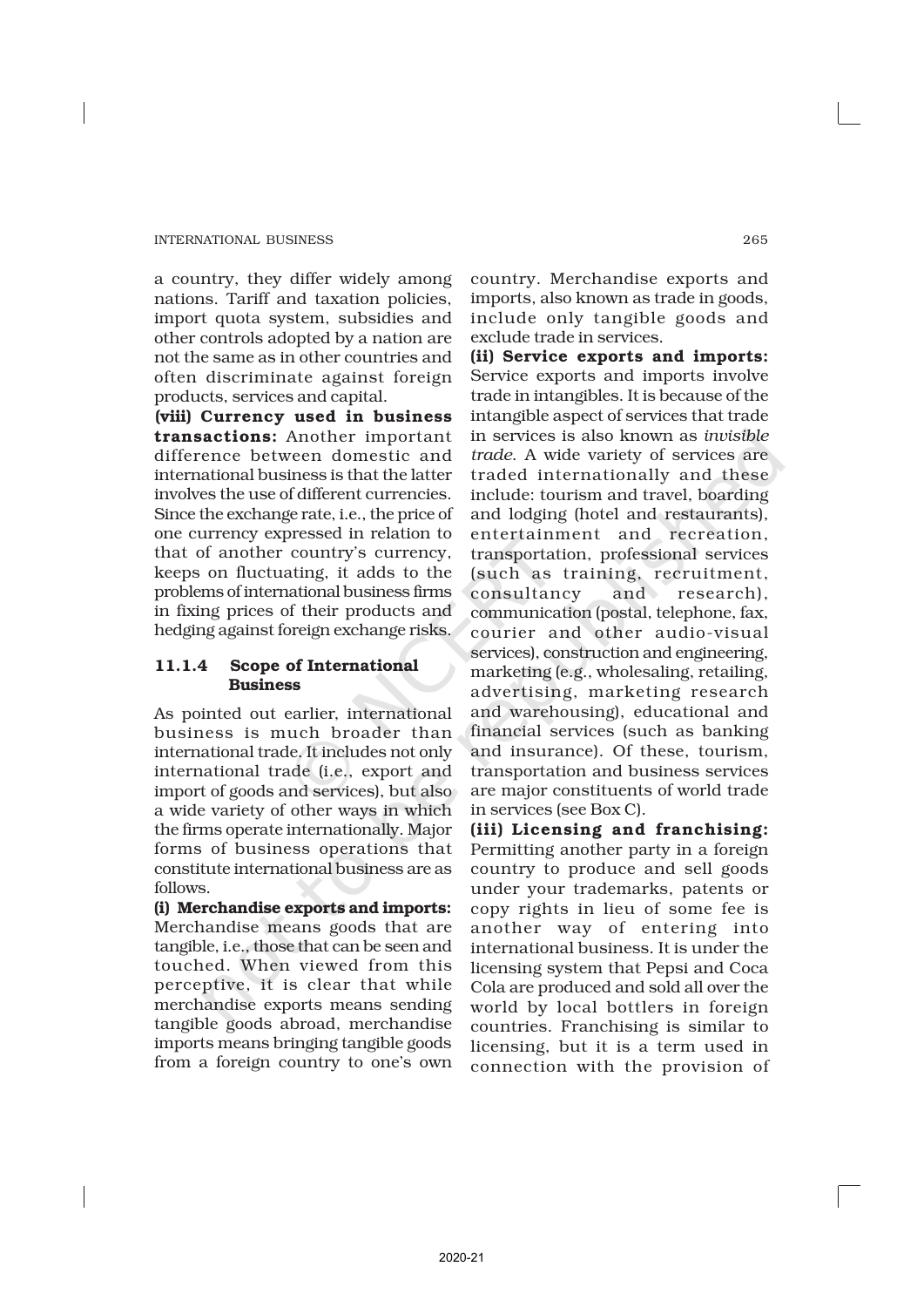$\begin{array}{c} \hline \end{array}$ 

|    | <b>Basis</b>                                                  | <b>Domestic business</b>                                                                                                                                       | <b>International business</b>                                                                                                                                    |
|----|---------------------------------------------------------------|----------------------------------------------------------------------------------------------------------------------------------------------------------------|------------------------------------------------------------------------------------------------------------------------------------------------------------------|
| 1. | Nationality of<br>buyers and<br>sellers                       | People or organisations<br>from one nation parti-<br>domestic<br>in<br>cipate<br>business transactions.                                                        | People or organisations of<br>different countries participate<br>in international business<br>transactions.                                                      |
| 2. | Nationality of<br>other<br>stakeholders                       | other<br>Various<br>stake-<br>holders such as suppliers,<br>employees, middlemen,<br>shareholders and partners<br>are usually citizens of the<br>same country. | Various other stakeholders<br>such as suppliers, employees,<br>middlemen, shareholders and<br>partners are from different<br>nations.                            |
| 3. | Mobility of<br>factors of<br>production                       | The degree of mobility of<br>factors of production like<br>labour and capital is<br>relatively more within a<br>country.                                       | The degree of mobility of factors<br>of production like labour and<br>capital across nations is<br>relatively less.                                              |
| 4. | Customer<br>heterogeneity<br>across markets                   | Domestic markets are<br>relatively more homo-<br>geneous in nature.                                                                                            | International markets lack<br>homogeneity due to differences<br>in language, preferences,<br>customs, etc., across markets.                                      |
| 5. | <b>Differences</b><br>in business<br>systems and<br>practices | Business systems and<br>practices are relatively<br>more homogeneous within<br>a country.                                                                      | <b>Business</b><br>systems<br>and<br>practices vary considerably<br>across countries.                                                                            |
| 6. | Political<br>system and<br>risks                              | Domestic business<br>is<br>subject to political system<br>and risks of one single<br>country.                                                                  | Different countries have different<br>forms of political systems and<br>different degrees of risks which<br>often become a barrier to<br>international business. |
| 7. | <b>Business</b><br>regulations<br>and policies                | Domestic business is<br>subject to rules, laws and<br>policies, taxation system,<br>etc., of a single country.                                                 | International business trans-<br>actions are subject to rules, laws<br>and policies, tariffs and quotas,<br>etc. of multiple countries.                          |
| 8. | Currency<br>used in<br>business<br>transactions               | Currency of domestic<br>country is used.                                                                                                                       | International business trans-<br>involve<br>actions<br>use<br>οf<br>currencies of more than one<br>country.                                                      |

## Table 11.1 Major Difference between Domestic and International Business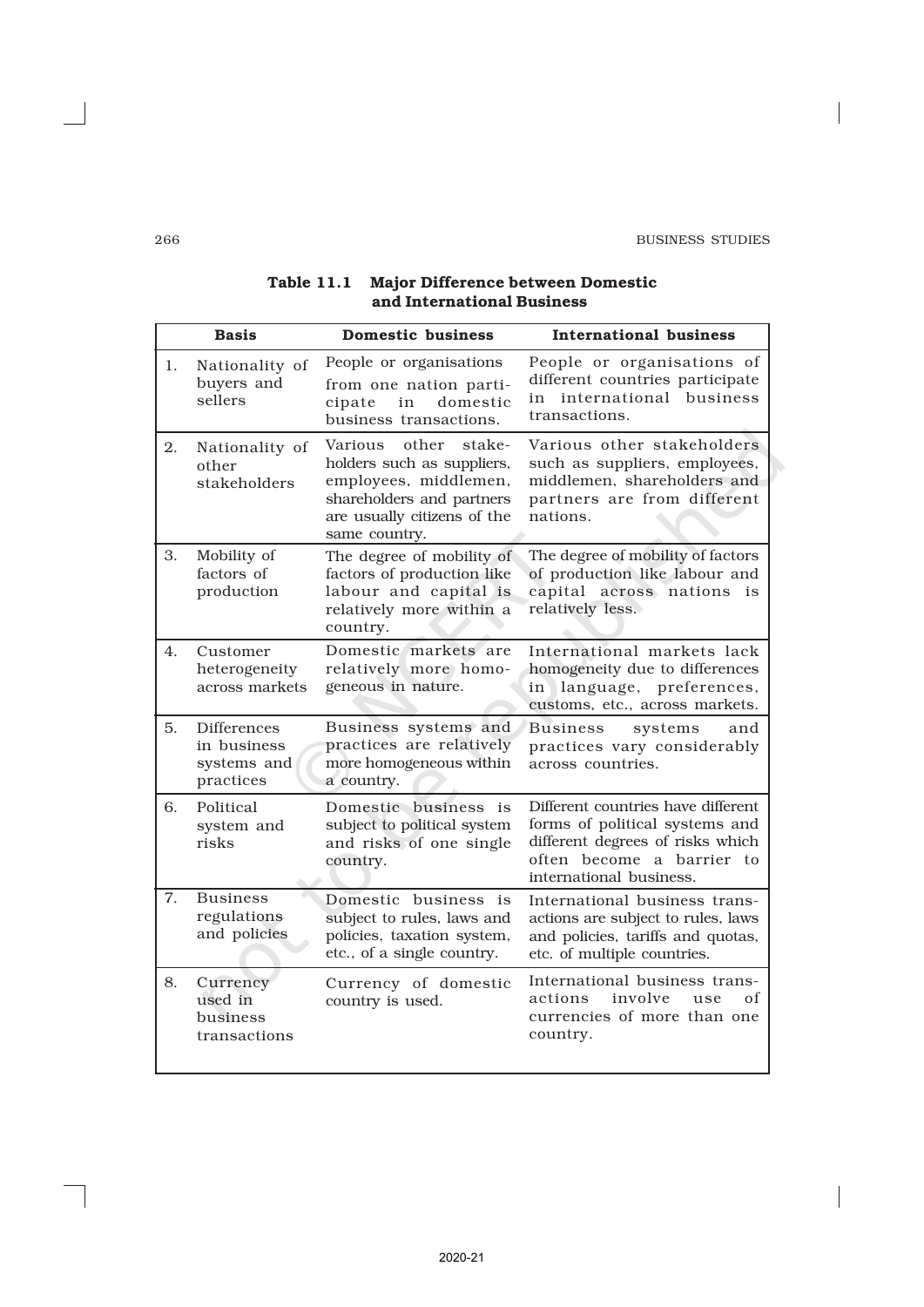services. McDonalds, for instance, operates fast food restaurants the world over through its franchising system.

(iv) Foreign investments: Foreign investment is another important form of international business. Foreign investment involves investments of funds abroad in exchange for financial return. Foreign investment can be of two types: direct and portfolio investments.

Direct investment takes place when a company directly invests in properties such as plant and machinery in foreign countries with a view to undertaking production and marketing of goods and services in those countries. Direct investment provides the investor a controlling interest in a foreign company, known as Direct Investment, i.e., FDI. It can be in the form of joint

venture on PPP. A company, if it so desires, can also set up a *wholly owned subsidiary* abroad by making 100 per cent investment in foreign ventures, and thus acquiring full control over subsidiary's operations in the foreign market.

A portfolio investment, on the other hand, is an investment that a company makes into another company by the way of acquiring shares or providing loans to the latter, and earns income by way of dividends or interest on loans. Unlike foreign direct investments, the investor under portfolio investment does not get directly involved into production and marketing operations. It simply earns an income by investing in shares, bonds, bills, or notes in a foreign country or providing loans to foreign business firms.

#### Box C

## Tourism, Transportation and Business Services dominate International Trade in Services

Tourism and transportation have emerged as major components of international trade in services. Most of the airlines, shipping companies, travel agencies and hotels get their major share of revenues from their overseas customers and operations abroad. Several countries have come to heavily depend on services as an important source of foreign exchange earnings and employment. India, for example, earns a sizeable amount of foreign exchange from exports of services related to travel and tourism.

Business services: When one country provides services to other country and in the process earns foreign exchange, this is also treated as a form of international business activity. Fee received for services like banking, insurance, rentals, engineering and management services form part of country's foreign exchange earnings. Undertaking of construction projects in foreign countries is also an example of export of business services. The other examples of such services include overseas management contracts where arrangements are made by one company of a country which provides personnel to perform general or specialised management functions for another company in a foreign country in lieu of the other country.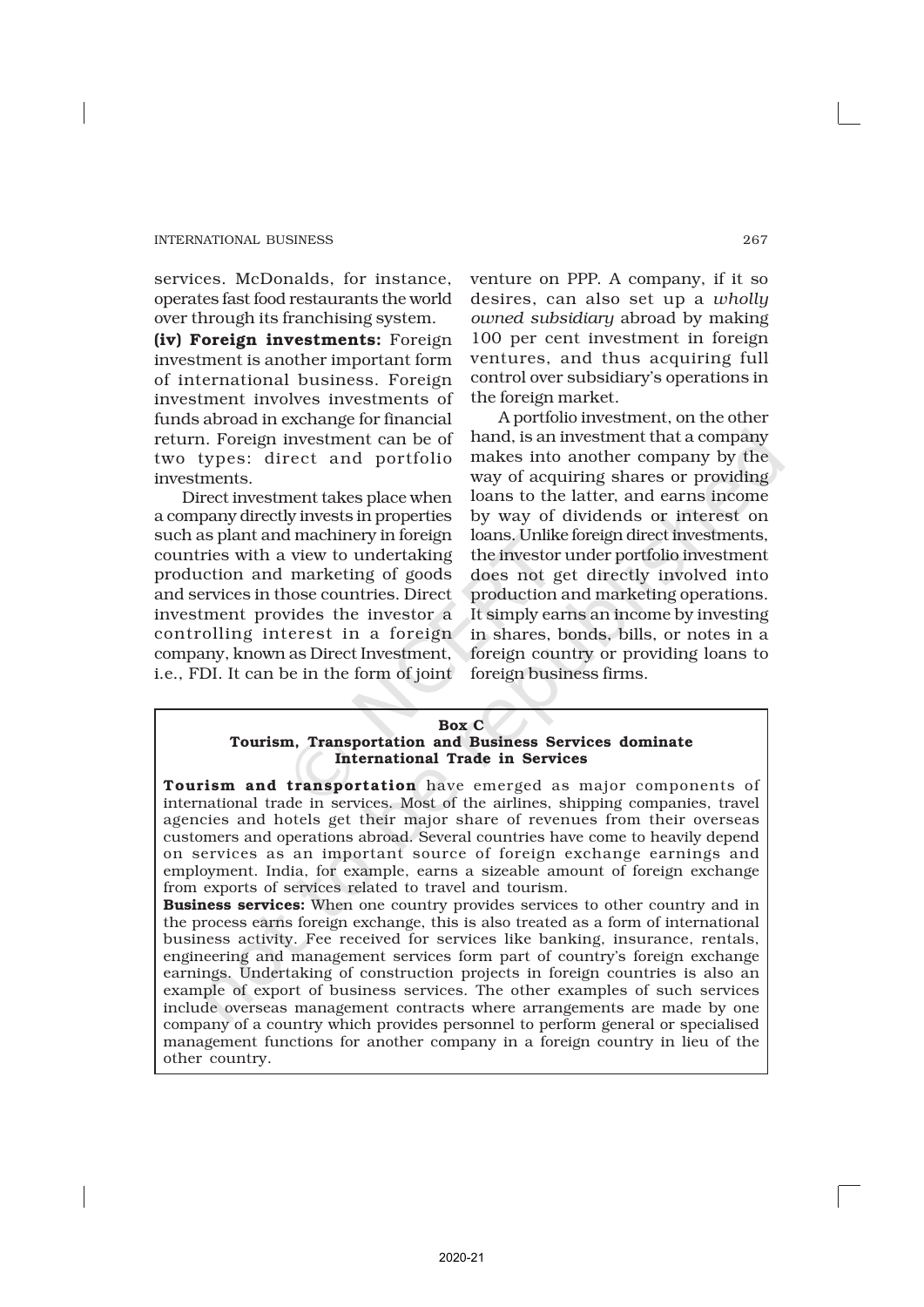## 11.1.5 Benefits of International Business

Notwithstanding greater complexities and risks, international business is important to both nations and business firms. It offers them several benefits. Growing realisation of these benefits over time has in fact been a contributory factor to the expansion of trade and investment amongst nations, resulting in the phenomenon of globalisation. Some of the benefits of international business to the nations and business firms are discussed below.

## Benefits to Countries

(i) Earning of foreign exchange: International business helps a country to earn foreign exchange which it can later use for meeting its imports of capital goods, technology, petroleum products and fertilisers, pharmaceutical products and a host of other consumer products which otherwise might not be available domestically.

(ii) More efficient use of resources: As stated earlier, international business operates on a simple principle produce what your country can produce more efficiently, and trade the surplus production so generated with other countries to procure what they can produce more efficiently. When countries trade on this principle, they end up producing much more than what they can when each of them attempts to produce all the goods and services on its own. If such an enhanced pool of goods and services is distributed equitably amongst nations, it benefits all the trading nations.

(iii) Improving growth prospects and employment potentials: Producing solely for the purposes of domestic consumption severely restricts a country's prospects for growth and employment. Many countries, especially the developing ones, could not execute their plans to produce on a larger scale, and thus create employment for people because their domestic market was not large enough to absorb all that extra production. Later on a few countries such as Singapore, South Korea and China which saw markets for their products in the foreign countries embarked upon the strategy 'export and flourish', and soon became the star performers on the world map. This helped them not only in improving their growth prospects, but also created opportunities for employment of people living in these countries.

(iv) Increased standard of living: In the absence of international trade of goods and services, it would not have been possible for the world community to consume goods and services produced in other countries that the people in these countries are able to consume and enjoy a higher standard of living.

## Benefits to Firms

(i) Prospects for higher profits: International business can be more profitable than the domestic business. When the domestic prices are lower, business firms can earn more profits by selling their products in countries where prices are high.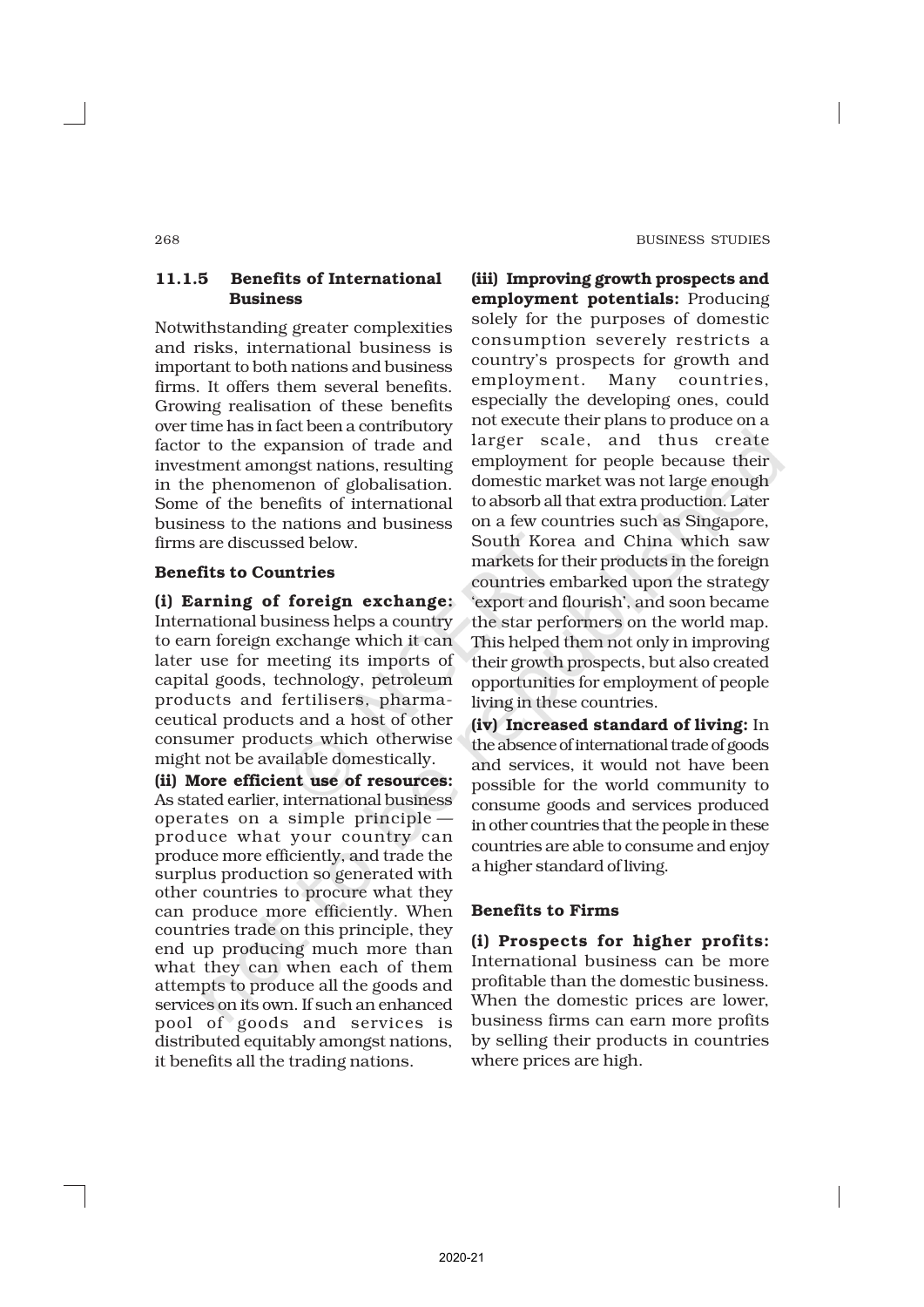(ii) Increased capacity utilisation: Many firms setup production capacities for their products which are in excess of demand in the domestic market. By planning overseas expansion and procuring orders from foreign customers, they can think of making use of their surplus production capacities and also improving the profitability of their operations. Production on a larger scale often leads to economies of scale, which in turn lowers production cost and improves per unit profit margin.

(iii) Prospects for growth: Business firms find it quite frustrating when demand for their products starts getting saturated in the domestic market. Such firms can considerably improve prospects of their growth by plunging into overseas markets. This is precisely what has prompted many of the multinationals from the developed countries to enter into markets of developing countries. While demand in their home countries has got almost saturated, they realised their products were in demand in the developing countries and demand was picking up quite fast.

(iv) Way out to intense competition in domestic market: When competition in the domestic market is very intense, internationalisation seems to be the only way to achieve significant growth. Highly competitive domestic market drives many companies to go international in search of markets for their products. International business thus acts as a

catalyst of growth for firms facing tough market conditions on the domestic turf. (v) Improved business vision: The growth of international business of many companies is essentially a part of their business policies or strategic management. The vision to become international comes from the urge to grow, the need to become more competitive, the need to diversify and to gain strategic advantages of internationalisation.

## 11.2 MODES OF ENTRY INTO INTERNATIONAL BUSINESS

Simply speaking, the term mode means the manner or way. The phrase 'modes of entry into international business', therefore, means various ways in which a company can enter into international business. While discussing the meaning and scope of international business, we have already familiarised you with some of the modes of entry into international business. In the following sections, we shall discuss in detail important ways of entering into international business along with their advantages and limitations. Such a discussion will enable you to know as to which mode is more suitable under what conditions.

## 11.2.1 Exporting and Importing

Exporting refers to sending of goods and services from the home country to a foreign country. In a similar vein, importing is purchase of foreign products and bringing them into one's home country. There are two important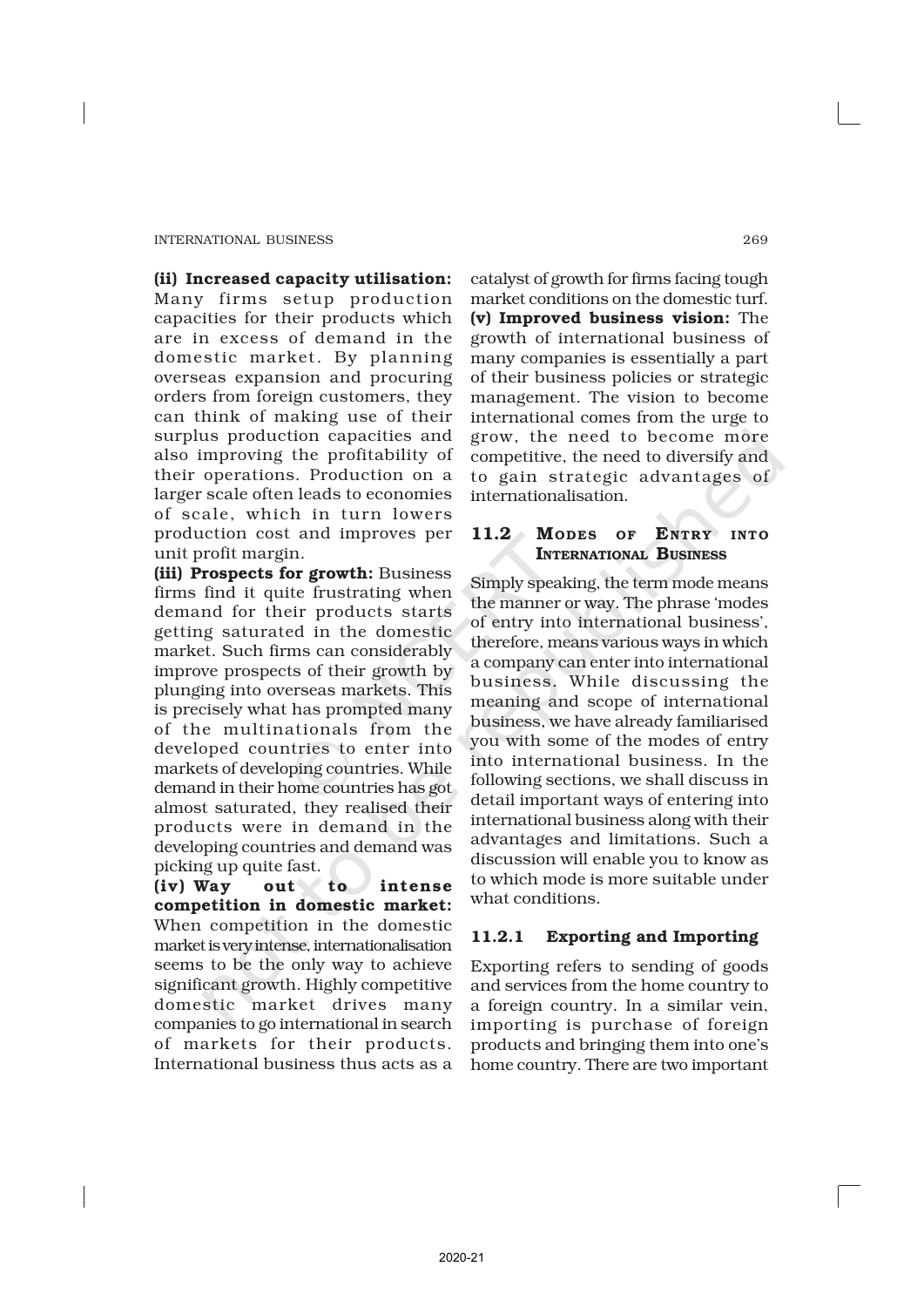ways in which a firm can export or import products: direct and indirect exporting/importing. In the case of direct exporting/importing, a firm itself approaches the overseas buyers/ suppliers and looks after all the formalities related to exporting/ importing activities including those related to shipment and financing of goods and services. Indirect exporting/ importing, on the other hand, is one where the firm's participation in the export/import operations is minimum, and most of the tasks relating to export/import of the goods are carried out by some middle men such as export houses or buying offices of overseas customers located in the home country or wholesale importers in the case of import operations. Such firms do not directly deal with overseas customers in the case of exports and suppliers in the case of imports.

## Advantages

Major advantages of exporting include:

- As compared to other modes of entry, exporting/importing is the easiest way of gaining entry into international markets. It is less complex an activity than setting up and managing joint-ventures or wholly owned subsidiaries abroad.
- Exporting/importing is less involving in the sense that business firms are not required to invest that much time and money as is needed when they desire to

enter into joint ventures or set up manufacturing plants and facilities in host countries.

• Since exporting/importing does not require much of investment in foreign countries, exposure to foreign investment risks is nil or much lower than that is present when firms opt for other modes of entry into international business.

## Limitations

Major limitations of exporting/ importing as an entry mode of international business are as follows:

- Since the goods physically move from one country to another, exporting/importing involves additional packaging, transportation and insurance costs. Especially in the case of heavy items, transportation costs alone become an inhibiting factor to their exports and imports. On reaching the shores of foreign countries, such products are subject to custom duty and a variety of other levies and charges. Taken together, all these expenses and payments substantially increase product costs and make them less competitive.
- Exporting is not a feasible option when import restrictions exist in a foreign country. In such a situation, firms have no alternative but to opt for other entry modes such as licensing/franchising or joint venture which makes it feasible to make the product available by way of producing and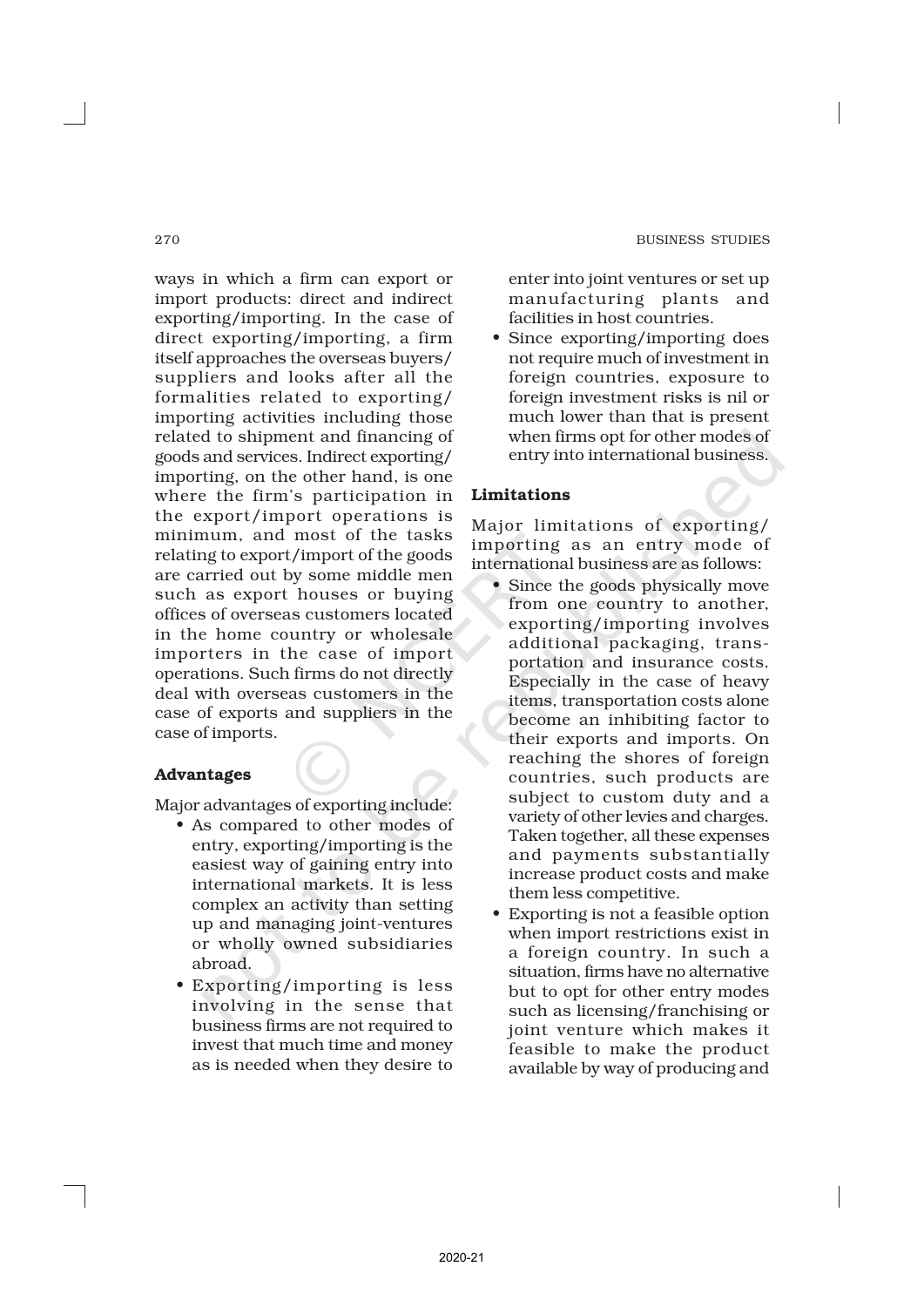marketing it locally in foreign countries.

• Export firms basically operate from their home country. They produce in the home country and then ship the goods to foreign countries. Except a few visits made by the executives of export firms to foreign countries to promote their products, the export firms in general do not have much contact with the foreign markets. This puts the export firms in a disadvantageous position vis-à-vis the local firms which are very near the customers and are able to better understand and serve them.

Despite the above mentioned limitations, exporting/importing is the most preferred way for business firms when they are getting initially involved with international business. As usually is the case, firms start their overseas operations with exports and imports, and later having gained familiarity with the foreign market operations switch over to other forms of international business operations.

## 11.2.2 Contract Manufacturing

Contract manufacturing refers to a type of international business where a firm enters into a contract with one or a few local manufacturers in foreign countries to get certain components or goods produced as per its specifications. Contract manufacturing, also known as *outsourcing*, can take three major forms:

• Production of certain components such as automobile components or shoe uppers to be used later for producing final products such as cars and shoes;

- Assembly of components into final products such as assembly of hard disk, mother board, floppy disk drive and modem chip into computers; and
- Complete manufacture of the products such as garments.

The goods are produced or assembled by the local manufacturers as per the technology and management guidance provided to them by the foreign company. The goods so manufactured or assembled by the local producers are delivered to the international firm for use in its final products or out rightly sold as finished products by the international firm under its brand names in various countries including the home, host and other countries. All the major international companies such as Nike, Reebok, Levis and Wrangler today get their products or components produced in the developing countries under contract manufacturing.

## Advantages

Contract manufacturing offers several advantages to both the international company and local producers in the foreign countries.

• Contract manufacturing permits the international firms to get the goods produced on a large scale without requiring investment in setting up production facilities. These firms make use of the production facilities already existing in the foreign countries.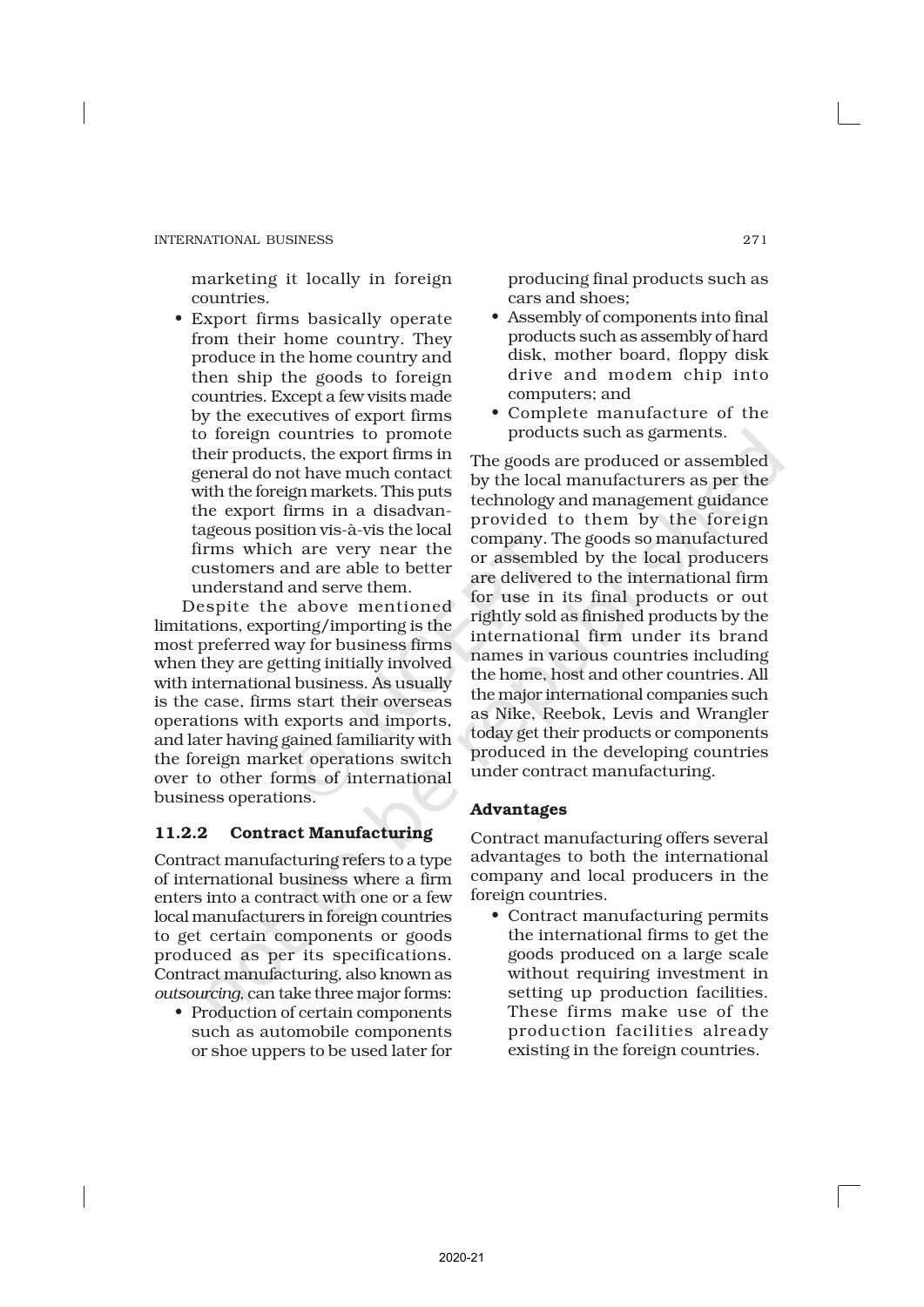- Since there is no or little investment in the foreign countries, there is hardly any investment risk involved in the foreign countries.
- Contract manufacturing also gives an advantage to the international company of getting products manufactured or assembled at lower costs especially if the local producers happen to be situated in countries which have lower material and labour costs.
- Local producers in foreign countries also gain from contract manufacturing. If they have any idle production capacities, manufacturing jobs obtained on contract basis in a way provide a ready market for their products and ensure greater utilisation of their production capacities. This is how the Godrej group is benefitting from contract manufacturing in India. It is manufacturing soaps under contract for many multinationals including Dettol soap for Reckitt and Colman. This has considerably helped it in making use of its excess soap manufacturing capacity.
- The local manufacturer also gets the opportunity to get involved with international business and avail incentives, if any, available to the export firms in case the international firm desires goods so produced be delivered to its home country or to some other foreign countries.

### Limitations

The major disadvantages of contract manufacturing to international firm and local producer in foreign countries are as follows:

- Local firms might not adhere to production design and quality standards, thus causing serious product quality problems to the international firm.
- Local manufacturer in the foreign country loses his control over the manufacturing process because goods are produced strictly as per the terms and specifications of the contract.
- The local firm producing under contract manufacturing is not free to sell the contracted output as per its will. It has to sell the goods to the international company at predetermined prices. This results in lower profits for the local firm if the open market prices for such goods happen to be higher than the prices agreed upon under the contract.

## 11.2.3 Licensing and Franchising

Licensing is a contractual arrangement in which one firm grants access to its patents, trade secrets or technology to another firm in a foreign country for a fee called royalty. The firm that grants such permission to the other firm is known as *licensor* and the other firm in the foreign country that acquires such rights to use technology or patents is called the *licensee*. It may be mentioned here that it is not only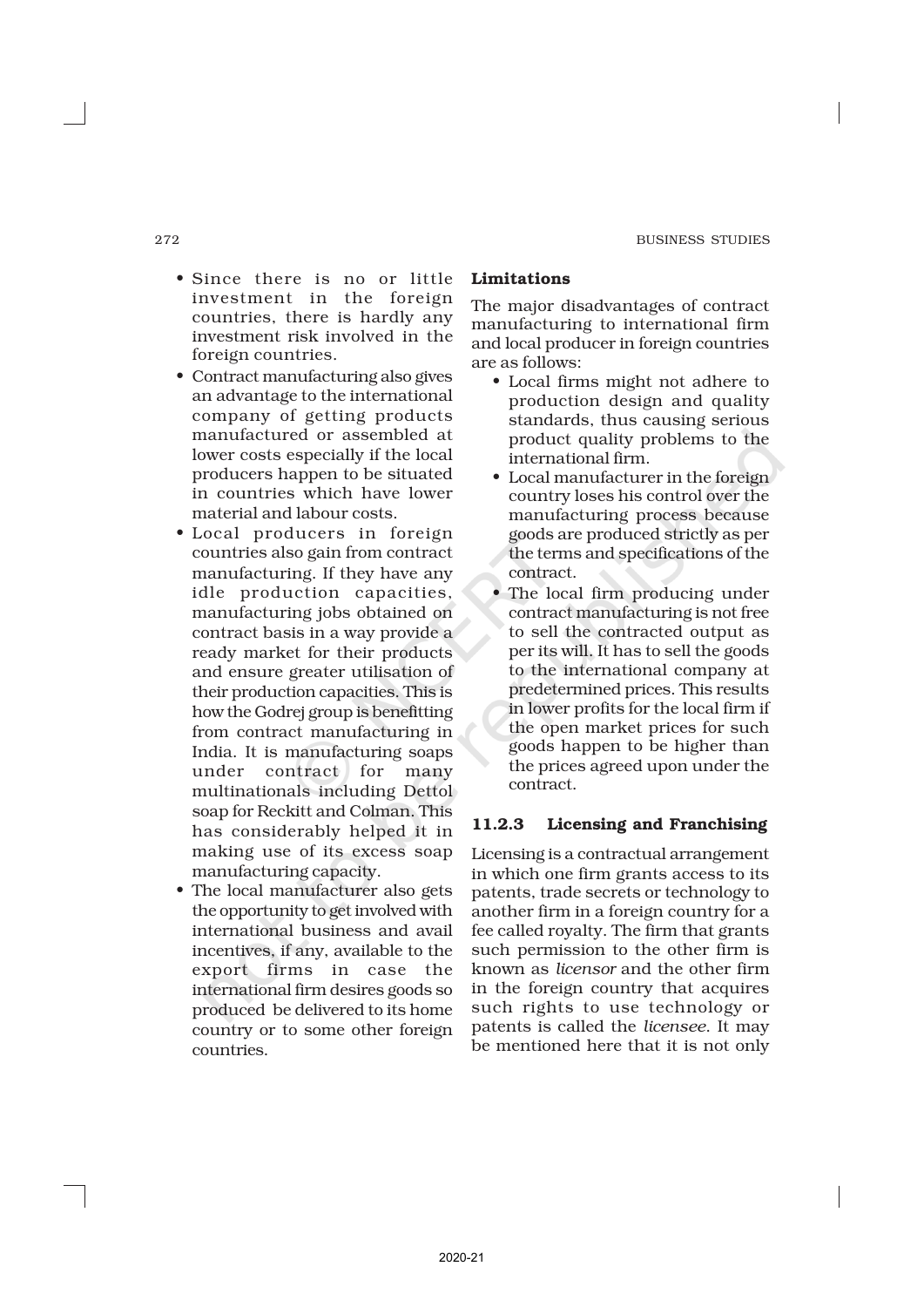technology that is licensed. In the fashion industry, a number of designers license the use of their names. In some cases, there is exchange of technology between the two firms. Sometimes there is mutual exchange of knowledge, technology and/or patents between the firms which is known as *cross-licensing*.

Franchising is a term very similar to licensing. One major distinction between the two is that while the former is used in connection with production and marketing of goods, the term franchising applies to service business. The other point of difference between the two is that franchising is relatively more stringent than licensing. Franchisers usually set strict rules and regulations as to how the franchisees should operate while running their business. Barring these two differences, franchising is pretty much the same as licensing. Like in the case of licensing, a franchising agreement too involves grant of rights by one party to another for use of technology, trademark and patents in return of the agreed payment for a certain period of time. The parent company is called the franchiser and the other party to the agreement is called franchisee. The franchiser can be any service provider be it a restaurant, hotel, travel agency, bank wholesaler or even a retailer - who has developed a unique technique for creating and marketing of services under its own name and trade mark. It is the uniqueness of the technique that gives the franchiser an edge over its competitors in the field, and makes the would-be-service providers interested

in joining the franchising system. McDonald, Pizza Hut and Wal-Mart are examples of some of the leading franchisers operating worldwide.

#### Advantages

As compared to joint ventures and wholly owned subsidiaries, licensing/ franchising is relatively a much easier mode of entering into foreign markets with proven product/technology without much business risks and investments. Some of the specific advantages of licensing are as follows:

- Under the licensing/franchising system, it is the licensor/ franchiser who sets up the business unit and invests his/her own money in the business. As such, the licensor/franchiser has to virtually make no investments abroad. Licensing/franchising is, therefore, considered a less expensive mode of entering into international business.
- Since no or very little foreign investment is involved, licensor/ franchiser is not a party to the losses, if any, that occur to foreign business. Licensor/franchiser is paid by the licensee/franchisee by way of fees fixed in advance as a percentage of production or sales turnover. This royalty or fee keeps accruing to the licensor/franchiser so long as the production and sales keep on taking place in the licensee's/franchisee's business unit.
- Since the business in the foreign country is managed by the licensee/franchisee who is a local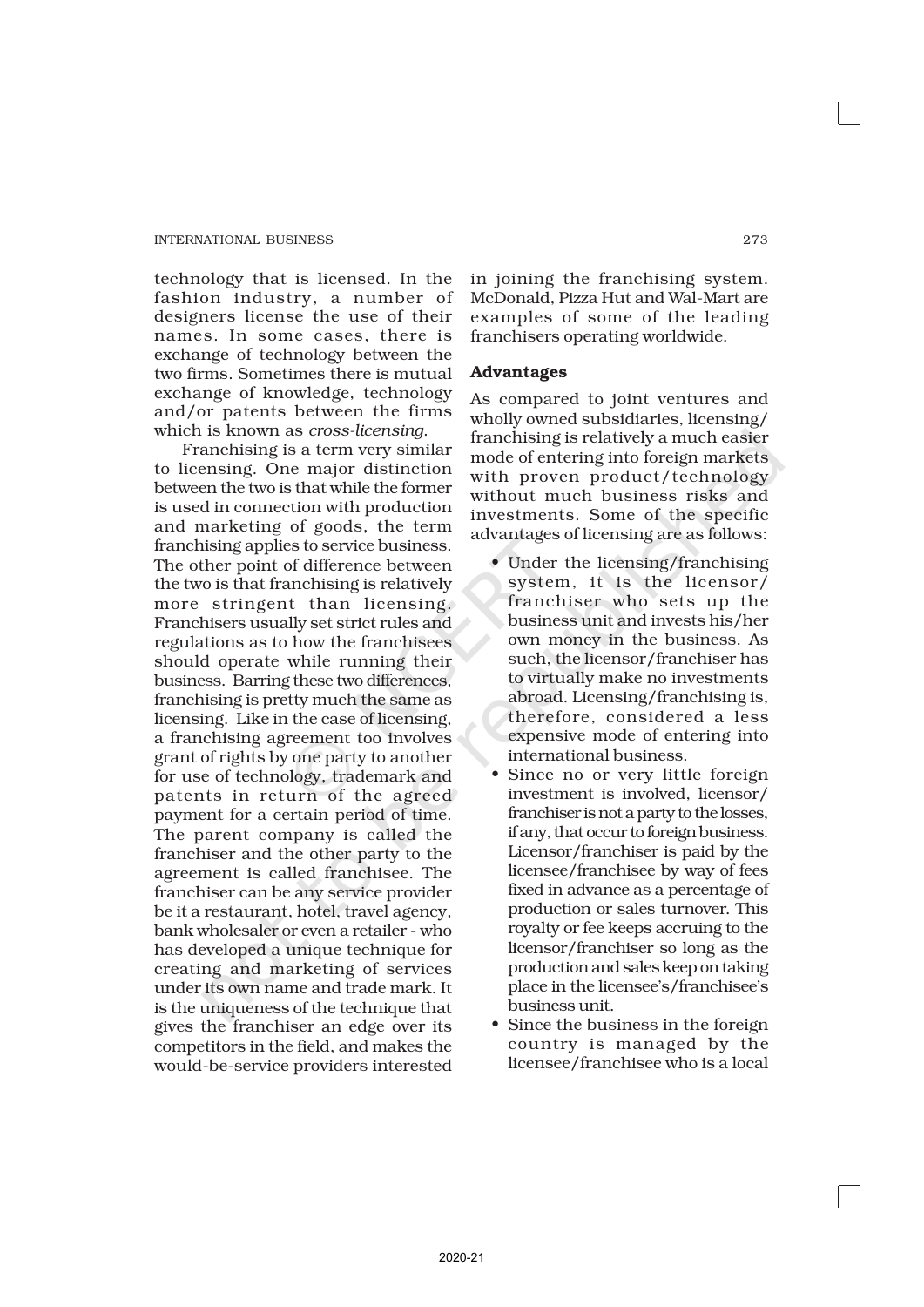person, there are lower risks of business takeovers or government interventions.

- Licensee/franchisee being a local person has greater market knowledge and contacts which can prove quite helpful to the licensor/franchiser in successfully conducting its marketing operations.
- As per the terms of the licensing/ franchising agreement, only the parties to the licensing/franchising agreement are legally entitled to make use of the licensor's/ franchiser's copyrights, patents and brand names in foreign countries. As a result, other firms in the foreign market cannot make use of such trademarks and patents.

#### Limitations

Licensing/franchising as a mode of international business suffers from the following weaknesses.

- When a licensee/franchisee becomes skilled in the manufacture and marketing of the licensed/franchised products, there is a danger that the licensee can start marketing an identical product under a slightly different brand name. This can cause severe competition to the licenser/ franchiser.
- If not maintained properly, trade secrets can get divulged to others in the foreign markets. Such lapses on the part of the licensee/ franchisee can cause severe losses to the licensor/franchiser.

• Over time, conflicts often develop between the licensor/franchiser and licensee/franchisee over issues such as maintenance of accounts, payment of royalty and non-adherence to norms relating to production of quality products. These differences often result in costly litigations, causing harm to both the parties.

## 11.2.4 Joint Ventures

Joint venture is a very common strategy for entering into foreign markets. A joint venture means establishing a firm that is jointly owned by two or more otherwise independent firms. In the widest sense of the term, it can also be described as any form of association which implies collaboration for more than a transitory period. A joint ownership venture may be brought about in three major ways:

- (i) Foreign investor buying an interest in a local company
- (ii) Local firm acquiring an interest in an existing foreign firm
- (iii) Both the foreign and local entrepreneurs jointly forming a new enterprise.

#### Advantages

Major advantages of joint venture include:

• Since the local partner also contributes to the equity capital of such a venture, the international firm finds it financially less burdensome to expand globally.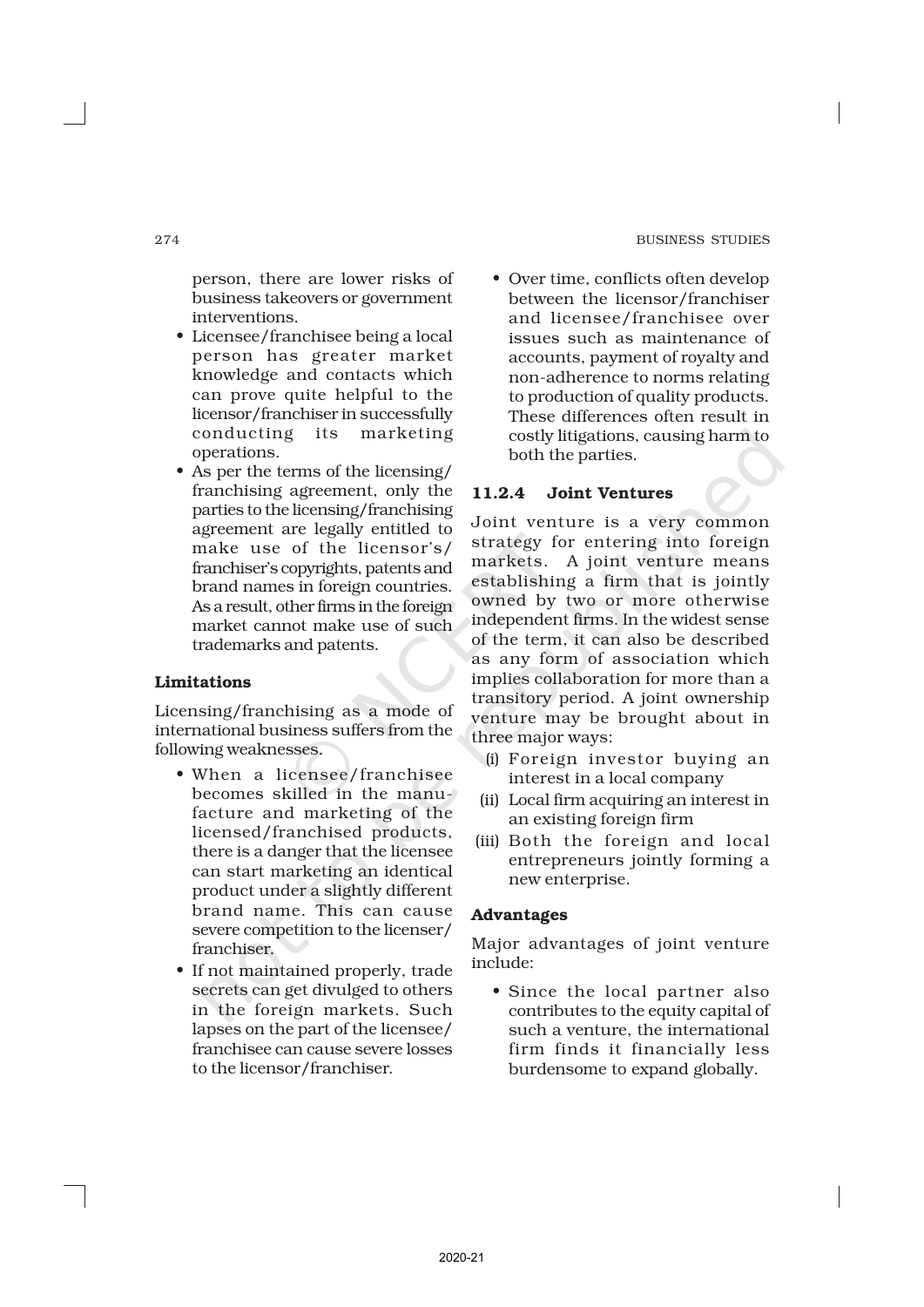- Joint ventures make it possible to execute large projects requiring huge capital outlays and manpower.
- The foreign business firm benefits from a local partner's knowledge of the host countries regarding the competitive conditions, culture, language, political systems and business systems.
- In many cases entering into a foreign market is very costly and risky. This can be avoided by sharing costs and/or risks with a local partner under joint venture agreements.

## Limitations

Major limitations of a joint venture are discussed below:

- Foreign firms entering into joint ventures share the technology and trade secrets with local firms in foreign countries, thus always running the risks of such a technology and secrets being disclosed to others.
- The dual ownership arrangement may lead to conflicts, resulting in battle for control between the investing firms.

## 11.2.5 Wholly Owned Subsidiaries

This entry mode of international business is preferred by companies which want to exercise full control over their overseas operations. The parent company acquires full control over the foreign company by making 100 per

cent investment in its equity capital. A wholly owned subsidiary in a foreign market can be established in either of the two ways:

- (i) Setting up a new firm altogether to start operations in a foreign country — also referred to as a green field venture, or
- (ii) Acquiring an established firm in the foreign country and using that firm to manufacture and/or promote its products in the host nation.

## Advantages

Major advantages of a wholly owned subsidiary in a foreign country are as follows:

- The parent firm is able to exercise full control over its operations in foreign countries.
- Since the parent company on its own looks after the entire operations of foreign subsidiary, it is not required to disclose its technology or trade secrets to others.

## Limitations

The limitations of setting up a wholly owned subsidiary abroad include:

• The parent company has to make 100 per cent equity investments in the foreign subsidiaries. This form of international business is, therefore, not suitable for small and medium size firms which do not have enough funds with them to invest abroad.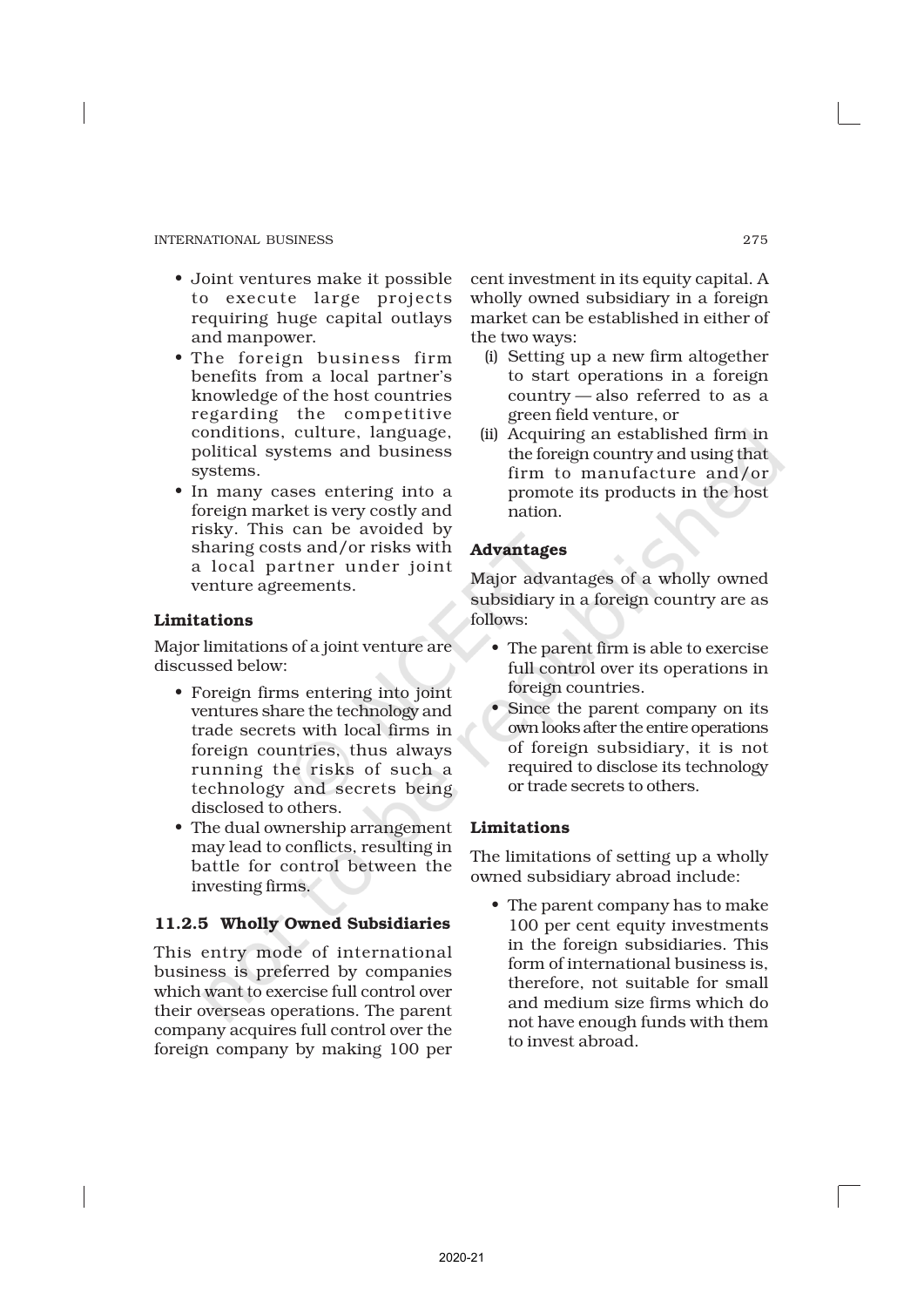- Since the parent company owns 100 per cent equity in the foreign company, it alone has to bear the entire losses resulting from failure of its foreign operations.
- Some countries are averse to setting up of 100 per cent wholly owned subsidiaries by foreigners in their countries. This form of international business operations, therefore, becomes subject to higher political risks.

## 11.3 EXPORT-IMPORT PROCEDURES AND DOCUMENTATION

A major distinction between domestic and international operations is the complexity of the latter. Export and import of goods is not that straight forward as buying and selling in the domestic market. Since foreign trade transactions involves movement of goods across frontiers and use of foreign exchange, a number of formalities are needed to be performed before the goods leave the boundaries of a country and enter into that of another. Following sections are devoted to a discussion of major steps that need to be undertaken for completing export and import transactions.

## 11.3.1 Export Procedure

The number of steps and the sequence in which these are taken vary from one export transaction to another. Steps involved in a typical export transaction are as follows.

(i) Receipt of enquiry and sending quotations: The prospective buyer of a product sends an enquiry to different exporters requesting them to send information regarding price, quality and terms and conditions for export of goods. Exporters can be informed of such an enquiry even by way of advertisement in the press put in by the importer. The exporter sends a reply to the enquiry in the form of a quotation referred to as *proforma invoice*. The proforma invoice contains information about the price at which the exporter is ready to sell the goods and also provides information about the quality, grade, size, weight, mode of delivery, type of packing and payment terms.

(ii) Receipt of order or indent: In case the prospective buyer (i.e., importing firm) finds the export price and other terms and conditions acceptable, it places an order for the goods to be despatched. This order, also known as *indent,* contains a description of the goods ordered, prices to be paid, delivery terms, packing and marking details and delivery instructions.

(iii) Assessing the importer's creditworthiness and securing a guarantee for payments: After receipt of the indent, the exporter makes necessary enquiry about the creditworthiness of the importer. The purpose underlying the enquiry is to assess the risks of non payment by the importer once the goods reach the import destination. To minimise such risks, most exporters demand a *letter of credit* from the importer. A letter of credit is a guarantee issued by the importer's bank that it will honour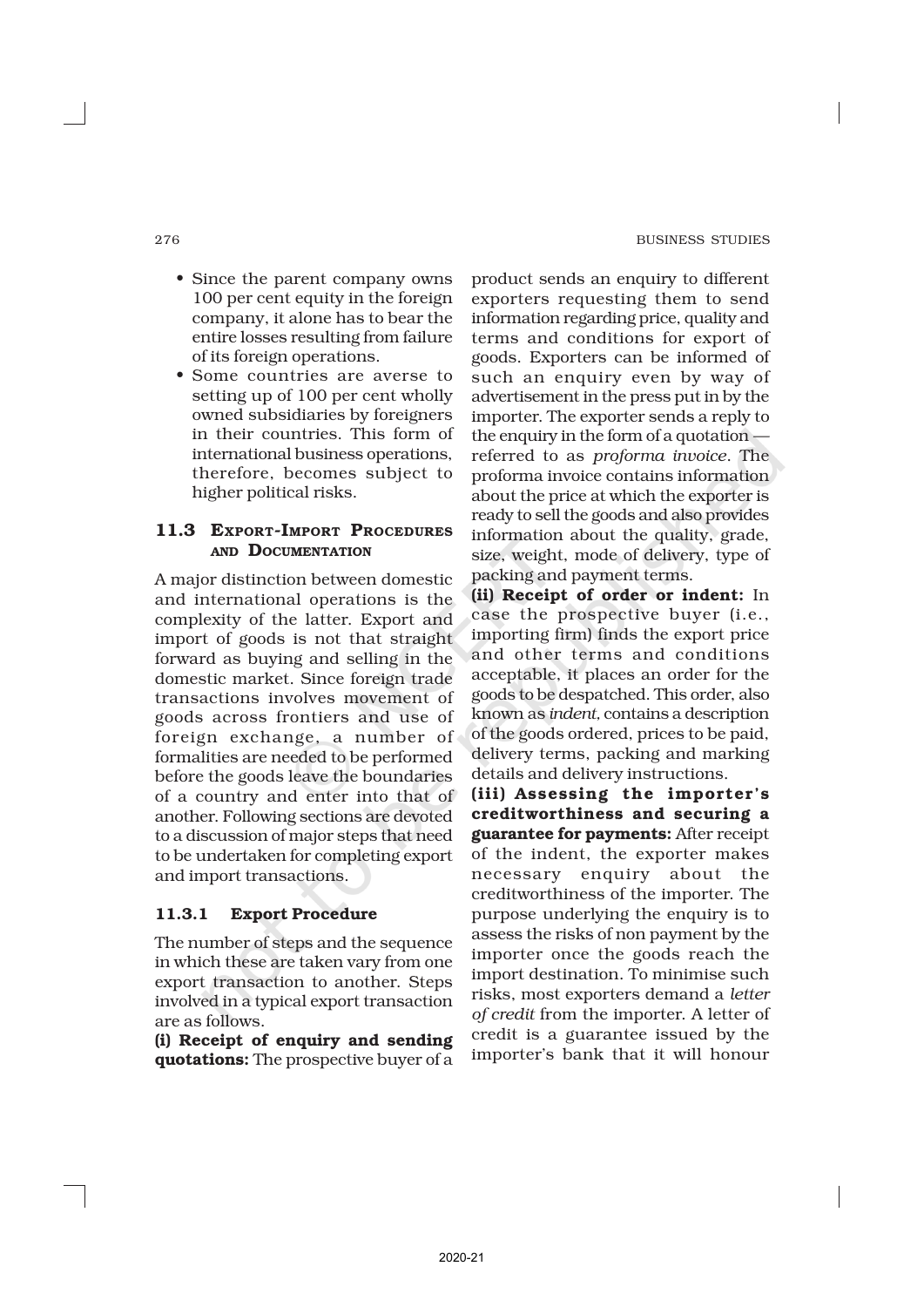payment up to a certain amount of export bills to the bank of the exporter. Letter of credit is the most appropriate and secure method of payment adopted to settle international transactions.

(iv) Obtaining export licence: Having become assured about payments, the exporting firm initiates the steps relating to compliance of export regulations. Export of goods in India is subject to custom laws which demand that the export firm must have an export licence before it proceeds with exports. Important pre-requisites for getting an export licence are as follows:

- Opening a bank account in any bank authorised by the Reserve Bank of India (RBI) and getting an account number.
- Obtaining Import Export Code (IEC) number from the Directorate General Foreign Trade (DGFT) or Regional Import Export Licensing Authority.
- Registering with appropriate export promotion council.
- Registering with Export Credit and Guarantee Corporation (ECGC) in order to safeguard against risks of non payments.

An export firm needs to have the Import Export Code (IEC) number as it needs to be filled in various export/ import documents. For obtaining the IEC number, a firm has to apply to the Director General for Foreign Trade (DGFT) with documents such as exporter/importer profile, bank receipt for requisite fee, certificate from the

banker on the prescribed form, two copies of photographs attested by the banker, details of the non-resident interest and declaration about the applicant's non association with caution listed firms.

It is obligatory for every exporter to get registered with the appropriate export promotion council. Various export promotion councils such as Engineering Export Promotion Council (EEPC) and Apparel Export Promotion Council (AEPC) have been set up by the Government of India to promote and develop exports of different categories of products. We shall discuss about export promotion councils in a later section. But it may be mentioned here that it is necessary for the exporter to become a member of the appropriate export promotion council and obtain a Registration cum Membership Certificate (RCMC) for availing benefits available to export firms from the Government.

Registration with the ECGC is necessary in order to protect overseas payments from political and commercial risks. Such a registration also helps the export firm in getting financial assistance from commercial banks and other financial institutions. (v) Obtaining pre-shipment finance: Once a confirmed order and also a letter of credit have been received, the exporter approaches his banker for obtaining pre-shipment finance to undertake export production. Preshipment finance is the finance that the exporter needs for procuring raw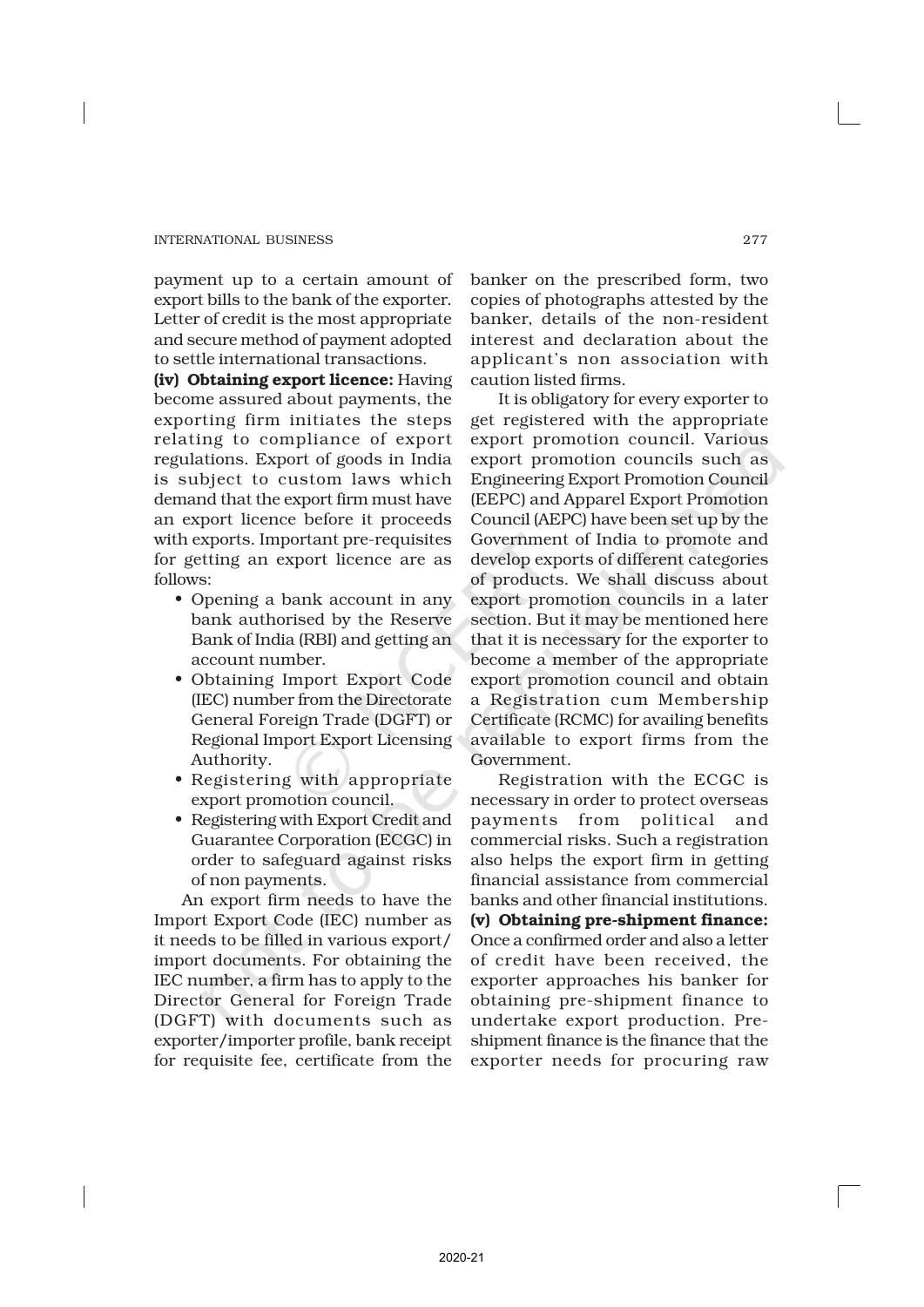materials and other components, processing and packing of goods and transportation of goods to the port of shipment.

(vi) Production or procurement of goods: Having obtained the preshipment finance from the bank, the exporter proceeds to get the goods ready as per the specifications of the importer. Either the firm itself goes in for producing the goods or else it buys from the market.

(vii) Pre-shipment inspection: The Government of India has initiated many steps to ensure that only good quality products are exported from the country. One such step is compulsory inspection of certain products by a competent agency as designated by the government. The government has passed Export Quality Control and Inspection Act, 1963 for this purpose. and has authorised some agencies to act as inspection agencies. If the product to be exported comes under such a category, the exporter needs to contact the Export Inspection Agency (EIA) or the other designated agency for obtaining inspection certificate. The pre-shipment inspection report is required to be submitted along with other export documents at the time of exports. Such an inspection is not compulsory in case the goods are being exported by star trading houses, trading houses, export houses, industrial units setup in export processing zones/special economic zones (EPZs/SEZs) and 100 per cent export oriented units (EOUs). We shall

discuss about these special types of export firms in a later section.

(viii) Excise clearance: As per the Central Excise Tariff Act, excise duty is payable on the materials used in manufacturing goods. The exporter, therefore, has to apply to the concerned Excise Commissioner in the region with an invoice. If the Excise Commissioner is satisfied, he may issue the excise clearance. But in many cases the government exempts payment of excise duty or later on refunds it if the goods so manufactured are meant for exports. The idea underlying such exemption or refund is to provide an incentive to the exporters to export more and also to make the export products more competitive in the world markets. The refund of excise duty is known as *duty drawback*. This scheme of duty drawback is presently administered by the Directorate of Drawback under the Ministry of Finance which is responsible for fixing the rates of drawback for different products. The work relating to sanction and payment of drawback is, however, looked after by the Commissioner of Customs or Central Excise Incharge of the concerned port/ airport/land custom station from where the export of goods is considered to have taken place.

(ix) Obtaining certificate of origin: Some importing countries provide tariff concessions or other exemptions to the goods coming from a particular country. For availing such benefits, the importer may ask the exporter to send a *certificate of origin*. The certificate of origin acts as a proof that the goods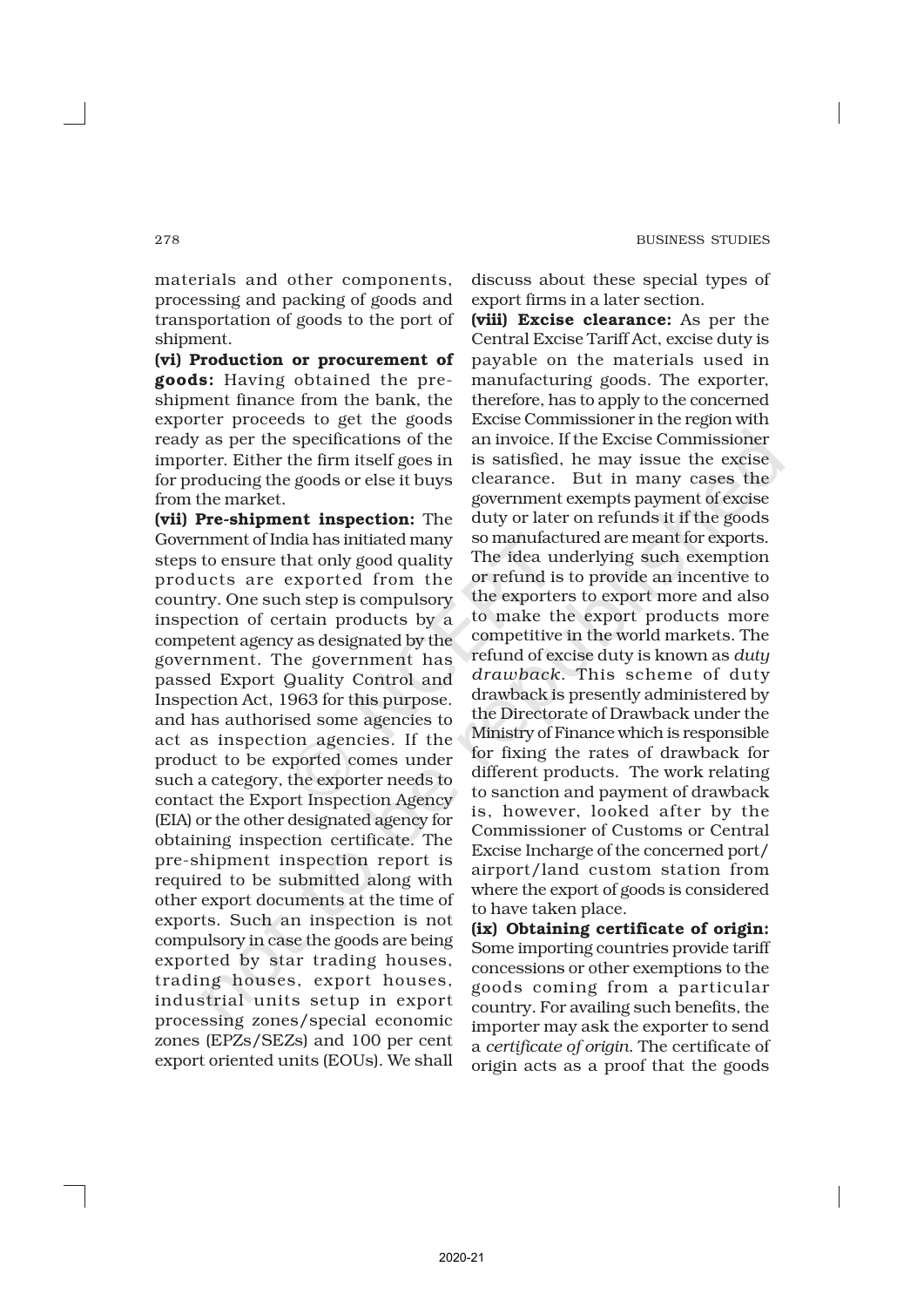have actually been manufactured in the country from where the export is taking place. This certificate can be obtained from the trade consulate located in the exporter's country.

(x) Reservation of shipping space: The exporting firm applies to the shipping company for provision of shipping space. It has to specify the types of goods to be exported, probable date of shipment and the port of destination. On acceptance of application for shipping, the shipping company issues a *shipping order*. A shipping order is an instruction to the captain of the ship that the specified goods after their customs clearance at a designated port be received on board. (xi) Packing and forwarding: The goods are then properly packed and marked with necessary details such as name and address of the importer, gross and net weight, port of shipment and destination, country of origin, etc. The exporter then makes necessary arrangement for transportation of goods to the port. On loading goods into the railway wagon, the railway authorities issue a 'railway receipt' which serves as a title to the goods. The exporter endorses the railway receipt in favour of his agent to enable him to take delivery of goods at the port of shipment. (xii) Insurance of goods: The exporter then gets the goods insured with an insurance company to protect against the risks of loss or damage of the goods due to the perils of the sea during the transit.

(xiii) Customs clearance: The goods must be cleared from the customs before these can be loaded on the ship. For obtaining customs clearance, the exporter prepares the *shipping bill.* Shipping bill is the main document on the basis of which the customs office gives the permission for export. Shipping bill contains particulars of the goods being exported, the name of the vessel, the port at which goods are to be discharged, country of final destination, exporter's name and address, etc.

Five copies of the shipping bill along with the following documents are then submitted to the Customs Appraiser at the Customs House:

- Export Contract or Export Order
- Letter of Credit
- Commercial Invoice
- Certificate of Origin
- Certificate of Inspection, where necessary
- Marine Insurance Policy

After submission of these documents, the Superintendent of the concerned port trust is approached for obtaining the *carting order*. Carting order is the instruction to the staff at the gate of the port to permit the entry of the cargo inside the dock. After obtaining the carting order, the cargo is physically moved into the port area and stored in the appropriate shed. Since the exporter cannot make himself or herself available all the time for performing all these formalities, these tasks are entrusted to an agent referred to as Clearing and Forwarding (C&F) agent.

(xiv) Obtaining mates receipt: The goods are then loaded on board the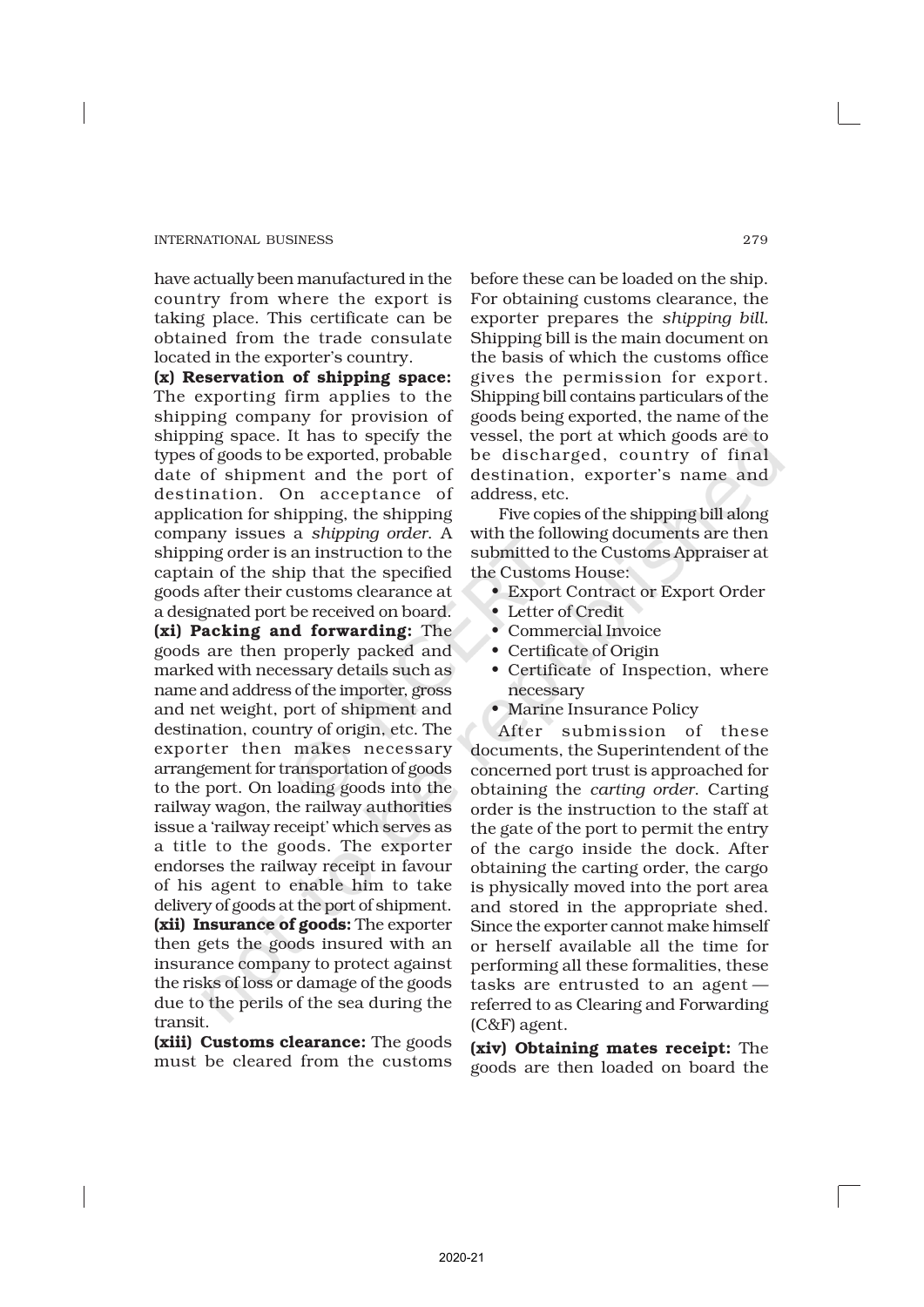ship for which the mate or the captain of the ship issues *mate's receipt* to the port superintendent. A mate receipt is a receipt issued by the commanding officer of the ship when the cargo is loaded on board, and contains the information about the name of the vessel, berth, date of shipment, descripton of packages, marks and numbers, condition of the cargo at the time of receipt on board the ship, etc. The port superintendent, on receipt of port dues, hands over the mate's receipt to the C&F agent.

(xv) Payment of freight and issuance of bill of lading: The C&F agent surrenders the mates receipt to the shipping company for computation of freight. After receipt of the freight, the shipping company issues a *bill of lading* which serves as an evidence that the shipping company has accepted the goods for carrying to the designated destination. In the case the goods are being sent by air, this document is referred to as *airway bill.*

(xvi) Preparation of invoice: After sending the goods, an invoice of the despatched goods is prepared. The invoice states the quantity of goods sent and the amount to be paid by the importer. The C&F agent gets it duly attested by the customs.

(xvii) Securing payment: After the shipment of goods, the exporter informs the importer about the shipment of goods. The importer needs various documents to claim the title of goods on their arrival at his/her

country and getting them customs cleared. The documents that are needed in this connection include certified copy of invoice, bill of lading, packing list, insurance policy, certificate of origin and letter of credit. The exporter sends these documents through his/her banker with the instruction that these may be delivered to the importer after acceptance of the *bill of exchange —* a document which is sent along with the above mentioned documents. Submission of the relevant documents to the bank for the purpose of getting the payment from the bank is called 'negotiation of the documents'.

Bill of exchange is an order to the importer to pay a certain amount of money to, or to the order of, a certain person or to the bearer of the instrument. It can be of two types: document against sight (sight draft) or document against acceptance (usance draft). In case of sight draft, the documents are handed over to the importer only against payment. The moment the importer agrees to sign the sight draft, the relevant documents are delivered. In the case of usance draft, on the other hand, the documents are delivered to the importer against his or her acceptance of the bill of exchange for making payment at the end of a specified period, say three months.

On receiving the bill of exchange, the importer releases the payment in case of sight draft or accepts the usance draft for making payment on maturity of the bill of exchange. The exporter's bank receives the payment through the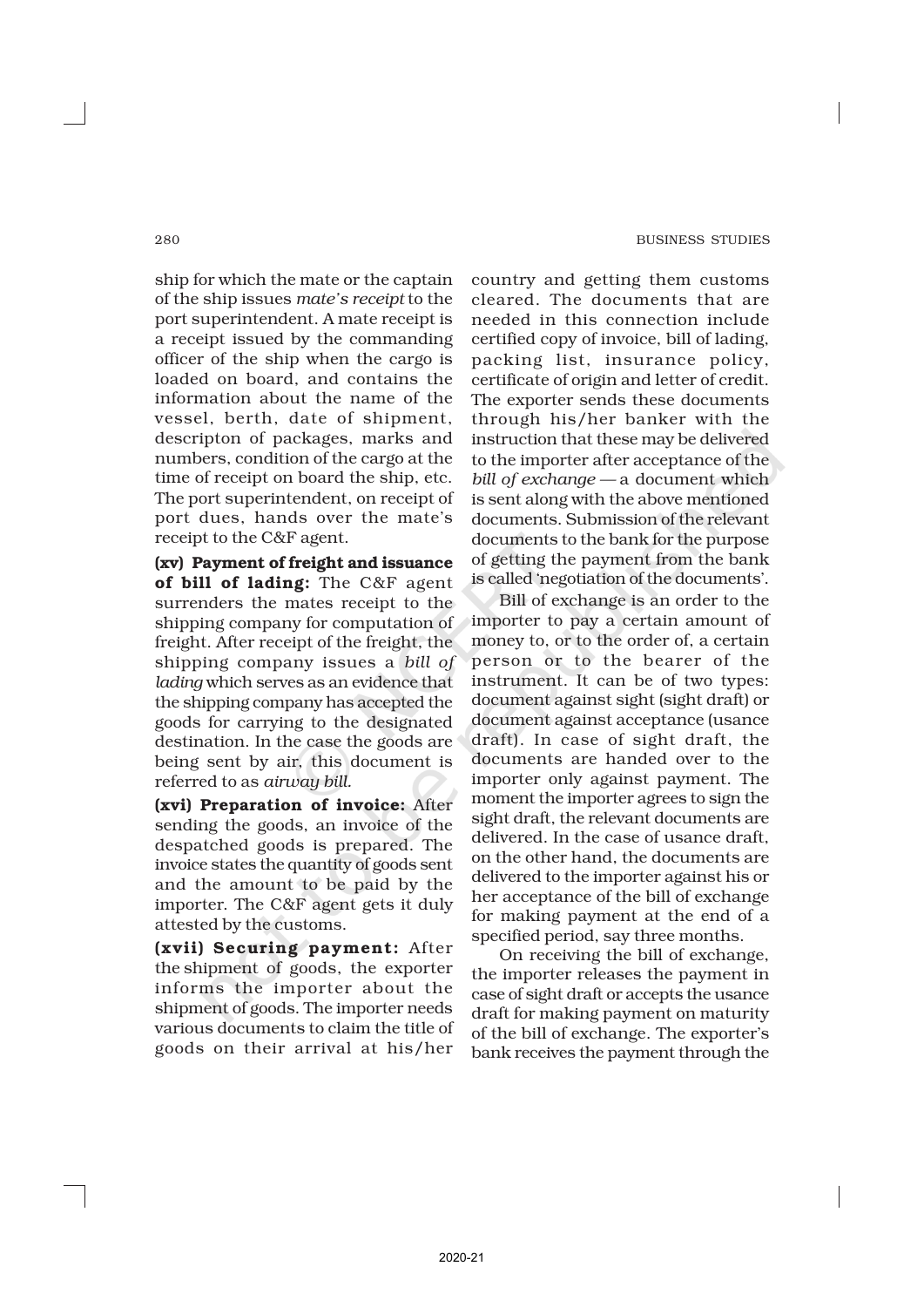importer's bank and is credited to the exporter's account.

The exporter, however, need not wait for the payment till the release of money by the importer. The exporter can get immediate payment from his/ her bank on the submission of documents by signing a *letter of indemnity*. By signing the letter, the exporter undertakes to indemnify the bank in the event of non-receipt of payment from the importer along with accrued interest.

Having received the payment for exports, the exporter needs to get a bank certificate of payment. Bank certificate of payment is a certificate which says that the necessary documents (including bill of exchange) relating to the particular export consignment has been negotiated (i.e., presented to the importer for payment) and the payment has been received in accordance with the exchange control regulations.

## 11.3.2 Import Procedure

Import trade refers to purchase of goods from a foreign country. Import procedure differs from country to country depending upon the country's import and custom policies and other statutory requirements. The following paragraphs discuss various steps involved in a typical import transaction for bringing goods into Indian territory. (i) Trade enquiry: The first thing that the importing firm has to do is to gather information about the countries and firms which export the given product. The importer can gather such

information from the trade directories and/or trade associations and organisations. Having identified the countries and firms that export the product, the importing firm approaches the export firms with the help of a *trade enquiry* for collecting information about their export prices and terms of exports. A trade enquiry is a written request by an importing firm to the exporter for supply of information regarding the price and various terms and conditions on which the latter is ready to exports goods.

After receiving a trade enquiry, the exporter prepares a quotation and sends it to the importer. The quotation is known as *proforma invoice.* A proforma invoice is a document that contains details as to the quality, grade, design, size, weight and price of the export product, and the terms and conditions on which their export will take place.

(ii) Procurement of import licence: There are certain goods that can be imported freely, while others need licensing. The importer needs to consult the Export Import (EXIM) policy in force to know whether the goods that he or she wants to import are subject to import licensing. In case goods can be imported only against the licence, the importer needs to procure an import licence. In India, it is obligatory for every importer (and also for exporter) to get registered with the Directorate General Foreign Trade (DGFT) or Regional Import Export Licensing Authority, and obtain an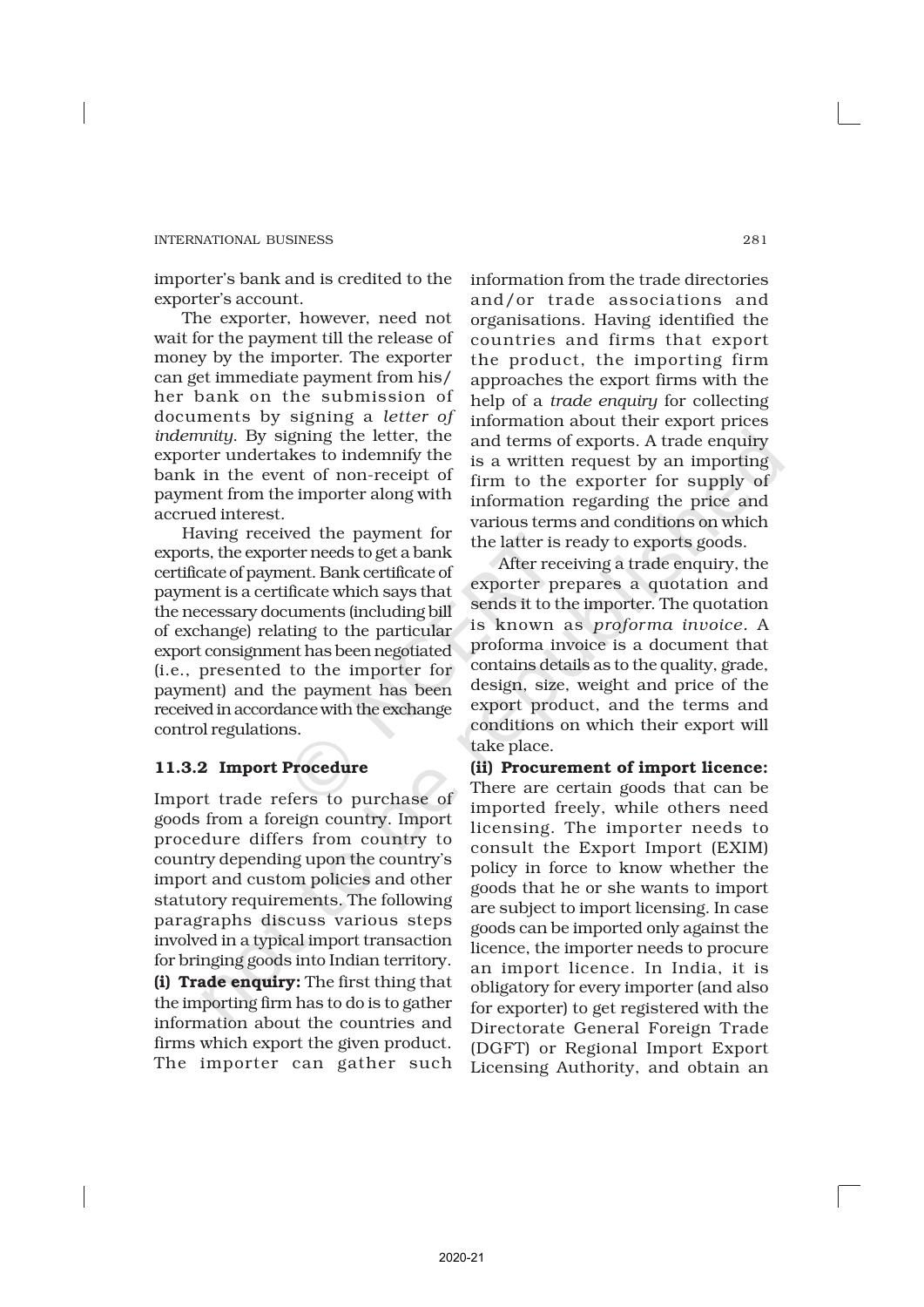Import Export Code (IEC) number. This number is required to be mentioned on most of the import documents.

(iii) Obtaining foreign exchange: Since the supplier in the context of an import transaction resides in a foreign country, he/she demands payment in a foreign currency. Payment in foreign currency involves exchange of Indian currency into foreign currency. In India, all foreign exchange transactions are regulated by the Exchange Control Department of the Reserve Bank of India (RBI). As per the rules in force, every importer is required to secure the sanction of foreign exchange. For obtaining such a sanction, the importer has to make an application to a bank authorised by RBI to issue foreign exchange. The application is made in a prescribed form along with the import licence as per the provisions of Exchange Control Act. After proper scrutiny of the application, the bank sanctions the necessary foreign exchange for the import transaction.

## Major Documents needed in Connection with Export Transaction

## A. Documents related to goods

*Export invoice:* Export invoice is a sellers' bill for merchandise and contains information about goods such as quantity, total value, number of packages, marks on packing, port of destination, name of ship, bill of lading number, terms of delivery and payments, etc.

*Packing list:* A packing list is a statement of the number of cases or packs and the details of the goods contained in these packs. It gives details of the nature of goods which are being exported and the form in which these are being sent.

*Certificate of origin:* This is a certificate which specifies the country in which the goods are being produced. This certificate entitles the importer to claim tariff concessions or other exemptions such as non-applicability of quota restrictions on goods originating from certain pre-specified countries. This certificate is also required when there is a ban on imports of certain goods from select countries. The goods are allowed to be brought into the importing country if these are not originating from the banned countries.

*Certificate of inspection:* For ensuring quality, the government has made it compulsory for certain products that these be inspected by some authorised agency. Export Inspection Council of India (EICI) is one such agency which carries out such inspections and issues the certificate that the consignment has been inspected as required under the Export (Quality Control and Inspection) Act, 1963, and satisfies the conditions relating to quality control and inspection as applicable to it, and is export worthy. Some countries have made this certificate mandatory for the goods being imported to their countries.

#### B. Documents related to shipment

*Mate's receipt:* This receipt is given by the commanding officer of the ship to the exporter after the cargo is loaded on the ship. The mate's receipt indicates the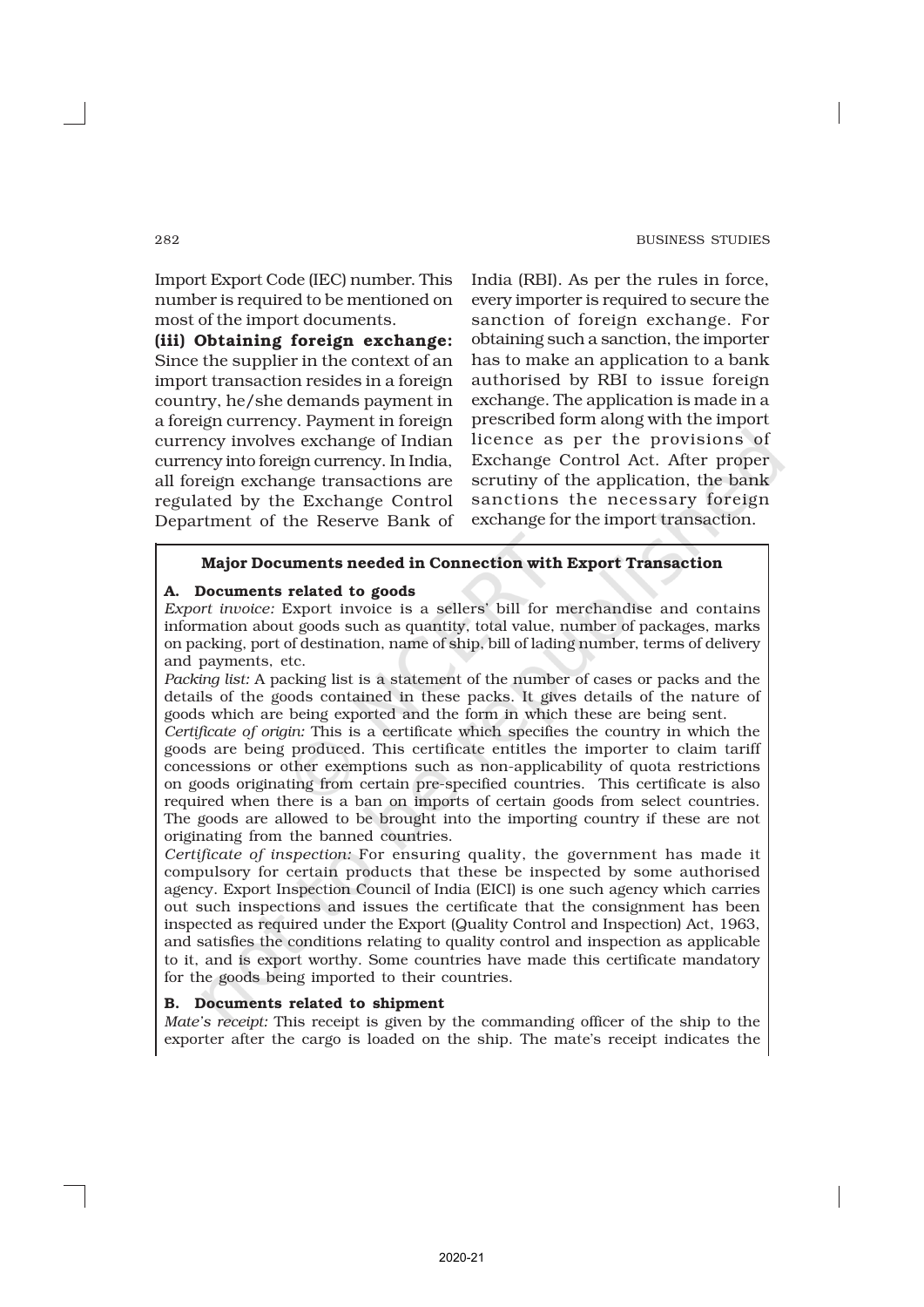name of the vessel, berth, date of shipment, description of packages, marks and numbers, condition of the cargo at the time of receipt on board the ship, etc. The shipping company does not issue the bill of lading unless it receives the mate's receipt.

*Shipping Bill:* The shipping bill is the main document on the basis of which customs office grants permission for the export. The shipping bill contains particulars of the goods being exported, the name of the vessel, the port at which goods are to be discharged, country of final destination, exporter's name and address, etc.

*Bill of lading:* Bill of lading is a document wherein a shipping company gives its official receipt of the goods put on board its vessel and at the same time gives an undertaking to carry them to the port of destination. It is also a document of title to the goods and as such is freely transferable by the endorsement and delivery. *Airway Bill:* Like a bill of lading, an airway bill is a document wherein an airline company gives its official receipt of the goods on board its aircraft and at the same time gives an undertaking to carry them to the port of destination. It is also a document of title to the goods and as such is freely transferable by the endorsement and delivery.

*Marine insurance policy:* It is a certificate of insurance contract whereby the insurance company agrees in consideration of a payment called premium to indemnify the insured against loss incurred by the latter in respect of goods exposed to perils of the sea.

*Cart ticket:* A cart ticket is also known as a cart chit, vehicle or gate pass. It is prepared by the exporter and includes details of the export cargo in terms of the shipper's name, number of packages, shipping bill number, port of destination and the number of the vehicle carrying the cargo.

#### C. Documents related to payment

*Letter of credit:* A letter of credit is a guarantee issued by the importer's bank that it will honour up to a certain amount the payment of export bills to the bank of the exporter. Letter of credit is the most appropriate and secure method of payment adopted to settle international transactions

*Bill of exchange:* It is a written instrument whereby the person issuing the instrument directs the other party to pay a specified amount to a certain person or the bearer of the instrument. In the context of an export-import transaction, bill of exchange is drawn by exporter on the importer asking the latter to pay a certain amount to a certain person or the bearer of the bill of exchange. The documents giving title to the export consignment are passed on to the importer only when the importer accepts the order contained in the bill of exchange.

*Bank certificate of payment:* Bank certificate of payment is a certificate that the necessary documents (including bill of exchange) relating to the particular export consignment has been negotiated (i.e., presented to the importer for payment) and the payment has been received in accordance with the exchange control regulations.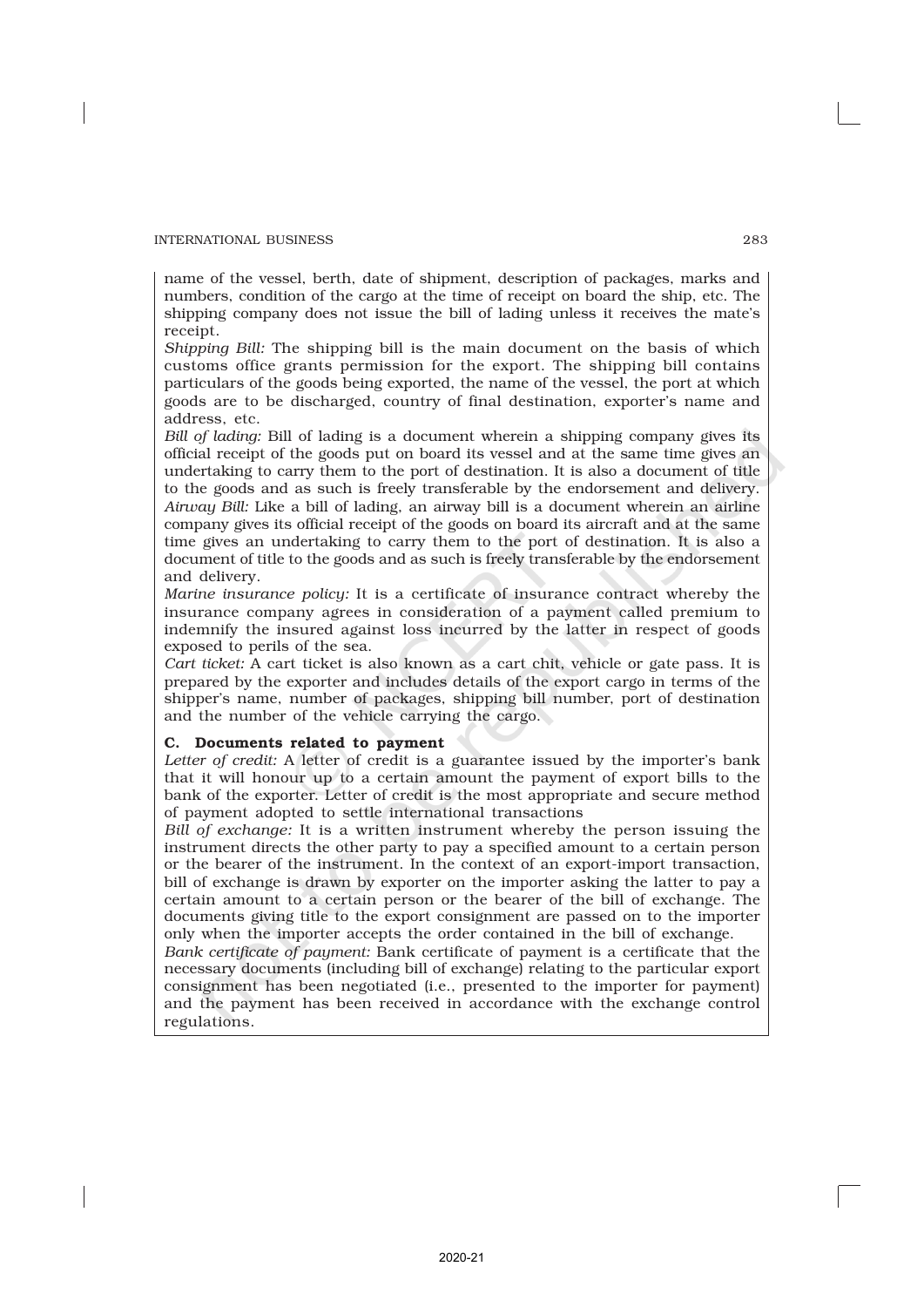(iv) Placing order or indent: After obtaining the import licence, the importer places an import order or indent with the exporter for supply of the specified products. The import order contains information about the price, quantity size, grade and quality of goods ordered and the instructions relating to packing, shipping, ports of shipment and destination, delivery schedule, insurance and mode of payment. The import order should be carefully drafted so as to avoid any ambiguity and consequent conflict between the importer and exporter.

(v) Obtaining letter of credit: If the payment terms agreed between the importer and the overseas supplier is a letter of credit, then the importer should obtain the letter of credit from its bank and forward it to the overseas supplier. As stated previously, a letter of credit is a guarantee issued by the importer's bank that it will honour payment up to a certain amount of export bills to the bank of the exporter. Letter of credit is the most appropriate and secured method of payment adopted to settle international transactions. The exporter wants this document to be sure that there is no risk of non-payment.

(vi) Arranging for finance: The importer should make arrangements in advance to pay to the exporter on arrival of goods at the port. Advanced planning for financing imports is necessary so as to avoid huge demurrages (i.e., penalties) on the imported goods lying uncleared at the port for want of payments.

(vii) Receipt of shipment advice: After loading the goods on the vessel, the overseas supplier dispatches the *shipment advice* to the importer. A shipment advice contains information about the shipment of goods. The information provided in the shipment advice includes details such as invoice number, bill of lading/airways bill number and date, name of the vessel with date, the port of export, description of goods and quantity, and the date of sailing of vessel.

(viii) Retirement of import documents: Having shipped the goods, the overseas supplier prepares a set of necessary documents as per the terms of contract and letter of credit and hands it over to his or her banker for their onward transmission and negotiation to the importer in the manner as specified in the letter of credit. The set of documents normally contains bill of exchange, commercial invoice, bill of lading/airway bill, packing list, certificate of origin, marine insurance policy, etc.

The bill of exchange accompanying the above documents is known as the documentary bill of exchange. As mentioned earlier in connection with the export procedure, documentary bill of exchange can be of two types: documents against payment (sight draft) and documents against acceptance (usance draft). In the case of sight draft, the drawer instructs the bank to hand over the relevant documents to the importer only against payment. But in the case of usance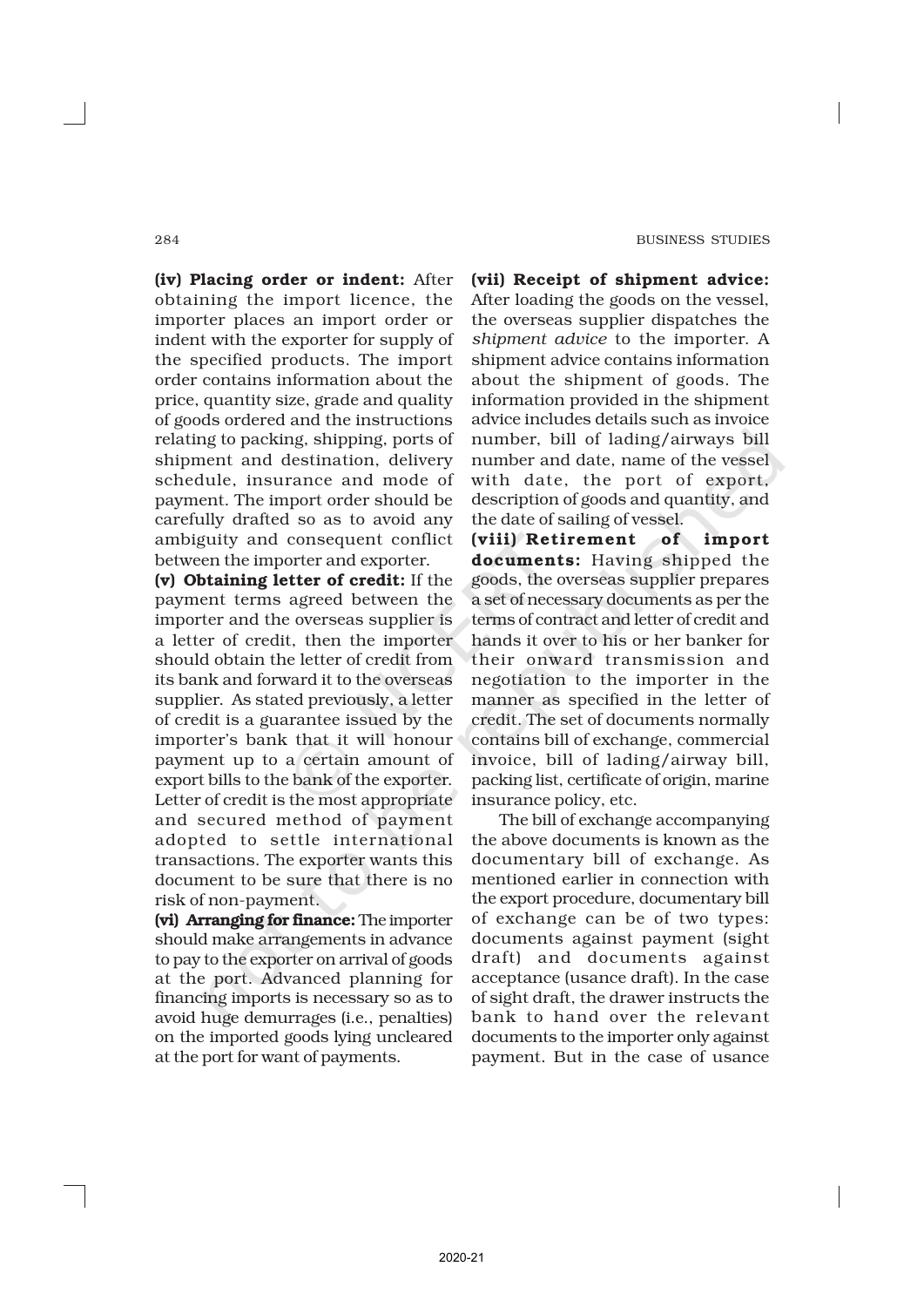draft, the drawer instructs the bank to hand over the relevant documents to the importer against acceptance of the bill of exchange. The acceptance of bill of exchange for the purpose of getting delivery of the documents is known as *retirement of import documents.* Once the retirement is over, the bank hands over the import documents to the importer.

(ix) Arrival of goods: Goods are shipped by the overseas supplier as per the contract. The person in charge of the carrier (ship or airway) informs the officer in charge at the dock or the airport about the arrival of goods in the importing country. He provides the document called *import general manifest.* Import general manifest is a document that contains the details of the imported goods. It is a document on the basis of which unloading of cargo takes place.

(x) Customs clearance and release of goods: All the goods imported into India have to pass through customs clearance after they cross the Indian borders. Customs clearance is a somewhat tedious process and calls for completing a number of formalities. It is, therefore, advised that importers appoint C&F agents who are well- versed with such formalities and play an important role in getting the goods customs cleared.

Firstly, the importer has to obtain a *delivery order* which is otherwise known as endorsement for delivery. Generally when the ship arrives at the port, the importer obtains the

endorsement on the back of the bill of lading. This endorsement is done by the concerned shipping company. In some cases instead of endorsing the bill, the shipping company issues a delivery order. This order entitles the importer to take the delivery of goods. Of course, the importer has to first pay the freight charges (if these have not been paid by the exporter) before he or she can take possession of the goods.

The importer has to also pay dock dues and obtain *port trust dues receipt*. For this, the importer has to submit to the 'Landing and Shipping Dues Office' two copies of a duly filled in form — known as 'application to import'. The 'Landing and Shipping Dues Office' levies a charge for services of dock authorities which has to be borne by the importer. After payment of dock charges, the importer is given back one copy of the application as a receipt. This receipt is known as 'port trust dues receipt'.

The importer then fills in a form *'bill of entry'* for assessment of customs import duty. One appraiser examines the document carefully and gives the examination order. The importer procures the said document prepared by the appraiser and pays the duty, if any.

After payment of the import duty, the bill of entry has to be presented to the dock superintendent. The same has to be marked by the superintendent and an examiner will be asked to physically examine the goods imported.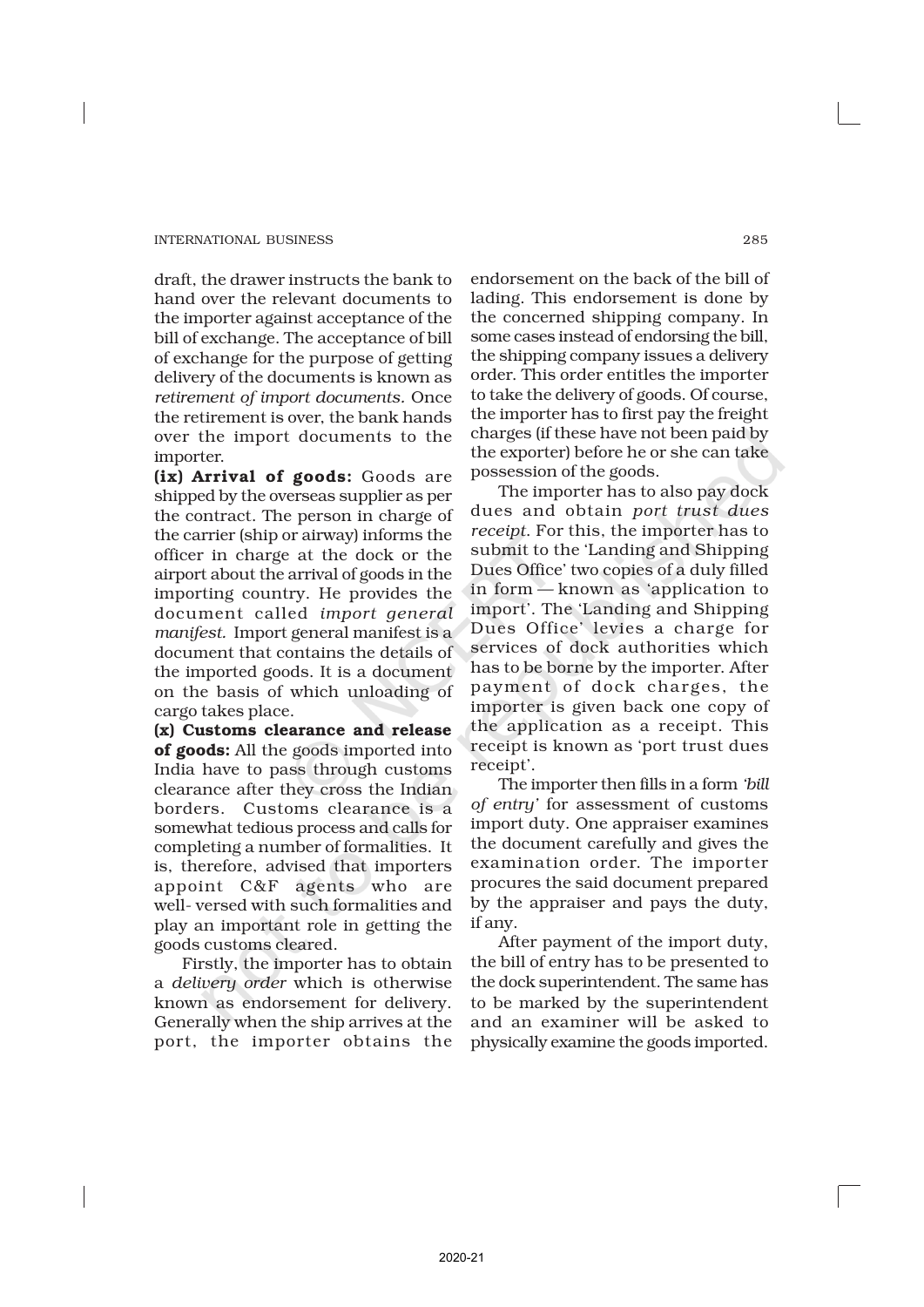The examiner gives his report on the authority. After receiving necessary bill of entry. The importer or his agent presents the bill of entry to the port release order.

charges, the port authority issues the

#### Major Documents used in an Import Transaction

*Trade enquiry:* A trade enquiry is a written request by an importing firm to the exporter for supply of information regarding the price and various terms and conditions on which the latter exports goods.

*Proforma invoice:* A proforma invoice is a document that contains details as to the quality, grade, design, size, weight and price of the export product, and the terms and conditions on which their export will take place.

*Import order or indent:* It is a document in which the buyer (importer) orders for supply of requisite goods to the supplier (exporter). The order or indent contains the information such as quantity and quality of goods to be imported, price to be charged, method of forwarding the goods, nature of packing, mode of payment, etc.

*Letter of credit:* It is document that contains a guarantee from the importer bank to the exporter's bank that it is undertaking to honour the payment up to a certain amount of the bills issued by the exporter for exports of the goods to the importer.

*Shipment advice:* The shipment advice is a document that the exporter sends to the importer informing him that the shipment of goods has been made. Shipment of advice contains invoice number, bill of lading/airways bill number and date, name of the vessel with date, the port of export, description of goods and quantity, and the date of sailing of the vessel.

*Bill of lading:* It is a document prepared and signed by the master of the ship acknowledging the receipt of goods on board. It contains terms and conditions on which the goods are to be taken to the port of destination.

*Airway Bill:* Like a bill of lading, an airway bill is a document wherein an airline/ shipping company gives its official receipt of the goods on board its aircraft and at the same time gives an undertaking to carry them to the port of destination. It is also a document of title to the goods and as such is freely transferable by the endorsement and delivery.

*Bill of entry:* Bill of entry is a form supplied by the customs office to the importer. It is to be filled in by the importer at the time of receiving the goods. It has to be in triplicate and is to be submitted to the customs office. The bill of entry contains information such as name and address of the importer, name of the ship, number of packages, marks on the package, description of goods, quantity and value of goods, name and address of the exporter, port of destination, and customs duty payable.

*Bill of exchange:* It is a written instrument whereby the person issuing the instrument directs the other party to pay a specified amount to a certain person or the bearer of the instrument. In the context of an export-import transaction,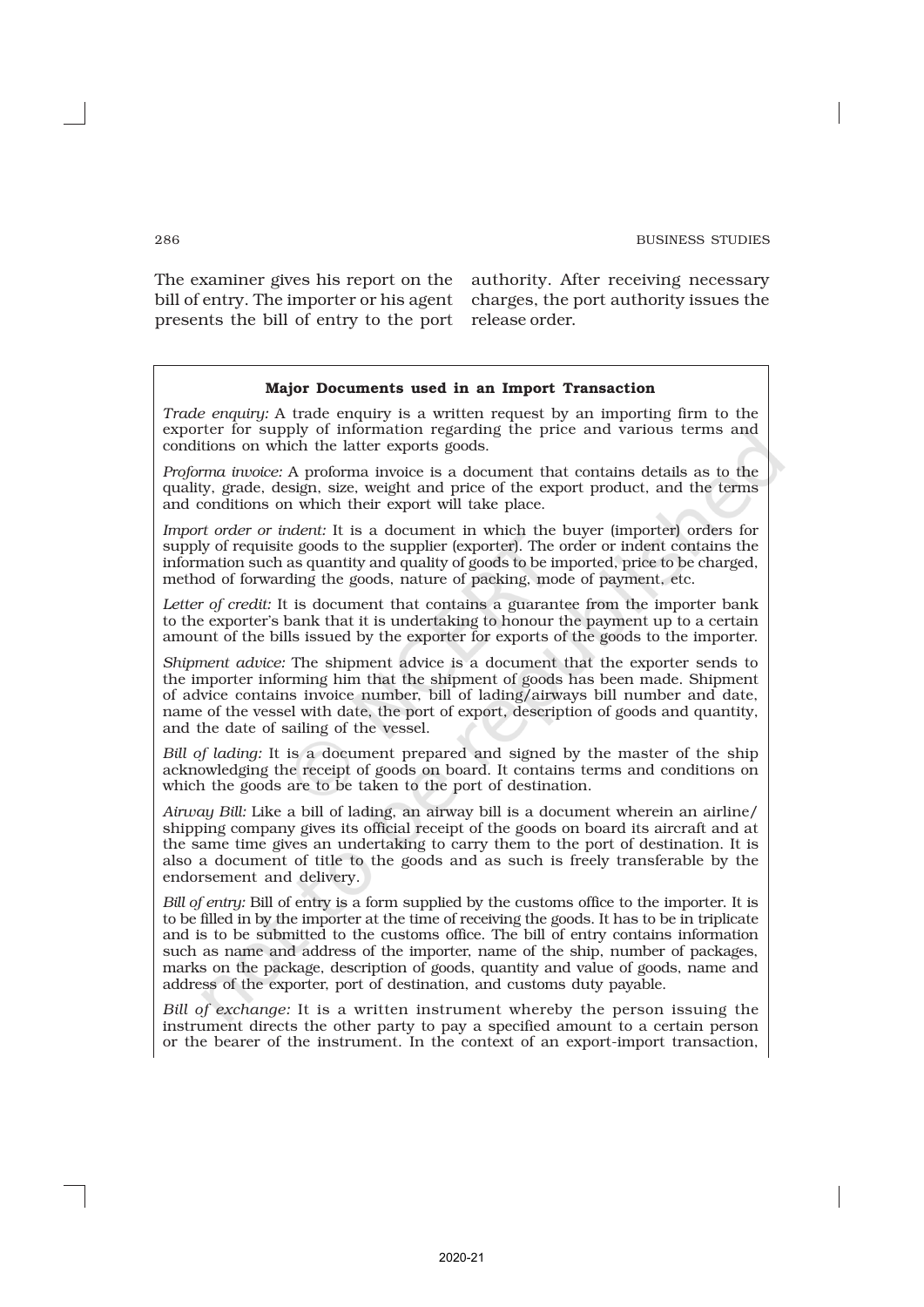bill of exchange is drawn by the exporter on the importer asking the latter to pay a certain amount to a certain person or the bearer of the bill of exchange. The documents giving title to the export consignment are passed on to the importer only when the importer accepts the order contained in the bill of exchange.

*Sight draft:* It is a type of bill of exchange wherein the drawer of the bill of exchange instructs the bank to hand over the relevant documents to the importer only against payment.

*Usance draft:* It is a type of bill of exchange wherein the drawer of the bill of exchange instructs the bank to hand over the relevant documents to the importer only against acceptance of the bill of exchange.

*Import general manifest*. Import general manifest is a document that contains the details of the imported good. It is the document on the basis of which unloading of cargo takes place.

*Dock challan:* Dock charges are to be paid when all the formalities of the customs are completed. While paying the dock dues, the importer or his clearing agent specifies the amount of dock dues in a *challan* or form which is known as dock *challan*.

## 11.4 FOREIGN TRADE PROMOTION: INCENTIVES AND ORGANISATIONAL **SUPPORT**

Various incentives and schemes are operational in the country to help business firms improve competitiveness of their exports. From time-to-time, the government has also setup a number of organisations to provide infrastructural support and marketing assistance to firms engaged in international business. Major foreign trade promotion schemes and organisations are discussed in the following sections.

## 11.4.1 Foreign Trade Promotion Measures and Schemes

Details of various trade promotion measures and schemes available to business firms to facilitate their export and import operations are announced by the government in its export-import (EXIM) policy. Major trade promotion measures (especially those related to exports) are as follows:

(i) Duty drawback scheme: Since goods meant for exports are not consumed domestically, these are not subjected to payment of various excise and customs duties. Any such duties paid on export goods are, therefore, refunded to exporters on production of proof of exports of these goods to the concerned authorities. Such refunds are called duty draw backs. Some major duty draw backs include refund of excise duties paid on goods meant for exports, refund of customs duties paid on raw materials and machines imported for export production. The latter is also called customs drawback. (ii) Export manufacturing under bond scheme: This facility entitles firms to produce goods without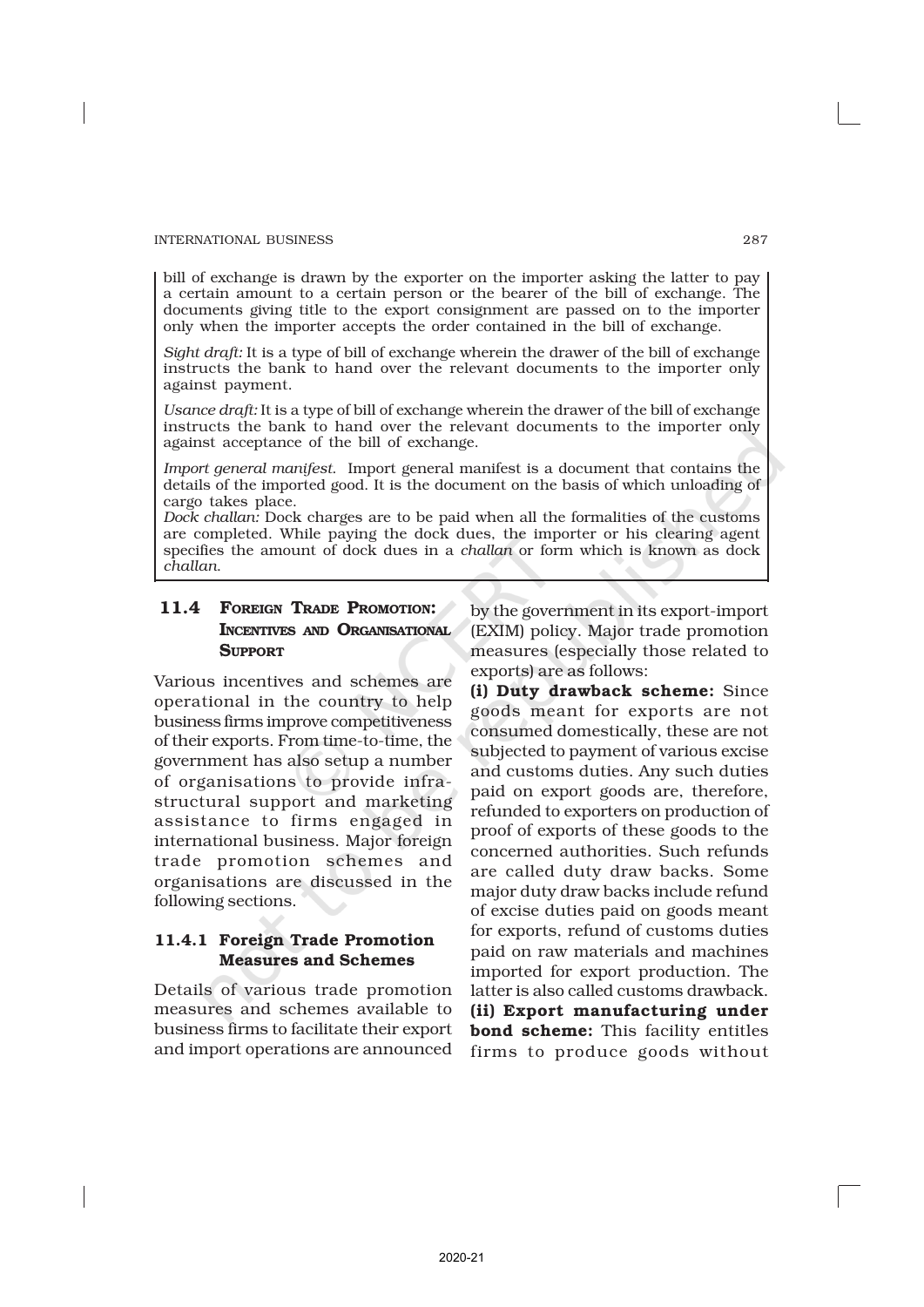payment of excise and other duties. The firms desirous of availing such facility have to give an undertaking (i.e., bond) that they are manufacturing goods for export purposes and will export such products on their production.

(iii) Exemption from payment of sales taxes: Goods meant for export purposes are not subject to sales tax. Even for a long time, income derived from export operations had been exempt from payment of income tax. Now this benefit of exemption from income tax is available only to 100 per cent Export Oriented Units (100 per cent EOUs) and units set up in Export Processing Zones (EPZs)/Special Economic Zones (SEZs) for select years. We shall shortly discuss about the 100 per cent Export Oriented Units (100 per cent EOUs) and units set up in Export Processing Zones (EPZs)/Special Economic Zones (SEZs) in the succeeding paragraphs.

(iv) Advance licence scheme: It is a scheme under which an exporter is allowed duty free supply of domestic as well as imported inputs required for the manufacture of export goods. As such the exporter is not required to pay customs duty on goods imported for use in the manufacture of export goods. The advance licences are available to both the types of exporters — those who export on a regular basis and also to those who export on an adhoc basis. The regular exporters can avail such licences against their production programmes. The firms exporting intermittently can also obtain these licences against specific export orders. (v) Export Promotion Capital Goods Scheme (EPCG): The main objective of this scheme is to encourage the import of capital goods for export production. This scheme allows export firms to import capital goods at negligible or lower rates of customs duties subject to actual user condition and fulfilment of specified export obligations. If the said conditions are fulfilled by the manufacturers, then they can import the capital goods either at zero or concessional rate of import duty. Supporting manufacturers and service providers are also eligible to import capital goods under this scheme. This scheme is especially beneficial to the industrial units interested in modernisation and upgradation of their existing plant and machinery. Now service export firms can also avail of this facility for importing items such as computer software systems required for developing softwares for purposes of exports.

(vi) Scheme of recognising export firms as export house, trading house and superstar trading house: With an objective to promote established exporters and assist them in marketing their products in international markets, the government grants the status of Export House, Trading House, Star Trading House to select export firms. This status is granted to a firm on its achieving a prescribed average export of performance in past select years. Besides attaining a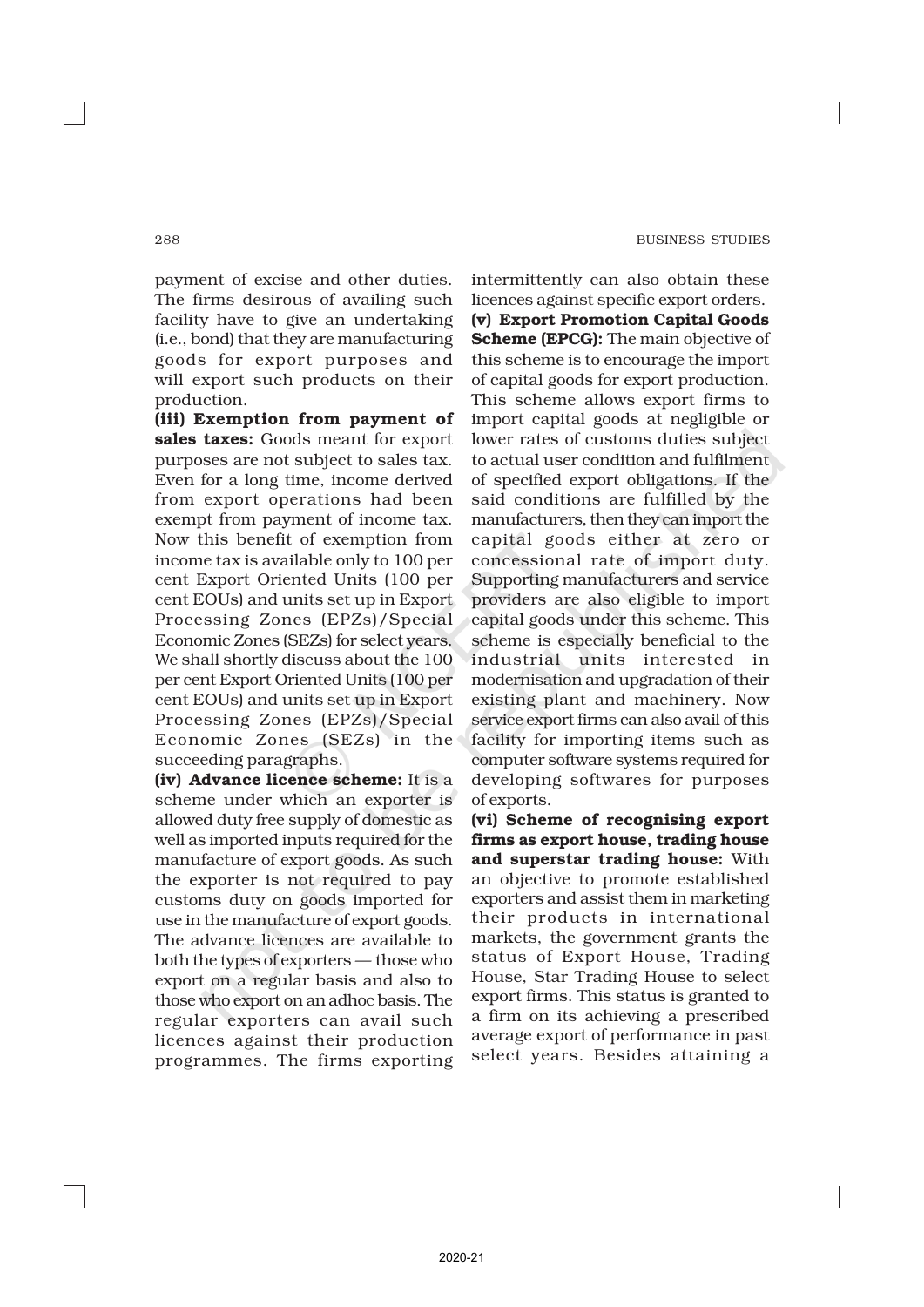minimum of past average export performance, such export firms have to also fulfill other conditions as laid down in the import-export policy. Various categories of export houses have been recognised with a view to building marketing infrastructure and expertise required for export promotion. These houses are given national recognition for export promotion. They are required to operate as highly professional and dynamic institutions and act as an important instrument of export growth.

(vii) Export of Services: In order to boost the export of services, various categories of service houses have been recognised. These houses are recognised on the basis of the export performance of the service providers. They are referred to as Service Export House, International Service Export House, International Star Service Export House based on their export performance.

(viii) Export finance: Exporters require finance for the manufacture of goods. Finance is also needed after the shipment of the goods because it may take sometime to receive payment from the importers. Therefore, two types of export finances are made available to the exporters by authorised banks. They are termed as pre-shipment finance or packaging credit and postshipment finance. Under the preshipment finance, finance is provided to an exporter for financing the purchase, processing, manufacturing or packaging of goods for export purpose. Under the post-shipment finance scheme, finance is provided to

the exporter from the date of extending the credit after the shipment of goods to the export country. The finance is available at concessional rates of interest to the exporters.

(ix) Export Processing Zones (EPZs): Export Processing Zones are industrial estates, which form enclaves from the Domestic Tariff Areas (DTA). These are usually situated near seaports or airports. They are intended to provide an internationally competitive duty free environment for export production at low cost. This enables the products of EPZs to be competitive, both qualitywise and price-wise, in the international markets. These zones have been set up at various places in India which include: Kandla (Gujarat), Santa Cruz (Mumbai), Falta (West Bengal), Noida (Uttar Pradesh), Cochin (Kerala), Chennai (Tamil Nadu), and Vishakapatnam (Andhra Pradesh).

Santa Cruz zone is exclusively meant for electronic goods and gem and jewellery items. All other EPZs deal with multifarious items. Recently the EPZs have been converted to Special Economic Zones (SEZs) which are more advanced form of export processing zones. These SEZs are free from all rules and regulations governing imports and exports units except relating to labour and banking

The government has also permitted development of EPZs by private, state or joint sector. The inter-ministerial committee on private EPZs has already cleared proposals for setting up of private EPZs in Mumbai, Surat and Kanchipuram.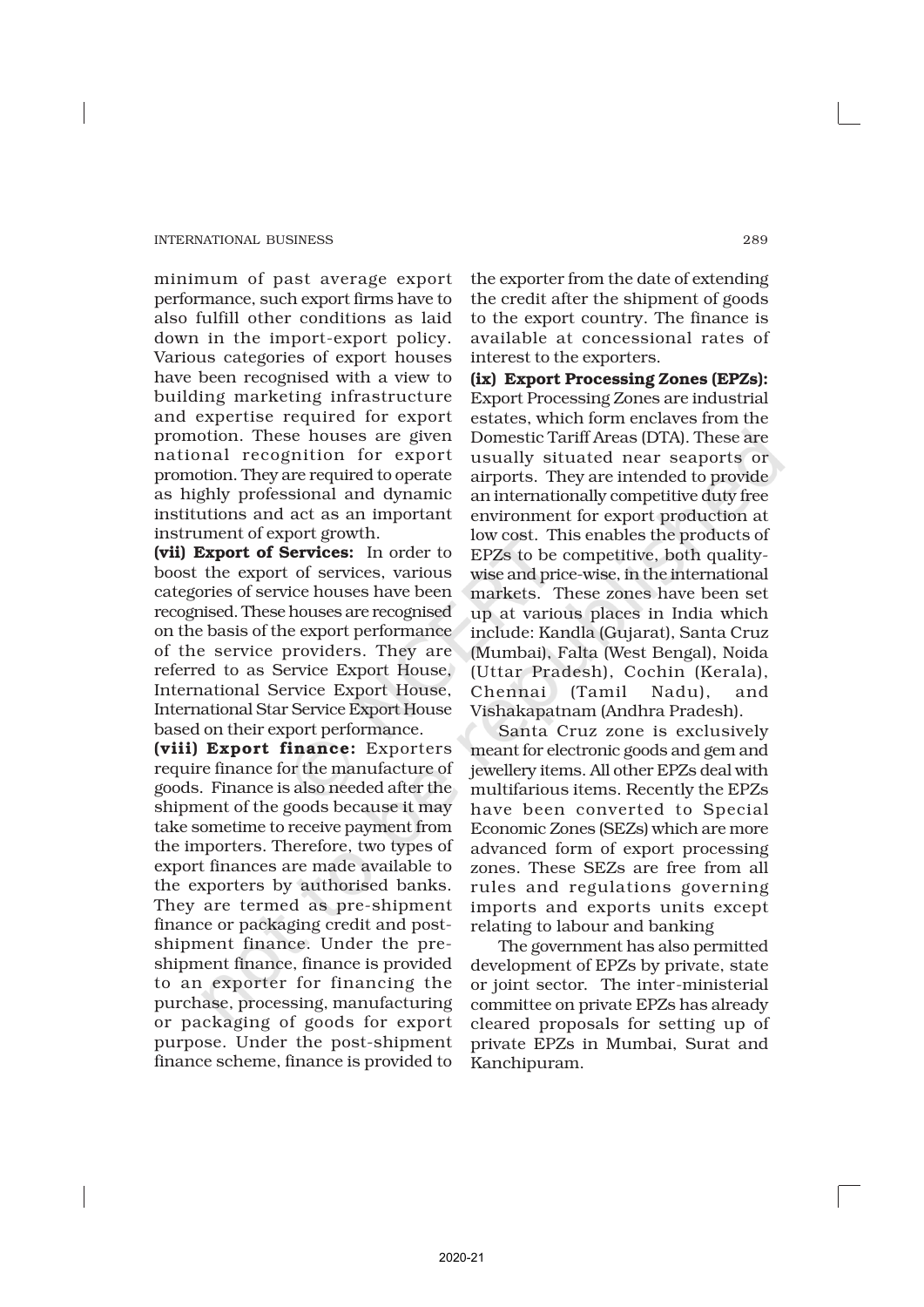(x) 100 per cent Export Oriented Units (100 per cent EOUs): The 100 per cent Export Oriented Units scheme, introduced in early 1981, is complementary to the EPZ scheme. It adopts the same production regime, but offers a wider option in location with reference to factors like source of raw materials, ports, hinterland facilities, availability of technological skills, existence of an industrial base and the need for a larger area of land for the project. EOUs have been established with a view to generating additional production capacity for exports by providing an appropriate policy framework, flexibility of operations and incentives.

## 11.4.2 Organisational Support

The Government of India has also set up from time-to-time various institutions in order to facilitate the process of foreign trade in our country. Some of the important institutions are as follows:

Department of Commerce: The Department of Commerce in the Ministry of Commerce, Government of India, is the apex body responsible for the country's external trade and all matters connected with it. This may be in the form of increasing commercial relations with other countries, state trading, export promotional measures and the development, and regulation of certain export oriented industries and commodities. The Department of Commerce formulates policies in the sphere of foreign trade. It also frames the import and export policy of the country in general.

Export Promotion Councils (EPCs): Export Promotion Councils are non-profit organisations registered under the Companies Act or the Societies Registration Act, as the case may be. The basic objective of the export promotion councils is to promote and develop the country's exports of particular products falling under their jurisdiction. At present, there are 21 EPC's dealing with different commodities.

Commodity Boards: Commodity Boards are the boards which have been specially established by the Government of India for the development of production of traditional commodities and their exports. These boards are supplementary to the EPCs. The functions of commodity boards are similar to those of EPCs. At present there are seven commodity boards in India: Coffee Board, Rubber Board, Tobacco Board, Spice Board, Central Silk Board, Tea Board, and Coir Board. Export Inspection Council (EIC): The Export Inspection Council of India was setup by the Government of India under Section 3 of the Export Quality Control and Inspection Act 1963. The council aims at sound development of export trade through quality control and pre-shipment inspection. The council is an apex body for controlling the activities related to quality control and pre-shipment inspection of commodities meant for export. Barring a few exceptions, all the commodities destined for exports must be passed by EIC.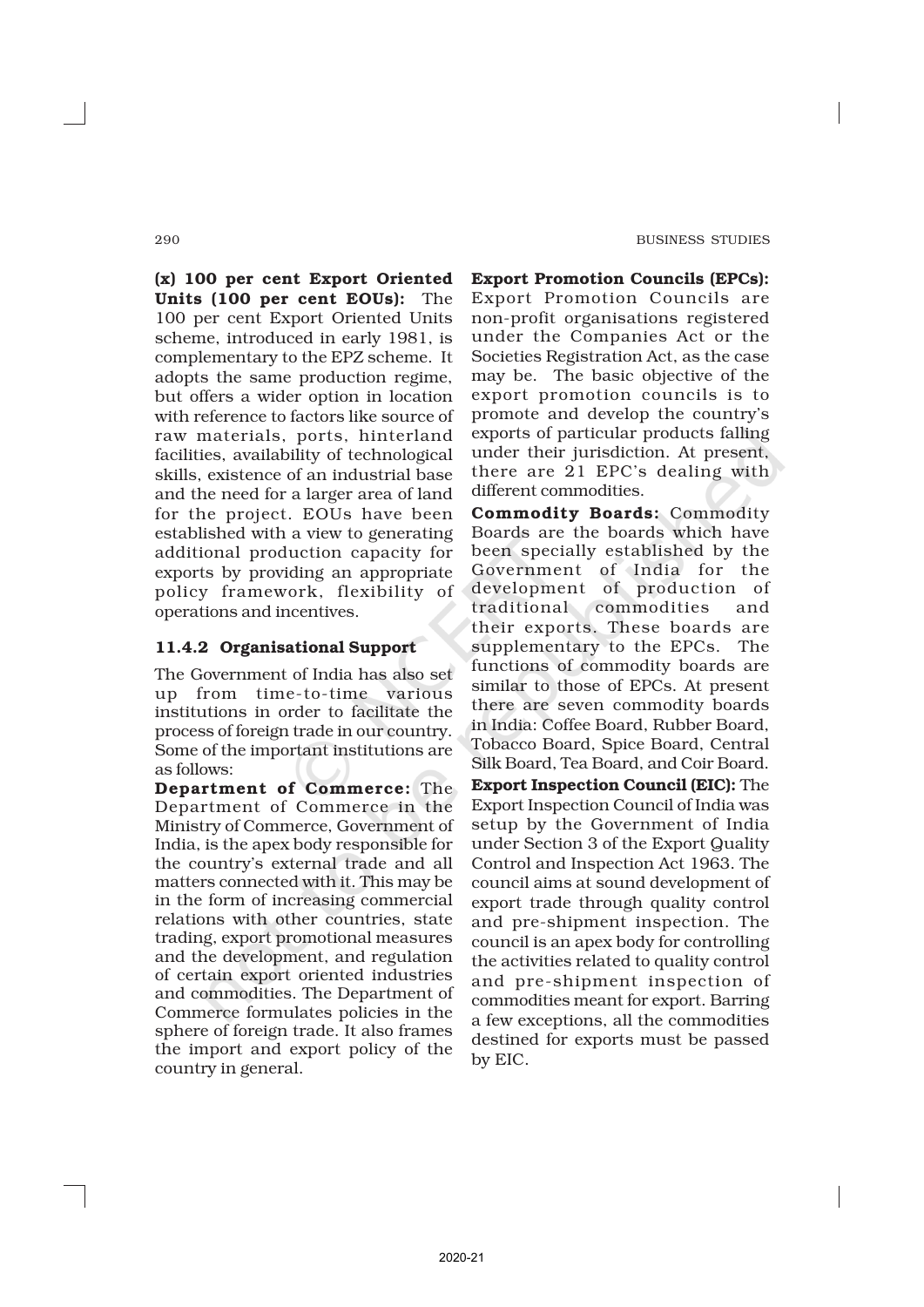Indian Trade Promotion Organisation (ITPO): The Indian Trade Promotion Organisation was setup on 1 January 1992 under the Companies Act 1956 by the Ministry of Commerce, Government of India. Its headquarters is in New Delhi. The ITPO was formed by merging the two erstwhile agencies viz., Trade Development Authority and Trade Fair Authority of India. ITPO is a service organisation and maintains regular and close interaction with trade, industry and Government. It serves the industry by organising trade fairs and exhibitions—both within the country and outside, It helps export firms participate in international trade fairs and exhibitions, developing exports of new items, providing support and updated commercial business information. ITPO has five regional offices at Mumbai, Bengaluru, Kolkata, Kanpur and Chennai and four international offices at Germany, Japan, UAE and USA.

Indian Institute of Foreign Trade (IIFT): The Indian Institute of Foreign Trade is an institution that was setup in 1963 by the Government of India as an autonomous body registered under the Societies Registration Act with the prime objective of professionalising the country's foreign trade management. It has recently been recognised as Deemed University. It provides training in international trade, conduct researches in areas of international business, and analysing and disseminating data relating to international trade and investments.

Indian Institute of Packaging (IIP): The Indian Institute of Packaging was set up as a national institute jointly by the Ministry of Commerce, Government of India, and the Indian Packaging Industry and allied interests in 1966. Its headquarters and principal laboratory is situated at Mumbai and three regional laboratories are located at Kolkata, Delhi and Chennai. It is a training-cum-research institute pertaining to packaging and testing. It has excellent infrastructural facilities that cater to the various needs of the package manufacturing and package user industries. It caters to the packaging needs with regard to both the domestic and export markets. It also undertakes technical consultancy, testing services on packaging developments, training and educational programmes, promotional award contests, information services and other allied activities.

State Trading Organisations: A large number of domestic firms in India found it very difficult to compete in the world market. At the same time, the existing trade channels were unsuitable for promotion of exports and bringing about diversification of trade with countries other than European countries. It was under these circumstances that the State Trading Organisation (STC) was setup in May 1956. The main objective of the STC is to stimulate trade, primarily export trade among different trading partners of the world. Later, the government set up many more organisations such as Metals and Minerals Trading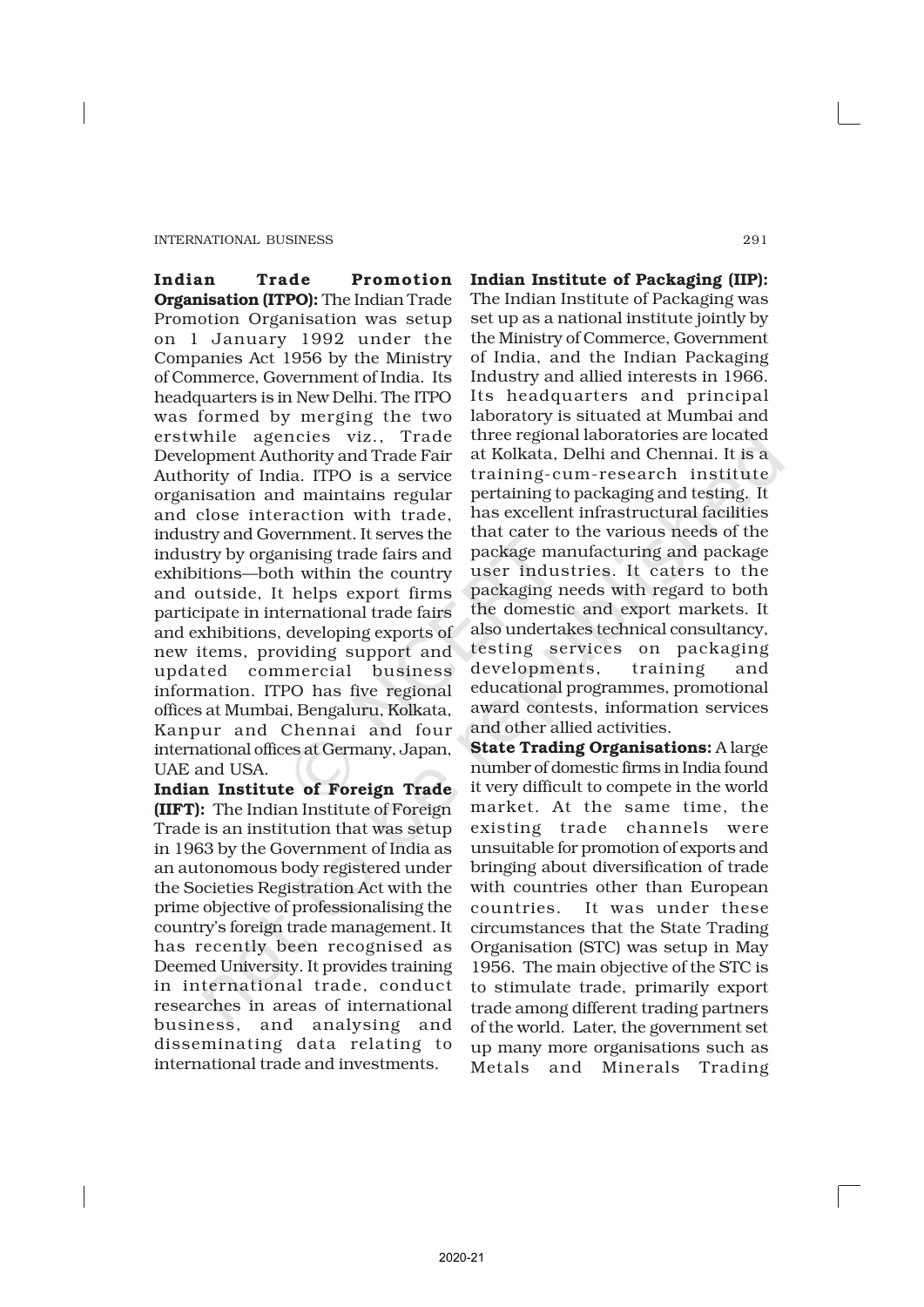Corporation (MMTC), Handloom and Handicrafts Export Corporation (HHEC).

## 11.5 INTERNATIONAL TRADE INSTITUTIONS AND TRADE **AGREEMENTS**

The First World War (1914-1919) and the Second World War (1939-45) were accompanied by massive destruction of life and property the world over. Almost all the economies of the world were adversely affected. Due to scarcity of resources, countries were not in a position to take up any reconstruction or developmental works. Even the international trade amongst nations got adversely affected because of the disruption of the world's currency system. There was no system of generally accepted exchange rate. It was at that juncture that representative of forty-four nations under the leadership of J.M. Keynes — a noted economist joined together at Bretton Woods, New Hampshire to identify measures to restore peace and normalcy in the world.

The meeting was concluded with the setting up of three international institutions, namely the International Monetary Fund (IMF), International Bank for Reconstruction and Development (IBRD) and the International Trade Organisation (ITO). They considered these three organisations as three pillars of economic development of the world. While the World Bank was assigned with the task of reconstructing war-torn economies — especially the ones in

Europe, the IMF was entrusted with the responsibility of ensuring stabilisation of exchange rates to pave way for the expansion of world trade. The main objective of the ITO as they could foresee at that time was to promote and facilitate international trade among the member countries by overcoming various restrictions and discriminations that were being practiced at that time.

The first two institutions, viz., IBRD and IMF, came into existence immediately. The idea of setting up of ITO, however, could not materialise due to stiff opposition from the United States. Instead of an organisation, what eventually emerged was an arrangement to liberalise international trade from high customs tariffs and various other types of restrictions. This arrangement came to be known as the General Agreement for Tariffs and Trade (GATT). India was one of the founding members of these three international bodies. The major objectives and functions of these three international institutions are discussed in more detail in the following sections.

#### 11.5.1 World Bank

The International Bank for Reconstruction and Development (IBRD), commonly known as World Bank, was result of the Bretton Woods Conference. The main objectives behind setting up this international organisation were to aid the task of reconstruction of the war -affected economies of Europe and assist in the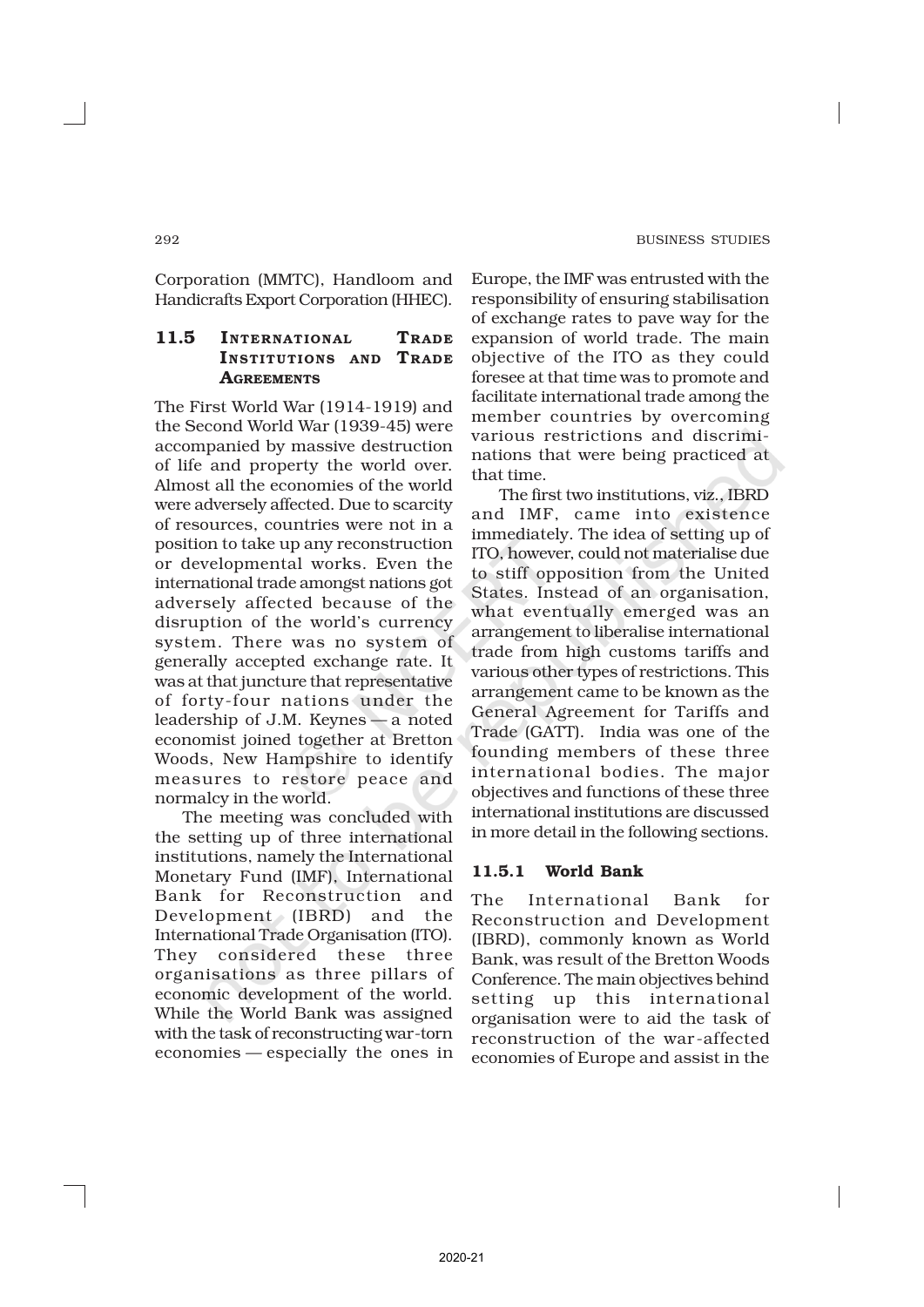development of the underdeveloped nations of the world. For the first few years, the World Bank remained preoccupied with the task of restoring war-torn nations in Europe. Having achieved success in accomplishing this task by late 1950s, the World Bank turned its attention to the development of underdeveloped nations. It realised that by investing more and more in these countries, especially in social sectors like health and education; it could bring about the needed social and economic transformation of the developing countries. To give shape to this investment aspect in the underdeveloped nations, the International Development Association (IDA) was formed in the year 1960. The main objective underlying setting up IDA has been to provide loans on concessional terms and conditions to those countries whose per capita incomes are below a critical level. Concessional terms and conditions mean that (i) repayment period is much longer than the repayment period of IBRD, and (ii) the borrowing nation need not pay any interest on the borrowed amount. IDA, thus, provides interest-free long-term loans to the poor nations. IBRD also provides loans but these carry interest charged on commercial basis.

Over the time, additional organisations have been set up under the umbrella of the World Bank. As of today, the World Bank is a group of five international organisations responsible for providing finance to different

countries. The group and its affiliates headquartered in Washington DC catering to various financial needs are listed in the Box A on World Bank and its affiliates.

## 11.5.2 International Monetary Fund

The International Monetary Fund (IMF) is the second international organisation next to the World Bank. IMF which came into existence in 1945 has its headquarters located in Washington DC. In 2005, it had 191 countries as its members.The major idea underlying the setting up of the IMF is to evolve an orderly international monetary system, i.e., facilitating system of international payments and adjustments in exchange rates among national currencies.

## Major objectives of IMF include

- To promote international monetary cooperation through a permanent institution,
- To facilitate expansion of balanced growth of international trade and to contribute thereby to the promotion and maintenance of high levels of employment and real income,
- To promote exchange stability with a view to maintain orderly exchange arrangements among member countries, and
- To assist in the establishment of a multilateral system of payments in respect of current transactions between members.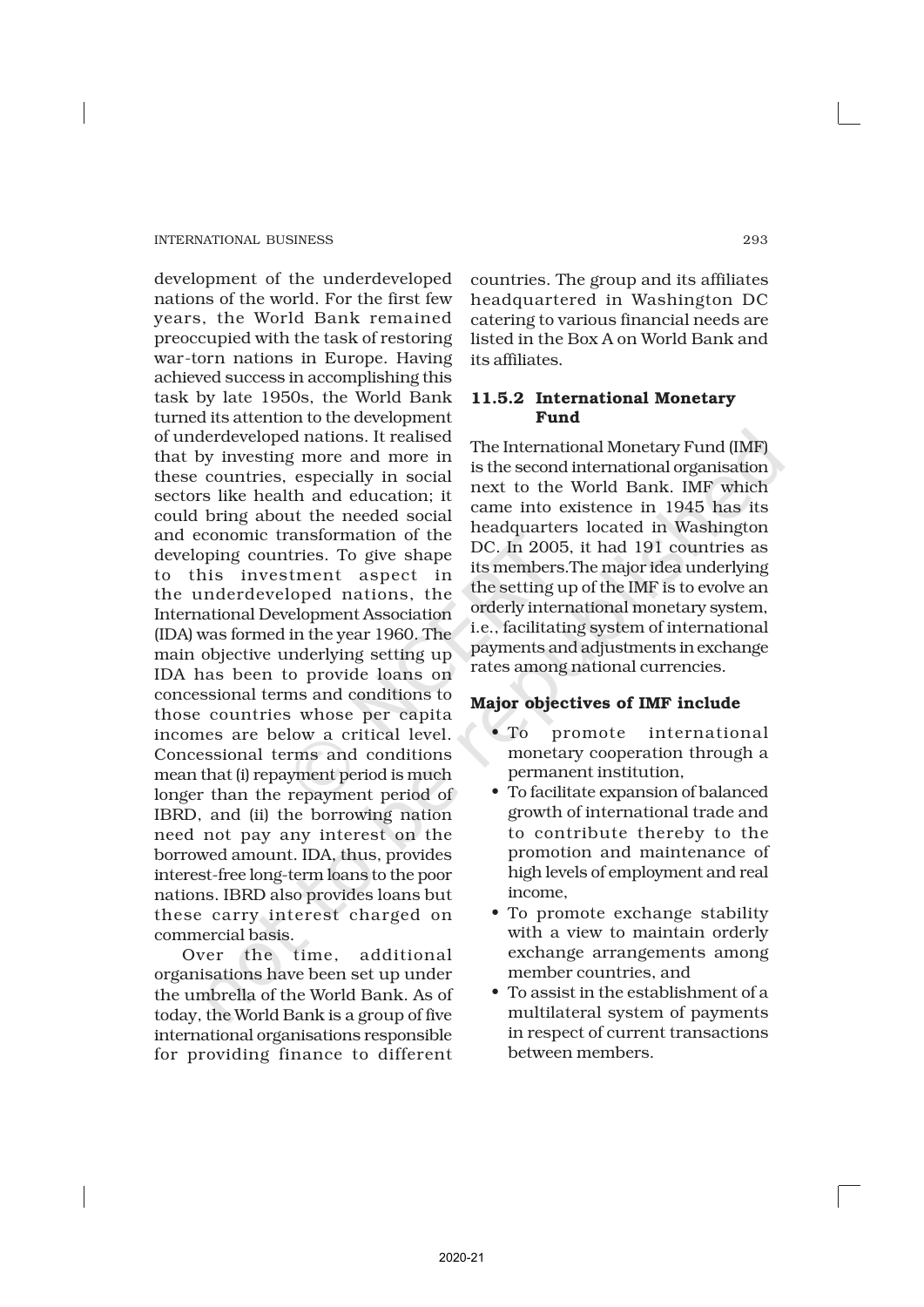#### 294 BUSINESS STUDIES

## Functions of IMF

Various functions are performed by the IMF to achieve the aforesaid objectives. Some of the important functions of IMF include:

- Acting as a short-term credit institution;
- Providing machinery for the orderly adjustment of exchange rates;
- Acting as a reservoir of the currencies of all the member countries, from which a borrower nation can borrow the currency of other nations;
- Acting as a lending institution of foreign currency and current transaction;
- Determining the value of a country's currency and altering it, if needed, so as to bring about an orderly adjustment of exchange rates of member countries; and
- Providing machinery for inter national consultations.

## 11.5.3 World Trade Organization (WTO) and Major Agreements

On the lines of IMF and the World Bank, it was initially decided at the Bretton Woods conference to set up the International Trade Organisation (ITO) to promote and facilitate international trade among the member countries and to overcome various restrictions and discriminations as were being practiced at that time. But the idea could not materialise due to stiff opposition from the United States.

Instead of altogether abandoning the idea, the countries that were participants to the Bretton Woods conference agreed upon having some arrangement among themselves so as to liberalise the world from high customs tariffs and various other types of restrictions that were in vogue at that time. This arrangement came to be known as the General Agreement for Tariffs and Trade (GATT).

GATT came into existence with effect on 1 January 1948 and remained in force till December 1994. Various rounds of negotiations have taken place under the auspices of GATT to reduce tariff and non-tariff barriers. The last one, known as the Uruguay Round, was the most comprehensive one in terms of coverage of issues, and also the lengthiest one from the point of view of duration of negotiations which lasted over a period of seven years from 1986 to 1994.

One of the key achievements of the Uruguay Round of GATT negotiations was the decision to set up a permanent institution for looking after the promotion of free and fair trade amongst nations. Consequent to this decision, the GATT was transformed into World Trade Organization (WTO) with effect from 1 January 1995. The headquarters of the WTO are situated at Geneva, Switzerland. The establishment of WTO, thus, represents the implementation of the original proposal of setting up of the ITO as evolved almost five decades back.

Though, WTO is a successor to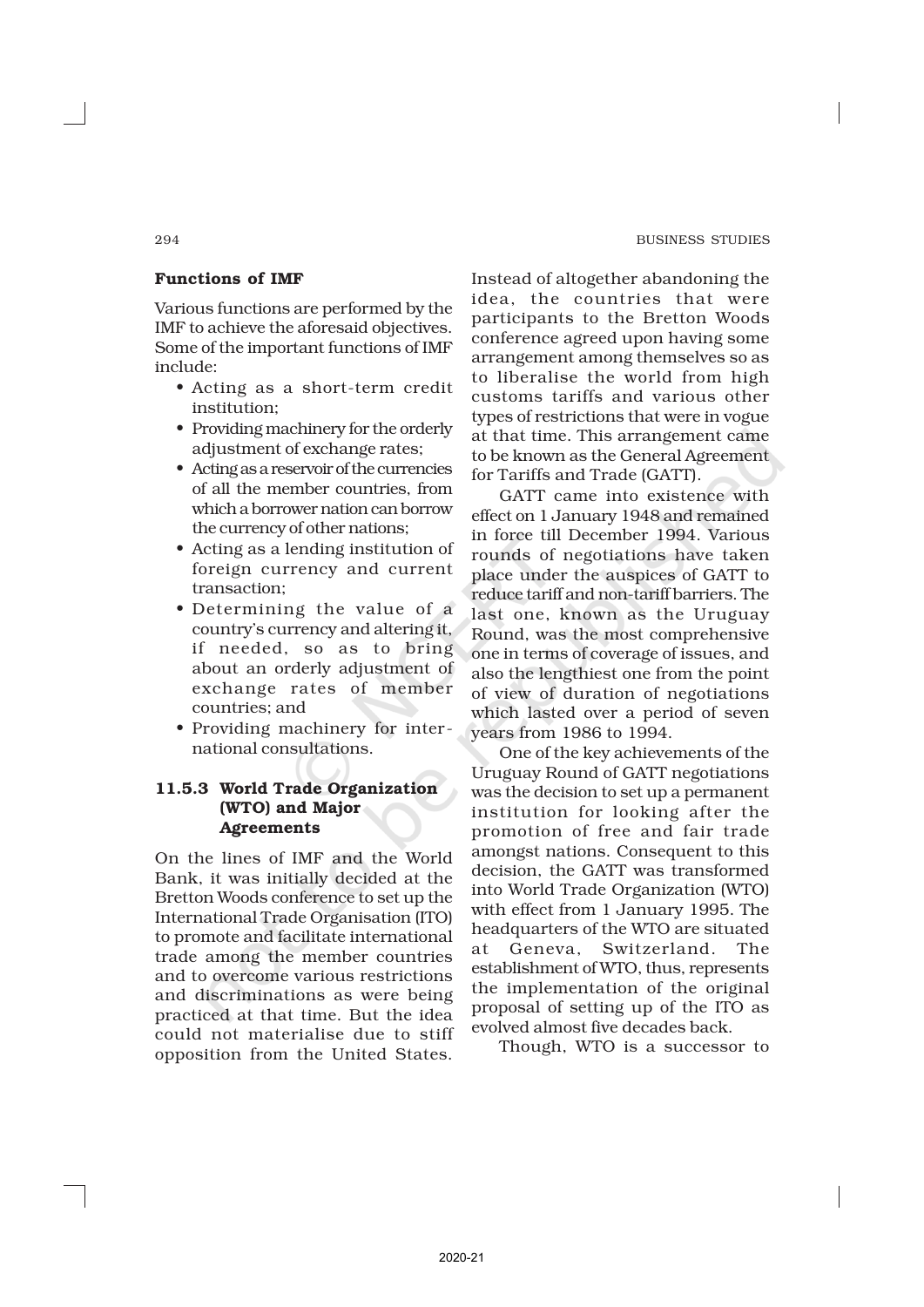GATT, it is a much more powerful body than GATT. It governs trade not only in goods, but also in services and intellectual property rights. Unlike GATT, the WTO is a permanent organisation created by an international treaty ratified by the governments and legislatures of member states. It is, moreover, a member-driven rule-based organisation in the sense that all the decisions are taken by the member governments on the basis of a general consensus. As the principal international body concerned with solving trade problems between countries and providing a forum for multilateral trade negotiations, it has a global status similar to that of the IMF and the World Bank. India is a founding member of WTO. As on 11 December 2005, there were 149 members in WTO.

## Objectives of WTO

The basic objectives of WTO are similar to those of GATT, i.e., raising standards of living and incomes, ensuring full employment, expanding production and trade, and optimal use of the world's resources. The major difference between the objectives of GATT and WTO is that the objectives of WTO are more specific and also extend the scope of WTO to cover trade in services. WTO objectives, moreover, talk of the idea of 'sustainable development' in relation to the optimal use of the world's resources so as to ensure protection and preservation of the environment. Keeping in view the above discussion,

we can state more explicitly the following as the major objectives of WTO:

- To ensure reduction of tariffs and other trade barriers imposed by different countries;
- To engage in such activities which improve the standards of living, create employment, increase income and effective demand and facilitate higher production and trade;
- To facilitate the optimal use of the world's resources for sustainable development; and
- To promote an integrated, more viable and durable trading system.

## Functions of WTO

The major functions of WTO include:

- Promoting an environment that is encouraging to its member countries to come forward to WTO in mitigating their grievances;
- Laying down a commonly accepted code of conduct with a view to reducing trade barriers, including tariffs and eliminating discriminations in international trade relations;
- Acting as a dispute settlement body;
- Ensuring that all rules regulations prescribed in the Act are duly followed by the member countries for the settlement of their disputes;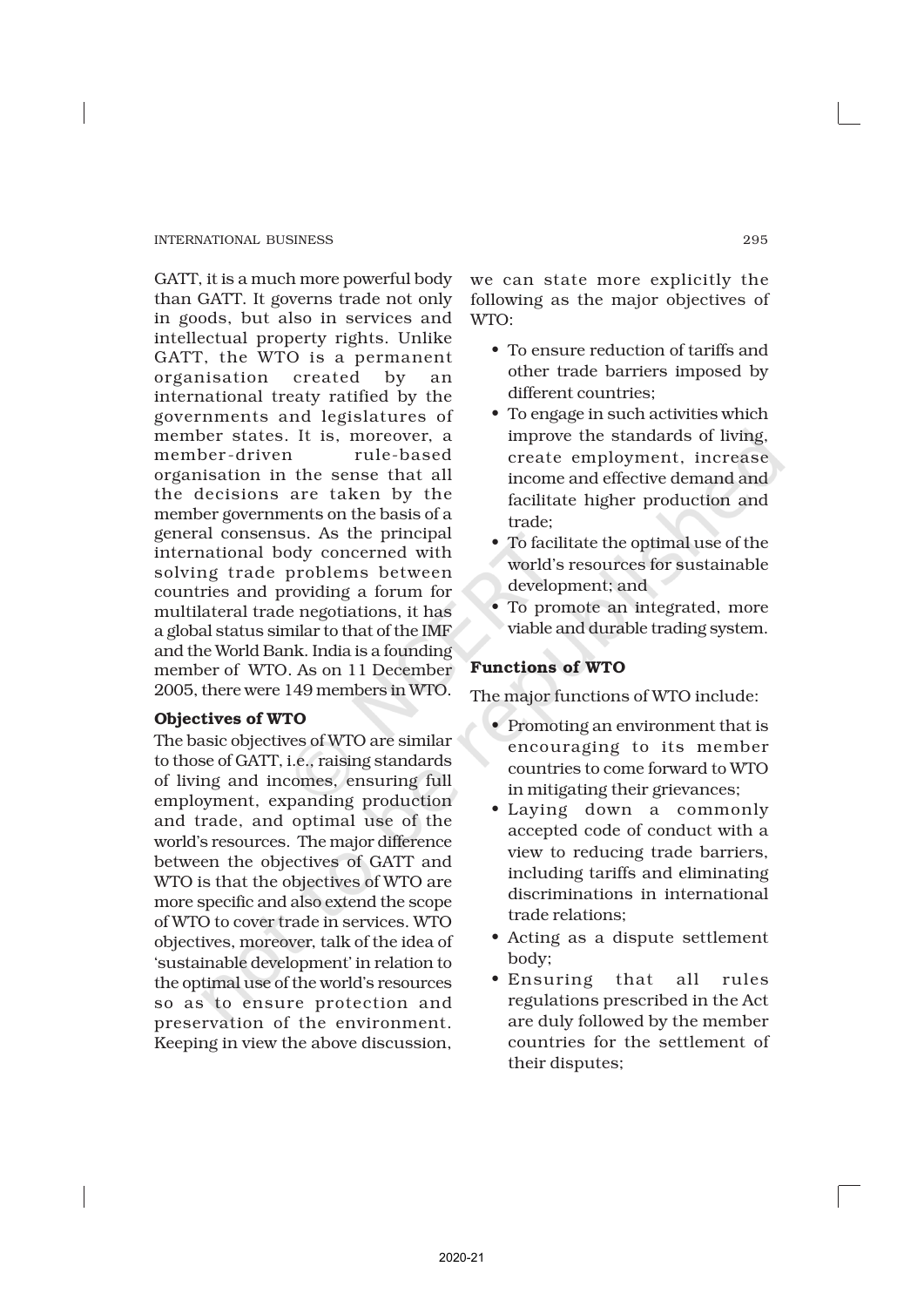- Holding consultations with the IMF and the IBRD and its affiliated agencies so as to bring better understanding and cooperation in global economic policy making; and
- Supervising on a regular basis the operations of the revised Agreements and Ministerial declarations relating to goods, services and Trade Related Intellectual Property Rights (TRIPS).

## Benefits of WTO

Since its inception in 1995, the WTO has come a long way in constituting the legal and institutional foundation of the present day multilateral trading system. It has been instrumental not only in facilitating trade, but also in improving living standards and cooperation among member

## Key Terms

International business International trade Merchandise trade Invisible trade Foreign investment FDI Portfolio investment Exproting Importing **Contract** manufacturing Licensing

Franchising Outsourcing Joint ventures Wholly owned subsidiaries Proforma invoice Order or intent Export licence IEC number Registration-cum membership certificate Pre-shipment finance

Pre-shipment inspection Export inspection agency Excise clearance Certificate of origin Customs clearance Letter of credit Shipping bill Mate receipt Bill of lading Airway bill Invoice Bill of exchange

Sight draft Usance draft Negotiation of bills Marine insurance policy Cart ticket Bank certificate of payment Certificate of inspection Trade enquiry Shipment advice Import general manifest

countries. Some of the major benefits of WTO are as follows:

- WTO helps promote international peace and facilitates international business.
- All disputes between member nations are settled with mutual consultations.
- Rules make international trade and relations very smooth and predictable.
- Free trade improves the living standard of the people by increasing the income level.
- Free trade provides ample scope of getting varieties of qualitative products.
- Economic growth has been fastened because of free trade.
- The system encourages good government.
- WTO helps fostering growth of developing countries by providing them with special and preferential treatment in trade related matters.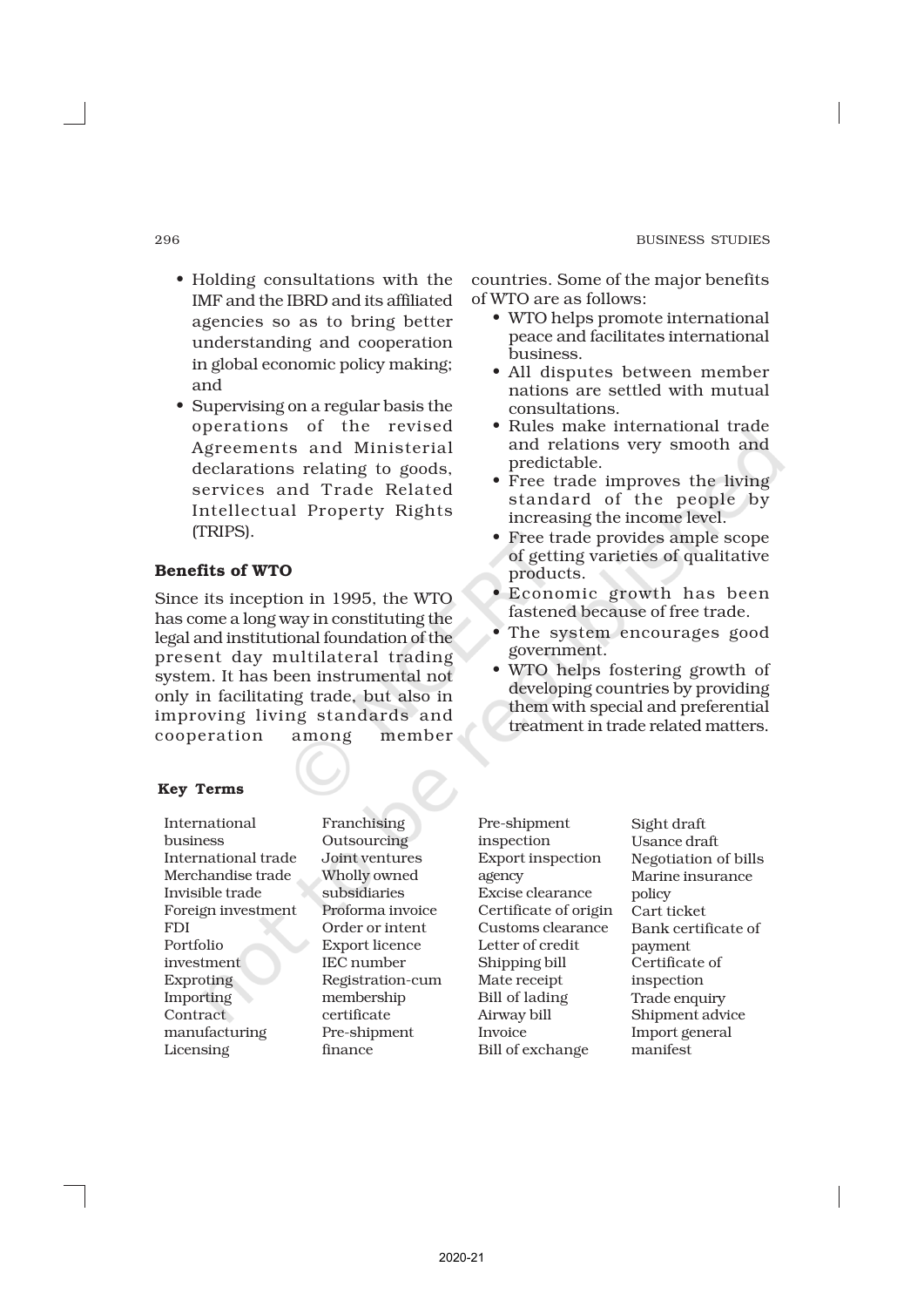Delivery order Bill of entry C&F agent Port trust dues receipt Duty drawback scheme Export manufacturing

under bond scheme Advance licence scheme Export Promotion Capital Goods Scheme (EPCG) Export finance

Post-shipment finance Export processing zone (EPZ) 100% Export Oriented Unit (100% EOU) Department of Commerce Export promotion council Commodity boards IIFT

Indian Institute of Packaging ITPO Export Inspection Council State trading organisations

#### **SUMMARY**

International Business: International business refers to business activities that take place across national frontiers. Though many people use the terms international business and international trade synonymously, the former is a much broader term. International business involves not only trade in goods and services, but also other operations, such as production and marketing of goods and services in foreign countries.

International Vs Domestic Business: Conducting and managing international business operations is more complex than undertaking domestic business. Differences in the nationality of parties involved, relatively less mobility of factors of production, customer heterogeneity across markets, variations in business practices and political systems, varied business regulations and policies, and use of different currencies are the key aspects that differentiate international businesses from domestic business. These, moreover, are the factors that make international business much more complex and a difficult activity.

Export Procedures: The starting point in an export transaction is the receipt of an enquiry from the overseas buyer. In response, the exporter prepares an export quotation — called proforma invoice, giving out details about the export goods and the terms and conditions of export. In case, the importer finds the quotation acceptable, he/she places an order or indent and gets a letter of credit issued from his/her bank to the exporter. The exporter then proceeds with the formalities related to obtaining an export licence from the Director General of Foreign Trade and getting a registration-cum-membership certificate from the export promotion council looking after the export of the concerned product. In case, the exporter requires funds, he/she can avail of pre-shipment finance from a bank. The exporter then proceeds with the production or procurement of the goods and gets them inspected from Export Inspection Council. If required by the importer, the exporter approaches the foreign consulate for obtaining the certificate of origin to enable the importer to claim tariff of quota concessions at the time of clearance of cargo at the import destination. The exporter, then, makes arrangement, for reserving space on the ship and insuring goods against transit perils. After obtaining the excise clearance, goods are sent to the concerned port for customs clearance. Since customs clearance is a tedious process, exporters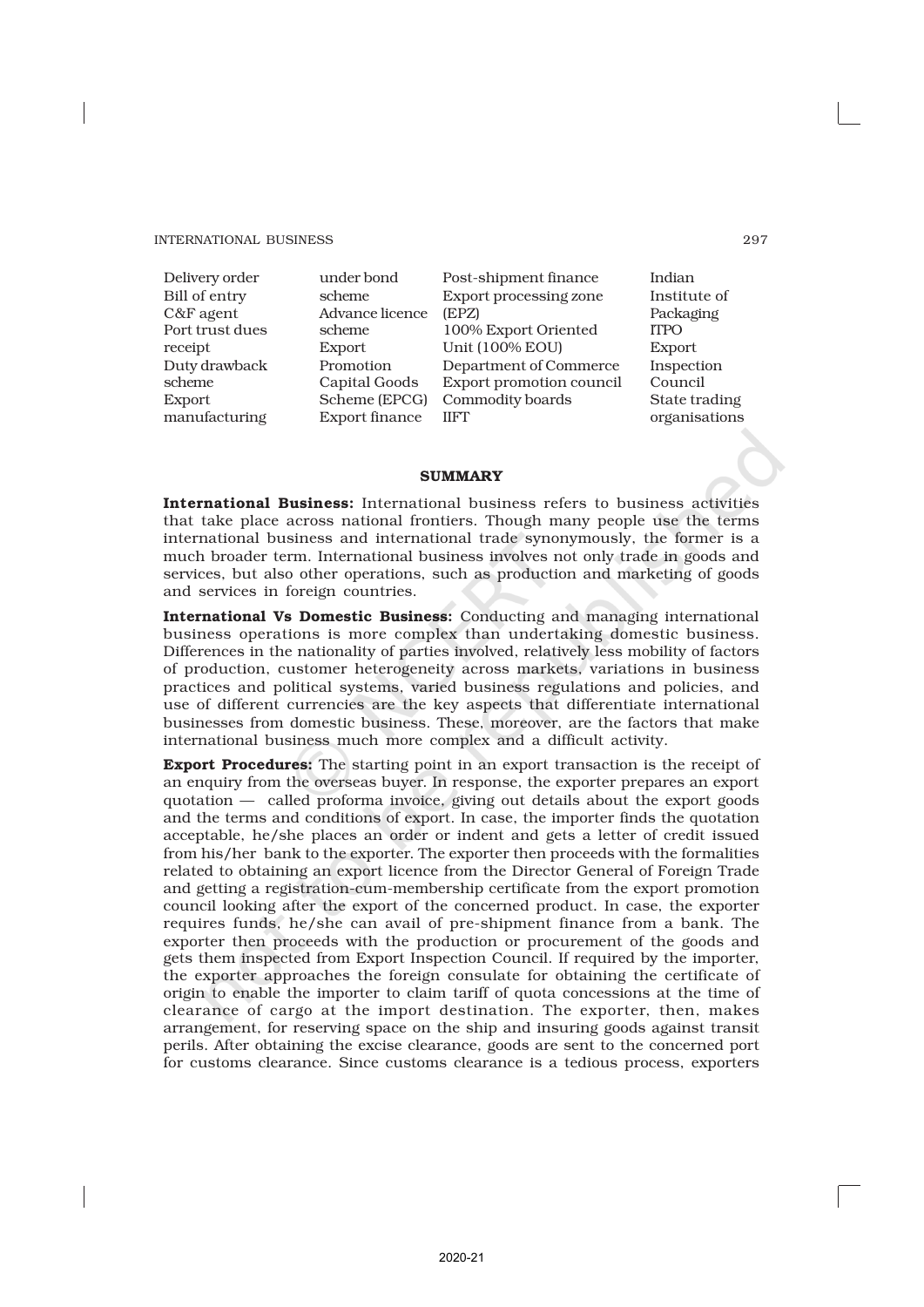often employ C&F agents for availing their services in preparation of various customs documents and getting the goods customs cleared.

After customs clearance and payment of dock charges to the port authorities and freight charges to the shipping company, goods are loaded on the ship. The captain of the ship issues a mate's receipt. This mate's receipt is submitted to the shipping company's office for the payment of freight. After receiving the freight charges, the shipping company issues a bill of lading, which is a document of contract relating to shipment of the goods by the shipping company. Once the goods are dispatched, the exporter prepares an invoice and sends the necessary documents, such as certified copy of invoice, bill of lading, packing list, insurance policy, certificate of origin, letter of credit and bill of exchange to the importer through his/her bank to release a certificate of payment. Certificate of payment is a document that certifies that the export transaction is over and the payment has been received.

Import Procedure: The procedure to import is also beset with several formalities. The process starts with a search for export firms and making a trade enquiry about the product, its price and terms and conditions of exports. Having selected an export firm, the importer asks the exporter to send him/her a formal quotation called proforma invoice. The importer, then, proceeds to obtain the import licence, if required, from the office of the Directorate General Foreign Trade (DGFT) or Regional Import Export Licensing Authority. The importer also applies for the Import Export Code (IEC) number. This number is required to be mentioned on most of the import documents. Since payment for imports requires foreign currency, the importer has to send an application to a bank authorised for sanction of the necessary foreign exchange.

After obtaining an import licence, the importer places an import order or indent with the exporter for supply of the specified products. If required as per the terms of contract, the importer arranges for the issuance of a letter of credit to the exporter from the bank. Having shipped the goods under shipment advice to the importer, the exporter sends a set of necessary documents containing bill of exchange, commercial invoice, bill of lading/airway bill, packing list, certificate of origin, marine insurance policy, etc., to enable the importer claim title to the goods on their arrival at the port of destination. The exporter sends these documents through his/her bank to the importer. The bank presents these documents to the importer and after obtaining his/her acceptance of the bill of exchange, delivers the documents to the importer.

After the arrival of the goods in the importing country, the person in charge of the carrier (ship or airway) prepares import general manifest to inform the officer in charge at the dock or the airport that the goods have reached the ports of the importing country. The importer or his/her C&F agent pays the freight (if not already paid by exporter) to the shipping company and obtains delivery order from it which entities the importer to take the delivery of the goods at the port. At this time, port dock dues are also paid and a port trust dues receipt is obtained. The importer, then, fills in a form *'bill of entry'* for assessment of customs import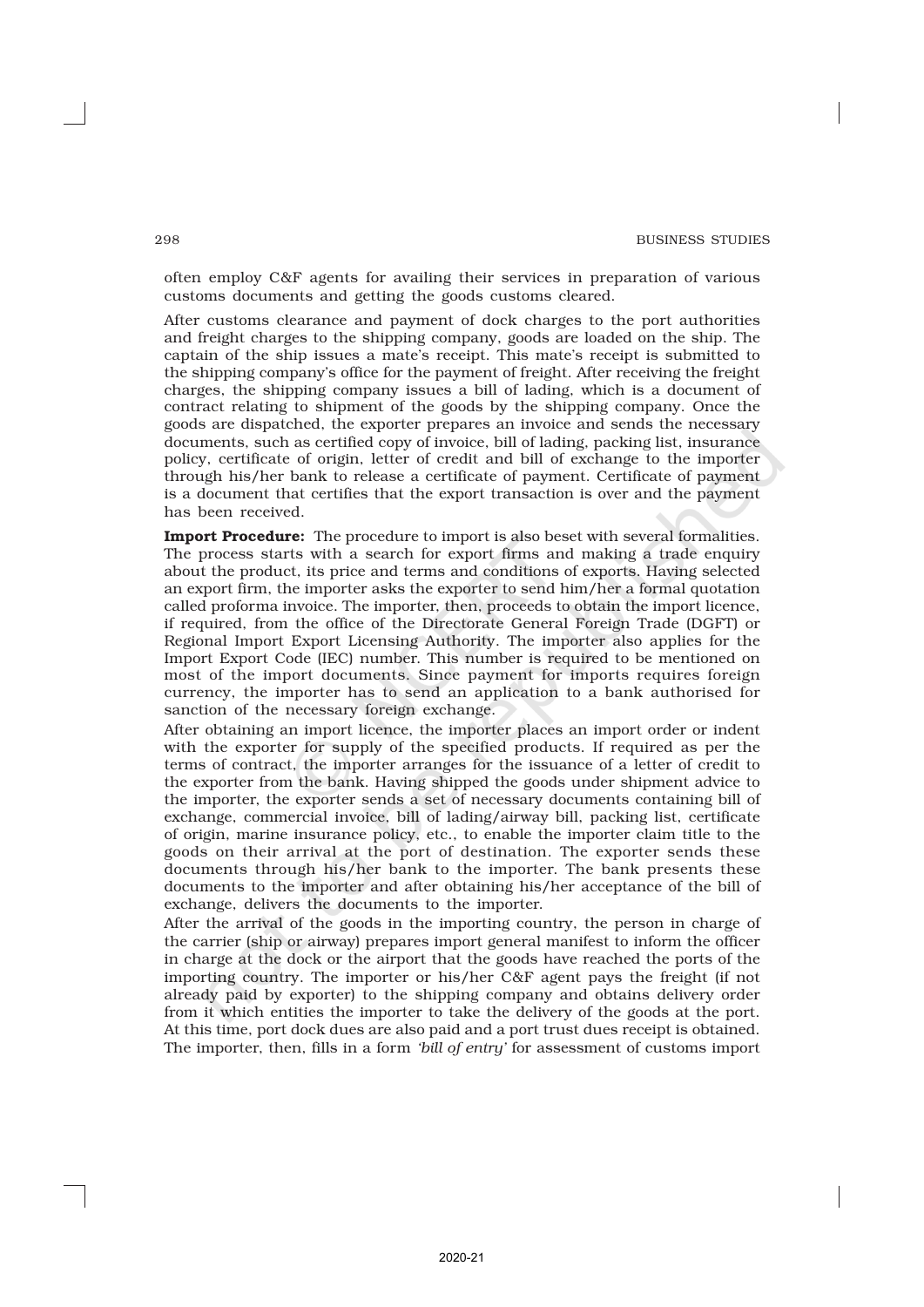duty. After the payment of the import duty, the bill of entry has to be presented to the dock superintendent for physical examination of the goods. The examiner gives his report on the bill of entry. The importer or his agent presents the bill of entry to the port authority for issuance of the release order.

#### EXERCISES

#### Short Answer Questions

- 1. Differentiate between international trade and international business.
- 2. Discuss any three advantages of international business.
- 3. What is the major reason underlying trade between nations?
- 4. Why is it said that licensing is an easier way to expand globally?
- 5. Differentiate between contract manufacturing and setting up wholly owned production subsidiary abroad.
- 6. Discuss the formalities involved in getting an export licence.
- 7. Why is it necessary to get registered with an export promotion council?
- 8. Why is it necessary for an export firm to go in for pre-shipment inspection?
- 9. What is bill of lading? How does it differ from bill of entry?
- 10. Explain the meaning of mate's receipt.
- 11. What is a letter of credit? Why does an exporter need this document?
- 12. Discuss the process involved in securing payment for exports.

#### Long Answer Questions

- 1. "International business is more than international trade". Comment.
- 2. What benefits do firms derive by entering into international business?
- 3. In what ways is exporting a better way of entering international markets than setting up wholly owned subsidiaries abroad.
- 4. Rekha Garments has received an order to export 2000 men's trousers to Swift Imports Ltd., located in Australia. Discuss the procedure that Rekha Garments would need to go through for executing the export order.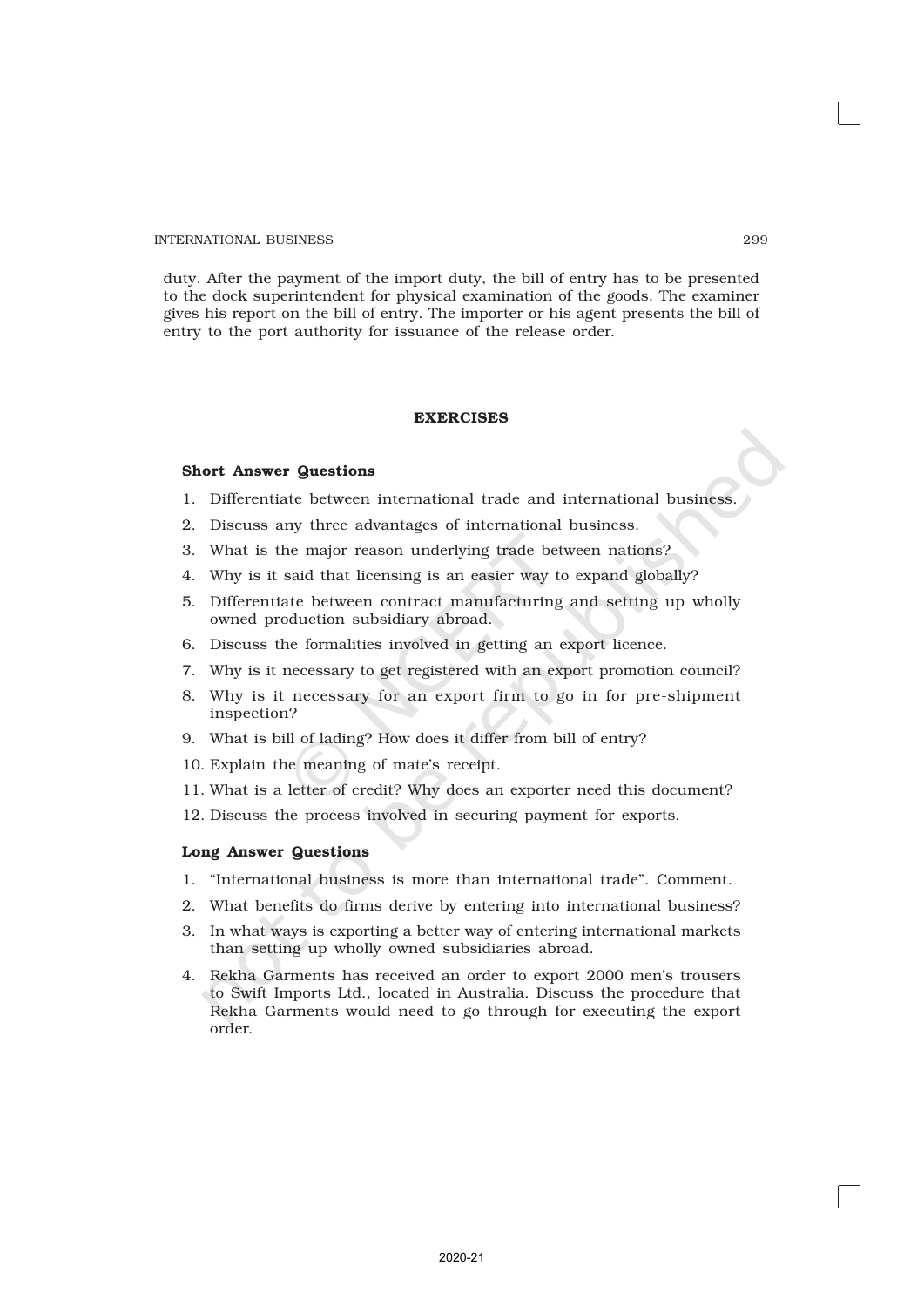- 5. Your firm is planning to import textile machinery from Canada. Describe the procedure involved in importing.
- 6. Identify various organisations that have been set up in the country by the government for promoting country's foreign trade.
- 7. What is IMF? Discuss its various objectives and functions.
- 8. Write a detailed note on features, structure, objectives and functioning of WTO.

#### I Project/Assignment — India In the World Trade

Carefully read the given data. This pertains to India's performance in world trade. The recent initiatives of the Government of India, such as 'Make in India', 'Digital India', and 'Skill India', etc., have impacted the Indian economy in terms of exports and imports and trade balance.

- 1. Table 1 shows India's position in the world's largest economies. Prepare a trend report on the position of India in the global scenario of international trade from the year 2005-2017.
- 2. Discuss how business and trade activities help in promoting peace and harmony among nations.

| S.No.                                                                      | Country        | $%$ share<br>in global<br>trade |
|----------------------------------------------------------------------------|----------------|---------------------------------|
| 1.                                                                         | United States  | 24.40                           |
| $\overline{2}$ .                                                           | China          | 16.10                           |
| 3.                                                                         | Japan          | 5.93                            |
| 4.                                                                         | Germany        | 4.67                            |
| 5.                                                                         | India          | 3.36                            |
| 6.                                                                         | France         | 3.23                            |
| 7.                                                                         | United Kingdom | 3.19                            |
| 8.                                                                         | Italy          | 2.40                            |
| 9.                                                                         | <b>Brazil</b>  | 2.19                            |
| 10.                                                                        | Canada         | 2.07                            |
| <b>Source:</b> International Monetary Fund<br>World Economic Outlook, 2018 |                |                                 |

Table

- 3. Recall Section I of Chapter 1. Discuss in the class the position of exports and imports in ancient times and compare the status of international trade in today's scenario.
- 4. Discuss the benefits of "Make in India" scheme of Government of India in the promotion of internal and external trade of India.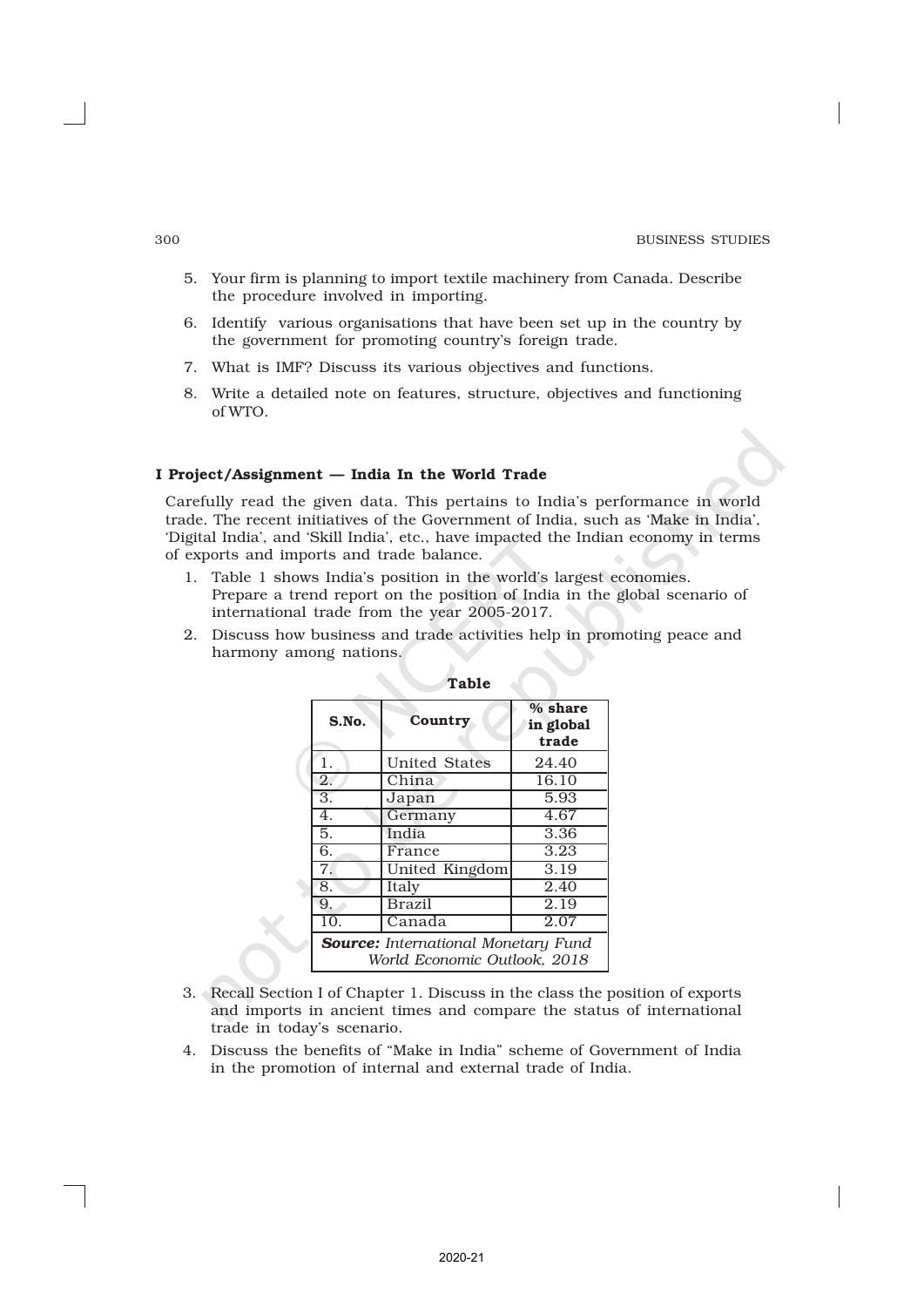#### 301

## FORM NO. INC-1

(Pursuant to section 4(4) of the Companies Act, 2013 and pursuant to rule 8 & 9 of the Companies (Incorporation) Rules, 2014)



Application for reservation of Name

Form language  $\odot$  English  $\odot$  Hindi Refer the instruction kit for filing the form.

- 1.\* Application for :
	- $O$  Incorporating a new company (Part A, B, C)
	- Changing the name of an existing company (Part B, C, D)  $\overline{O}$

#### Part A: Reservation of name for incorporation of a new company

2. Details of applicant (In case the applicant has been allotted DIN, then it is mandatory to enter such DIN) μ

| (a)                     |                                                                                           | Director identification number (DIN) or Income tax<br>Pre-fill                                                 |
|-------------------------|-------------------------------------------------------------------------------------------|----------------------------------------------------------------------------------------------------------------|
|                         |                                                                                           | Verify Details<br>permanent account number (PAN) or passport number                                            |
| (b)                     | *First Name                                                                               |                                                                                                                |
|                         | Middle Name                                                                               |                                                                                                                |
|                         | *Surname                                                                                  |                                                                                                                |
| (c)                     | *Occupation Type                                                                          | $\Omega$ Professional<br>$\Omega$ Self-employed<br>$\Omega$ Homemaker<br>$\cap$ Student<br>$\Omega$ Serviceman |
| (d)                     | Address                                                                                   | *LINE I                                                                                                        |
|                         |                                                                                           | LINE II                                                                                                        |
| (e)                     | *City                                                                                     |                                                                                                                |
| (f)                     | *State/Union Territory                                                                    |                                                                                                                |
| $\left(\text{g}\right)$ | *Pin Code                                                                                 |                                                                                                                |
| (h)                     | ISO Country code                                                                          |                                                                                                                |
| (i)                     | Country                                                                                   |                                                                                                                |
| (i)                     | e-mail ID                                                                                 |                                                                                                                |
| (k)                     | Phone (with STD/ISD code)                                                                 |                                                                                                                |
| (1)                     | Mobile (with country code)                                                                |                                                                                                                |
|                         | $(m)$ Fax                                                                                 |                                                                                                                |
| (a)                     | <i>*Type of company</i><br>$\Omega$ Section 8 company<br>New company (others)<br>$\Omega$ | $\Omega$ Part I company (Chapter XXI) $\Omega$<br>Producer company                                             |
| (d)                     |                                                                                           | *State the sub-category of proposed company                                                                    |
|                         | $\Omega$ Public                                                                           | Private (One Person Company)<br>Private<br>∩<br>$\Omega$                                                       |
| (b)                     |                                                                                           | *State class of the proposed company                                                                           |
|                         |                                                                                           | *State the category of proposed company                                                                        |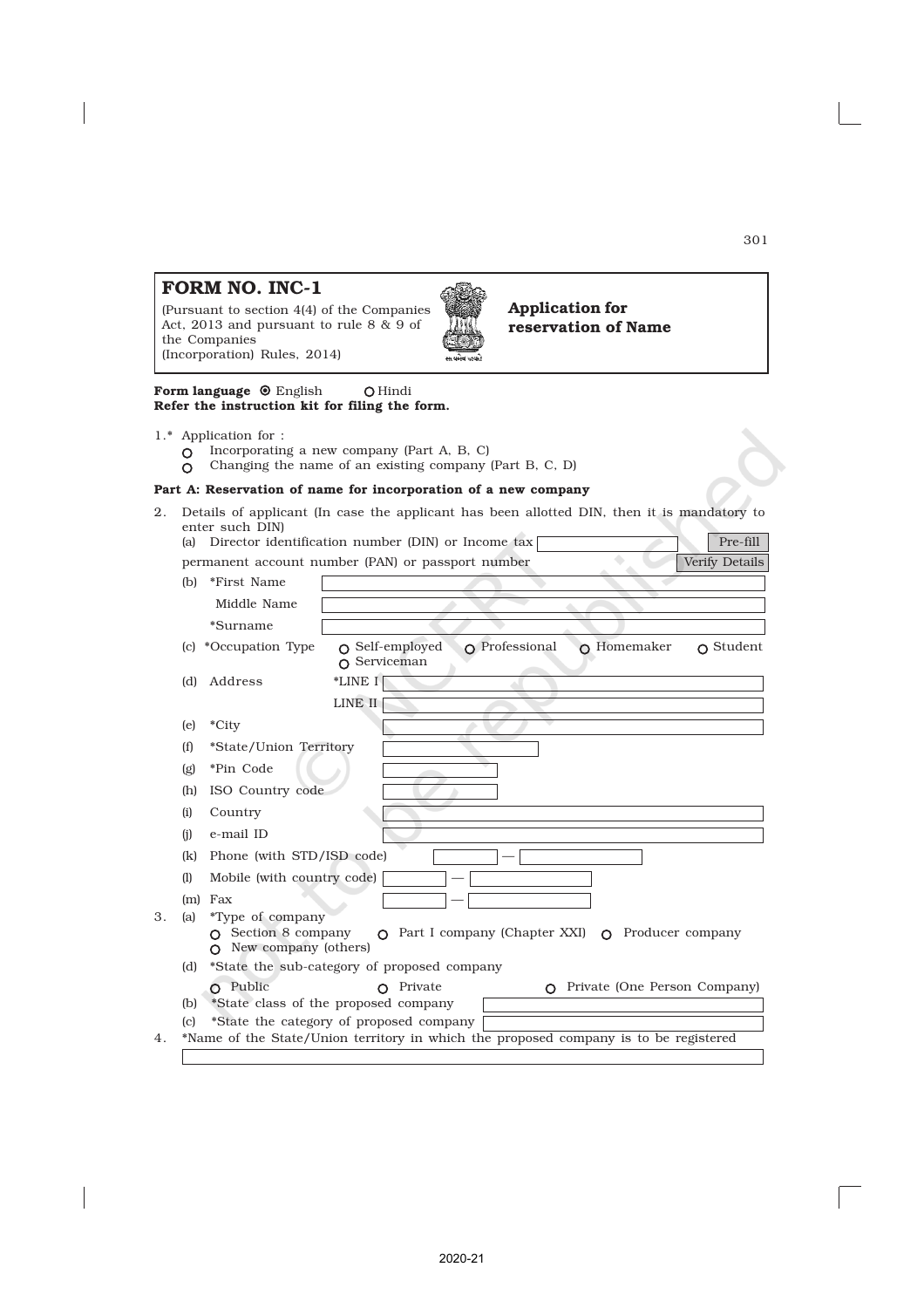302

- 5. \*Name of the office of the Registrar of Companies in which the proposed company is to be registered
- 6. Details of promoter(s) (In case the promoter(s) has been allotted DIN, then it is mandatory to enter such DIN)
	- \* Enter the number of promoter(s)

| Pre-fill |
|----------|
|          |
|          |
|          |
|          |

7. \*Objects of the proposed Company to be included in its MoA

8. \*Particulars of proposed director(s) (Specify information of one director in case the proposed company is One Person Company or of two directors in case the proposed company is a private company (other than producer company) or of three directors in case the proposed company is a public company or of five directors in case the proposed company is a producer company)

| *Director Identification Number (DIN)<br>Pre-fill |
|---------------------------------------------------|
| Name                                              |
|                                                   |
| Father's Name                                     |
|                                                   |
| Date of birth (DD/MM/YY)<br>Nationality           |
| Income tax permanent account number (PAN)         |
| Voter identity card number<br>Passport number     |
| Aadhaar number                                    |
| Present residential address                       |
|                                                   |
|                                                   |

- 9 \*Whether the Promoters are carrying on any Partnership firm, sole proprietary or unregistered entity in the name as applied for O Yes O No
	- (If yes, attach NOC from all owners/partners of such entity for use of such name)

### Part B. Particulars about the proposed name(s)

10. \*Number of proposed names for the company (Please give maximum six names in order of preference)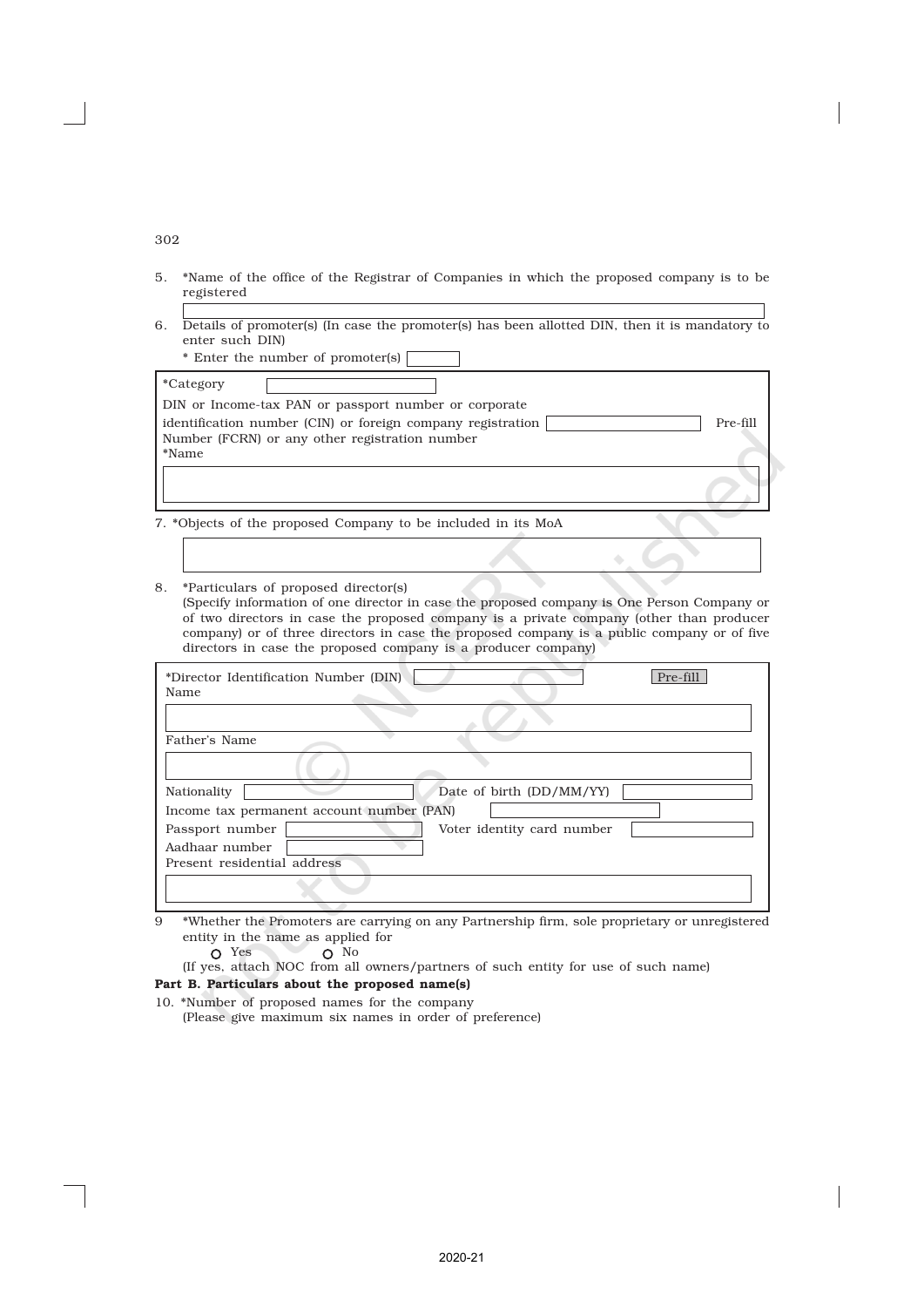| I.      | Proposed name                                                                                                                                                                                                                                                                                                                                                                                                                                                             |  |  |
|---------|---------------------------------------------------------------------------------------------------------------------------------------------------------------------------------------------------------------------------------------------------------------------------------------------------------------------------------------------------------------------------------------------------------------------------------------------------------------------------|--|--|
|         | Significance of key or coined word in the<br>proposed name                                                                                                                                                                                                                                                                                                                                                                                                                |  |  |
|         | State the name of the vernacular<br>language(s) if used in the proposed name                                                                                                                                                                                                                                                                                                                                                                                              |  |  |
|         | 11. *Whether the proposed name is in resemblance with any class of Trade Marks<br>Rules, 2002<br>$\Omega$ Yes<br>$\Omega$ No<br>If yes, Please specify the Class(s) of trade mark                                                                                                                                                                                                                                                                                         |  |  |
|         | 12. *Whether the proposed name(s) is/are based on a registered trade mark or is<br>subject matter of an application pending for registration under the Trade Marks Act.<br>$\Omega$ Yes<br>$\Omega$ No<br>If yes, furnish particulars of trade mark or application and the approval of the applicant or<br>owner of the trademark                                                                                                                                         |  |  |
|         |                                                                                                                                                                                                                                                                                                                                                                                                                                                                           |  |  |
|         | 13. In case the name is similar to any existing company or to the foreign holding company,<br>specify name of such company and also attach copy of the No Objection Certificate by way of<br>board resolution (Duly attested by a director of that company)<br>(a) Whether the name is similar to holding Company<br>$\Omega$ Foreign holding company<br>$\Omega$ Existing Company<br>(b) In case of existing Company, provide CIN<br>Pre-fill<br>(c) Name of the Company |  |  |
|         |                                                                                                                                                                                                                                                                                                                                                                                                                                                                           |  |  |
|         | 14. (a) Whether the proposed name includes the words such as Insurance, Bank, Stock exchange,<br>Venture Capital, Asset Management, Nidhi, or Mutual Fund etc. $\bigcap$ Yes $\bigcap$ No                                                                                                                                                                                                                                                                                 |  |  |
|         | If Yes, whether the in-principle approval is received from                                                                                                                                                                                                                                                                                                                                                                                                                |  |  |
|         | specify other<br>$O$ Yes $O$ No<br>(If yes, attach the approval or if No, attach the approval at the time of filing the incorporation form<br>(b) *Whether the proposed name including the phrase 'Electoral trust' $\circ$ Yes $\circ$ No<br>[If Yes, attach the affidavit as per rule $8(2)[b](vi)$ ]                                                                                                                                                                   |  |  |
|         | Part C. Names requiring Central Government approval                                                                                                                                                                                                                                                                                                                                                                                                                       |  |  |
|         | 15. *State whether the proposed name(s) contain such word or expression for which the previous<br>approval of Central Government is required<br>$\Omega$ Yes $\Omega$ No<br>(If Yes, this form shall be treated as an application to the Central Govt., for such approval<br>and shall be dealt with accordingly)<br>Part D. Reservation of name for change of Name by an Existing Company                                                                                |  |  |
|         | Pre-fill<br>16. (a) *CIN of Company                                                                                                                                                                                                                                                                                                                                                                                                                                       |  |  |
|         | (b) Global Location Number (GLN) of Company                                                                                                                                                                                                                                                                                                                                                                                                                               |  |  |
|         | 17. (a) Name of Company<br>(b) Address of the registered office of the Company                                                                                                                                                                                                                                                                                                                                                                                            |  |  |
|         |                                                                                                                                                                                                                                                                                                                                                                                                                                                                           |  |  |
| 18. (a) | Email ID of the Company<br>(c)<br>* State whether the change of name is due to direction received from the Central<br>Government.                                                                                                                                                                                                                                                                                                                                         |  |  |
|         | O Yes O No                                                                                                                                                                                                                                                                                                                                                                                                                                                                |  |  |

 $\overline{\phantom{a}}$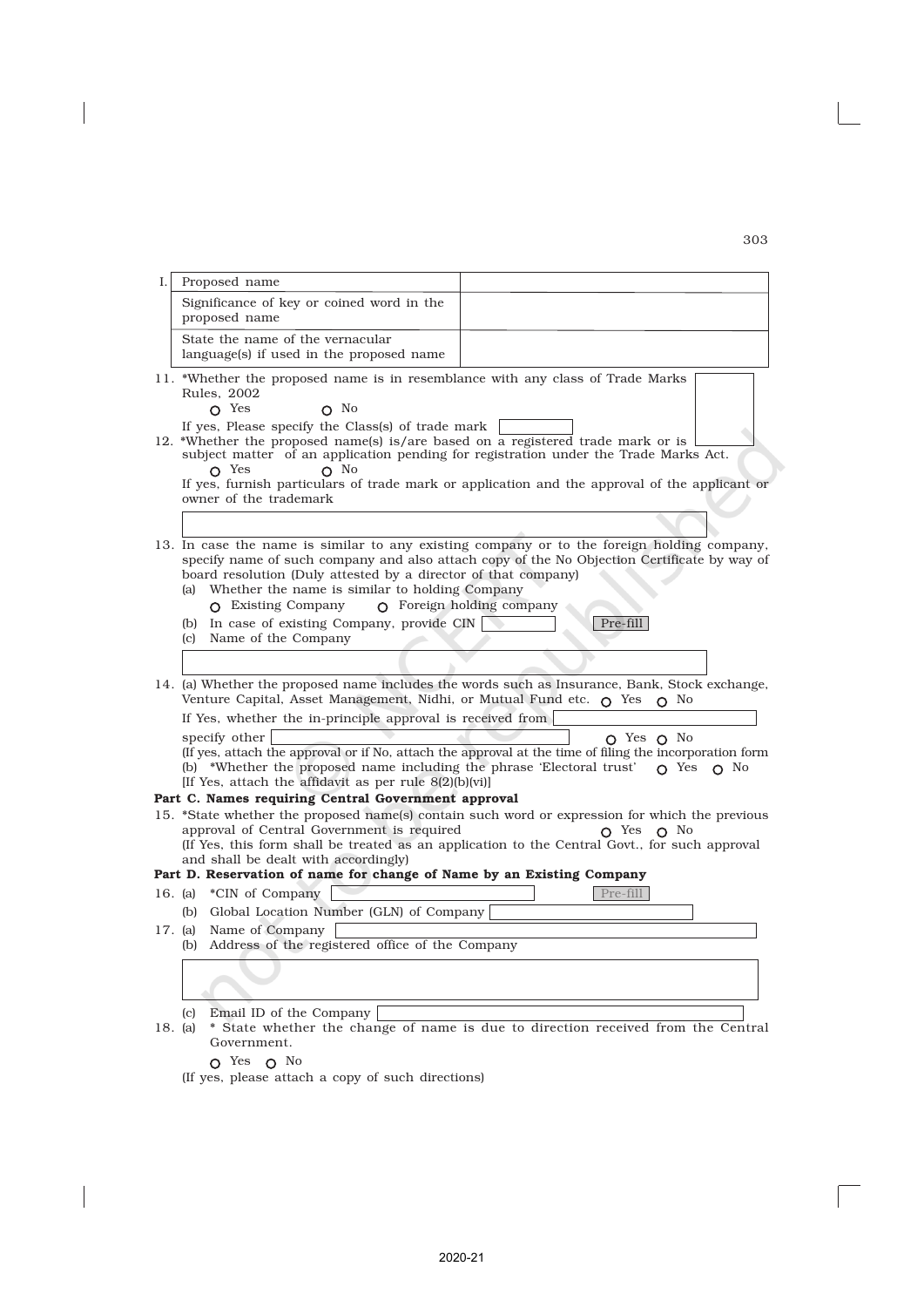| ۰,<br>×<br>×<br>۰.<br>٠<br>$\sim$<br>$\sim$ |  |
|---------------------------------------------|--|
|---------------------------------------------|--|

- (b) \* Whether the proposed name is in accordance with the rule 8(8) and specific direction of the Tribunal is attached.
- Yes **O** No [If 'Yes' selected,attach order of tribunal as required in Rule 8(8)]
- 19. (a) Whether the change in name requires change in object of the company
	- O Yes O No (b) Reasons for change in name (in case of yes above, mention proposed object of the company)

#### Attachments

(12) Optional attachment, if any. Attach List of attachments

Remove attachment

#### Declaration

- $\lceil$  \*I have gone through the provisions of The Companies Act, 2013, the rules thereunder and prescribed guidelines framed thereunder in respect of reservation of name, understood the meaning thereof and the proposed name(s) is/are in conformity thereof.
- $\lceil$  \*I have used the search facilities available on the portal of the Ministry of Corporate Affairs (MCA) for checking the resemblance of the proposed name(s) with the companies and Limited Liability partnerships (LLPs) respectively already registered or the names already approved. I have also used the search facility for checking the resemblances of the proposed name(s) with registered trademarks and trade mark subject of an application under The Trade Marks Act, 1999 and other relevant search for checking the resemblance of the proposed name(s) to satisfy myself with the compliance of the provisions of the Act for resemblance of name and Rules thereof.
- $\Box$  \*The proposed name(s) is/are not in violation of the provisions of Emblems and Names (Prevention of Improper Use) Act, 1950 as amended from time to time.
- $\Box$  \*The proposed name is not offensive to any section of people, e.g., proposed name does not contain profanity or words or phrases that are generally considered a slur against an ethnic group, religion, gender or heredity.
- $\Box$  \*The proposed name(s) is not such that its use by the company will constitute an offence under any law for the time being in force.
- $\Box$  \*To the best of my knowledge and belief, the information given in this application and its attachments thereto is correct and complete, and nothing relevant to this form has been suppressed.
- $\Box$ <sup>\*I</sup> undertake to be fully responsible for the consequences in case the name is subsequently found to be in contravention of the provisions of section 4(2) and section 4(4) of the Companies Act, 2013 and rules thereto and I have also gone through and understood the provisions of section 4(5) (ii) (a) and (b) of the Companies Act, 2013 and rules thereunder and fully declare myself responsible for the consequences thereof.

#### To be digitally signed by

| *Designation                                                                                    |  |  |
|-------------------------------------------------------------------------------------------------|--|--|
| *DIN or Income-tax PAN or passport number of the applicant or Director                          |  |  |
| identification number of the director; or PAN of the manager or CEO or CFO; or Membership       |  |  |
| number of the Company Secretary                                                                 |  |  |
| Note: Attention is drawn to the provisions of Section 7(5) and 7(6) which, inter-alia, provides |  |  |
| that furnishing of any false or incorrect particulars of any information or suppression of any  |  |  |
| material information shall attract punishment for fraud under Section 447. Attention is also    |  |  |
| drawn to provisions of Section 448 and 449 which provide for punishment for false statement     |  |  |
| and punishment for false evidence respectively.                                                 |  |  |
|                                                                                                 |  |  |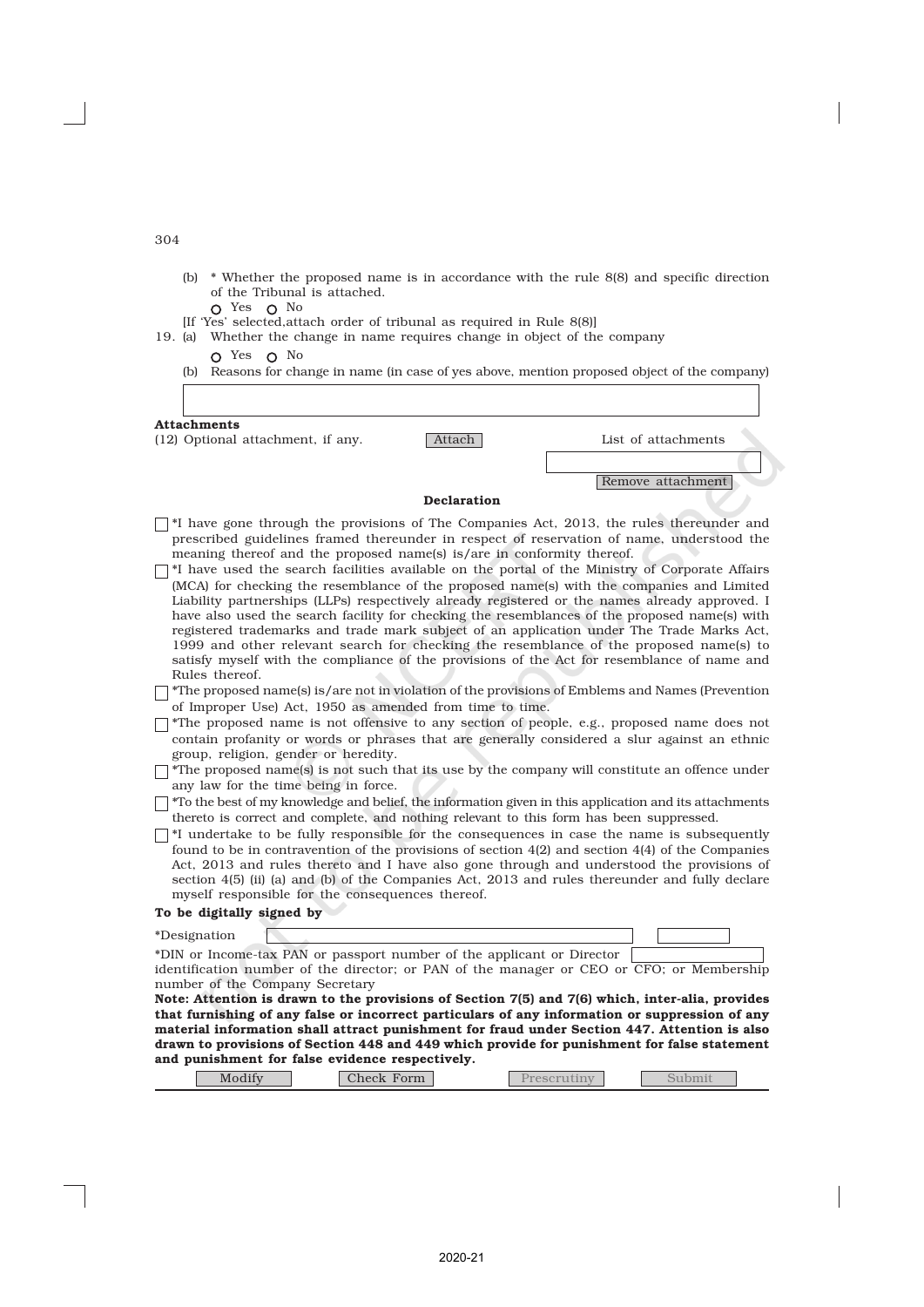# **NOTES**

 $\Box$ 

 $\overline{\phantom{a}}$ 

 $\begin{array}{c} \hline \end{array}$